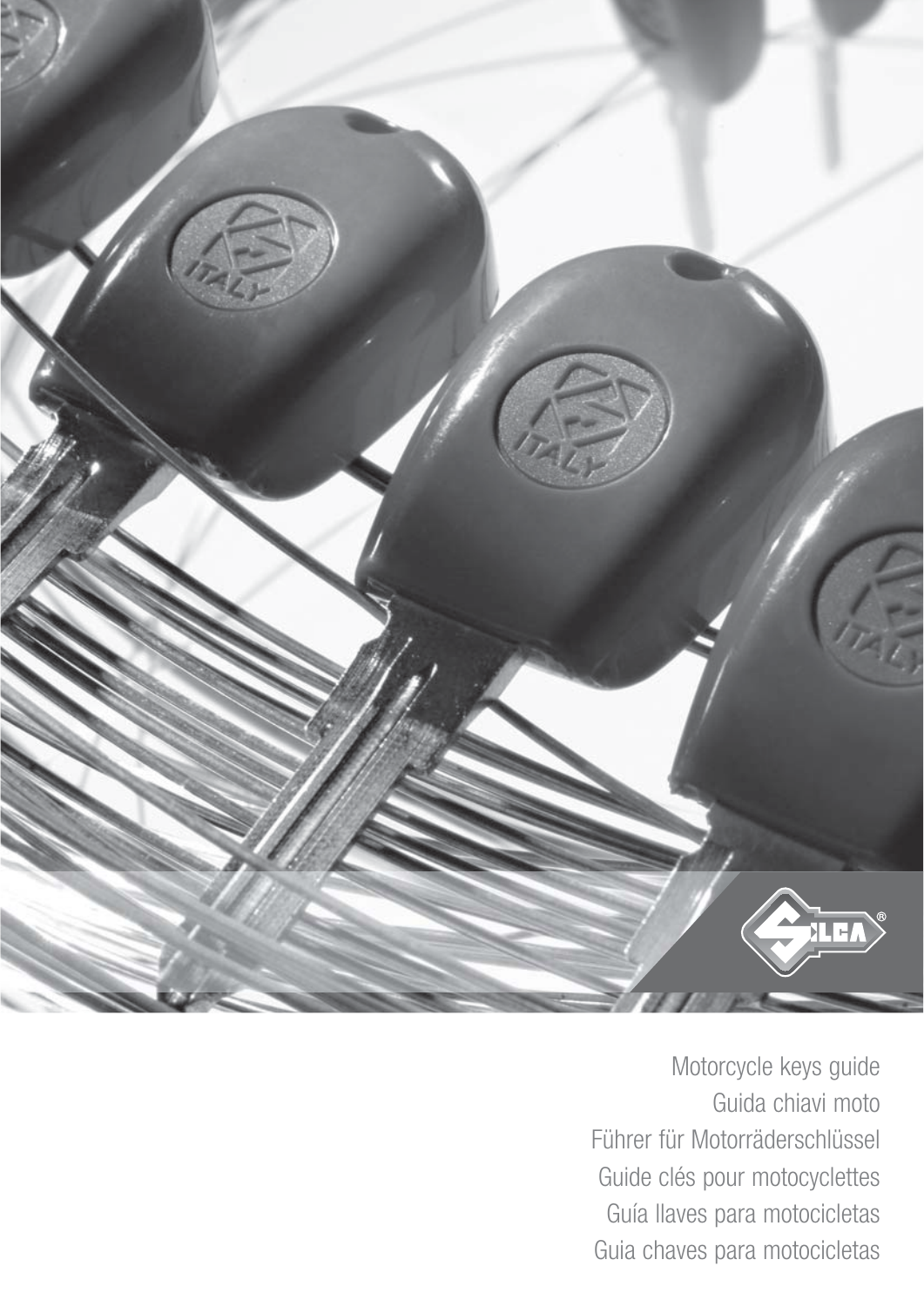

Motorcycle Keys Guide

Motorcycle Keys Guide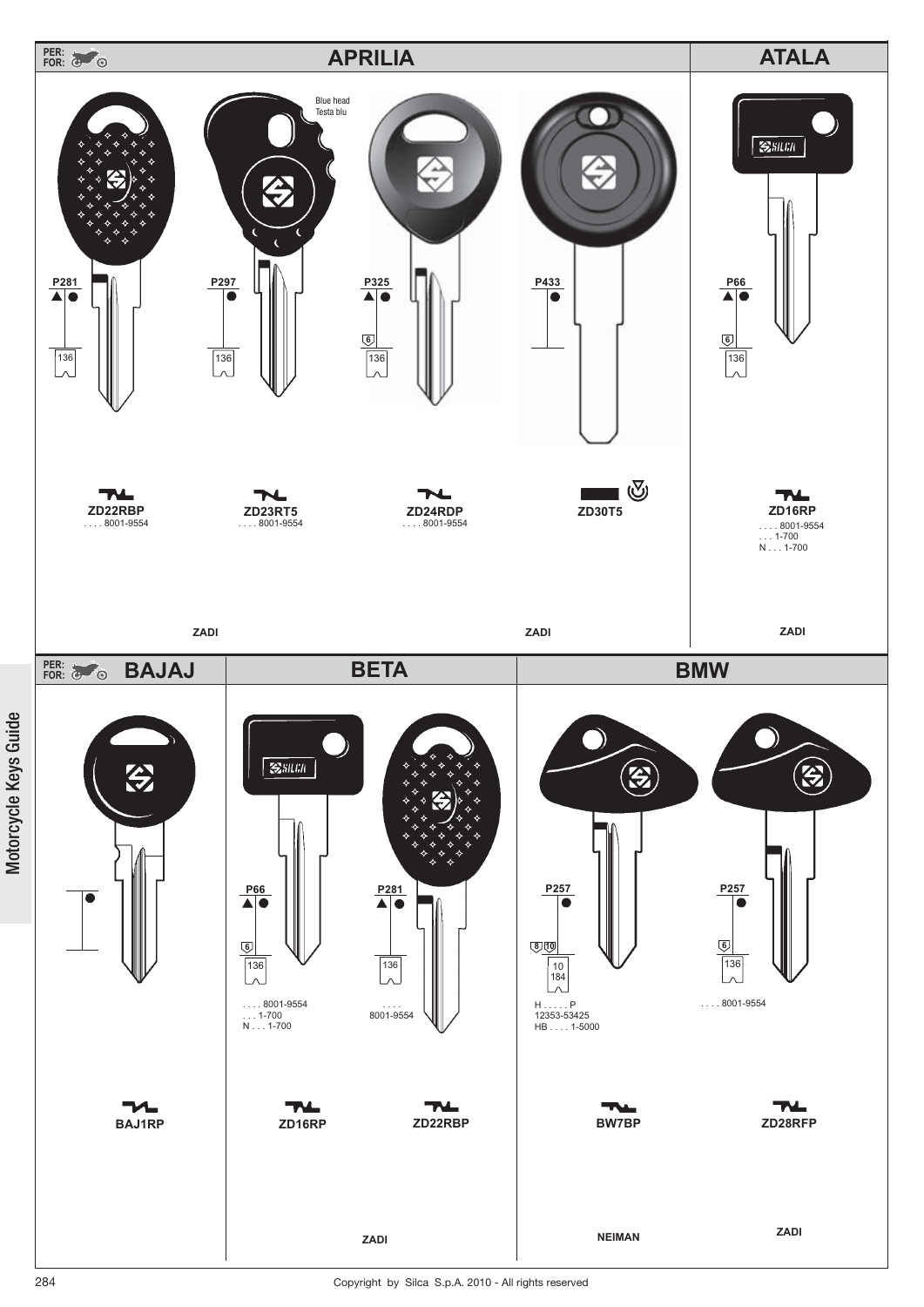| 43<br>10 <sub>b</sub><br>$\mathbf{1}$<br>$\mathbf{3}$<br>12<br>$\mathbf c$<br>D<br>$\overline{2}$<br>6<br>71<br>72<br>42<br>9 <sub>b</sub><br>15<br>A<br>в<br>2a<br>44a<br>10 <sub>c</sub><br><b>IGNITION</b><br>$\sum_{i=1}^{N} \prod_{j=1}^{N} \mathbb{I}^{\text{top}}$<br>((( کُھکے<br>$\mathcal{O}_\bullet$<br>COPY<br><b>COPY</b><br><b>COPY</b><br>ID<br>ID<br><b>STP</b><br><b>TRANSP.</b><br>ID<br>MOTORCYCLE<br>SILCA REF.<br><b>FROM</b><br>T <sub>0</sub><br><b>TYPE</b><br>MAKE/MODEL<br>Æ<br>$\begin{matrix} \mathbf{e} \\ \mathbf{e} \\ \mathbf{e} \end{matrix}$<br>9)<br>9<br>Ŵ<br>8<br>88.<br>11<br>E<br>1995<br>2010<br>⇔<br>Q.<br>$  \textcolor{red}{\bullet}   \textcolor{red}{\bullet}   \textcolor{red}{\bullet}  $<br>্ৰত<br>承<br>Ref.<br><b>FAST COPY</b><br>RW3<br><b>FAST COPY PLUS</b><br>RW3<br><b>FAST COPY PLUS</b><br><b>FAST COPY</b><br>RW4<br><b>RW4 PLUS</b><br><b>RW4 PLUS</b><br>RW4<br><b>APRILIA</b><br><b>AMICO</b><br>1996<br>ZD22RBP<br>$\Leftarrow$<br>$\Leftarrow$<br>2003<br><b>ATLANTIC 125</b><br>ZD24RDP<br>$\Leftarrow$<br>$\Leftarrow$<br>$\Leftarrow$<br>$\Leftarrow$<br>Y<br>Y<br>Y<br>2003<br>12<br><b>ATLANTIC 500</b><br>ZD23RT5<br><b>TEMIC</b><br>12<br>12<br>$\Leftarrow$<br>$\Leftarrow$<br>$\Leftarrow$<br>$\Leftarrow$<br>CLASSIC 125<br>ZD22RBP<br>1996<br>$\Leftarrow$<br>$\Leftarrow$<br><b>GULLIVER</b><br>ZD22RBP<br>1996<br>$\Leftarrow$<br>$\Leftarrow$<br><b>LEONARDO</b><br>1996<br>ZD22RBP<br>$\Leftarrow$<br>$\Leftarrow$<br><b>MOTÒ 6.5</b><br>1996<br>ZD22RBP<br>$\Leftarrow$<br>$\Leftarrow$<br><b>PEGASO 3-650</b><br>1996<br>ZD22RBP<br>$\Leftarrow$<br>$\Leftarrow$<br><b>PEGASO</b><br>ZD22RBP<br>1996<br>$\Leftarrow$<br>$\Leftarrow$<br><b>RALLY</b><br>ZD22RBP<br>1996<br>$\Leftarrow$<br>$\Leftarrow$<br><b>RSV 1000</b><br>2004<br>ZD30T5<br><b>TEMIC</b><br>12<br>Υ<br>12<br>Υ<br>Y<br>12<br>$\Leftarrow$<br>$\Leftarrow$<br><b>RX50</b><br>1996<br>ZD22RBP<br>$\Leftarrow$<br>$\Leftarrow$<br>Y<br>Y<br>Y<br><b>SCARABEO 500</b><br>2003<br>ZD23RT5<br><b>TEMIC</b><br>12<br>12<br>12<br>$\Leftarrow$<br>$\Leftarrow$<br>$\Leftarrow$<br>$\Leftarrow$<br><b>SR50</b><br>ZD22RBP<br>1996<br>$\Leftarrow$<br>$\Leftarrow$<br>Y<br>Y<br>2004<br>Y<br><b>TUONO 1000R</b><br><b>ZD30T5</b><br><b>TEMIC</b><br>12<br>12<br>12<br>$\Longleftrightarrow$<br>$\Leftarrow$<br><b>ATALA</b><br>ZD16RP<br><b>BYTE AT10-50</b><br>1996<br>$\Leftarrow$<br>$\Leftarrow$<br>ZD16RP<br><b>GREEN</b><br>1996<br>$\Leftarrow$<br>⇔ |
|-------------------------------------------------------------------------------------------------------------------------------------------------------------------------------------------------------------------------------------------------------------------------------------------------------------------------------------------------------------------------------------------------------------------------------------------------------------------------------------------------------------------------------------------------------------------------------------------------------------------------------------------------------------------------------------------------------------------------------------------------------------------------------------------------------------------------------------------------------------------------------------------------------------------------------------------------------------------------------------------------------------------------------------------------------------------------------------------------------------------------------------------------------------------------------------------------------------------------------------------------------------------------------------------------------------------------------------------------------------------------------------------------------------------------------------------------------------------------------------------------------------------------------------------------------------------------------------------------------------------------------------------------------------------------------------------------------------------------------------------------------------------------------------------------------------------------------------------------------------------------------------------------------------------------------------------------------------------------------------------------------------------------------------------------------------------------------------------------------------------------------------------------------------------------------------------------------------------------------------------------------------------------------------------------------------------------------------------------------------------------------------------------------------------------------------------------------------------------------------------------------|
|                                                                                                                                                                                                                                                                                                                                                                                                                                                                                                                                                                                                                                                                                                                                                                                                                                                                                                                                                                                                                                                                                                                                                                                                                                                                                                                                                                                                                                                                                                                                                                                                                                                                                                                                                                                                                                                                                                                                                                                                                                                                                                                                                                                                                                                                                                                                                                                                                                                                                                       |
|                                                                                                                                                                                                                                                                                                                                                                                                                                                                                                                                                                                                                                                                                                                                                                                                                                                                                                                                                                                                                                                                                                                                                                                                                                                                                                                                                                                                                                                                                                                                                                                                                                                                                                                                                                                                                                                                                                                                                                                                                                                                                                                                                                                                                                                                                                                                                                                                                                                                                                       |
|                                                                                                                                                                                                                                                                                                                                                                                                                                                                                                                                                                                                                                                                                                                                                                                                                                                                                                                                                                                                                                                                                                                                                                                                                                                                                                                                                                                                                                                                                                                                                                                                                                                                                                                                                                                                                                                                                                                                                                                                                                                                                                                                                                                                                                                                                                                                                                                                                                                                                                       |
|                                                                                                                                                                                                                                                                                                                                                                                                                                                                                                                                                                                                                                                                                                                                                                                                                                                                                                                                                                                                                                                                                                                                                                                                                                                                                                                                                                                                                                                                                                                                                                                                                                                                                                                                                                                                                                                                                                                                                                                                                                                                                                                                                                                                                                                                                                                                                                                                                                                                                                       |
|                                                                                                                                                                                                                                                                                                                                                                                                                                                                                                                                                                                                                                                                                                                                                                                                                                                                                                                                                                                                                                                                                                                                                                                                                                                                                                                                                                                                                                                                                                                                                                                                                                                                                                                                                                                                                                                                                                                                                                                                                                                                                                                                                                                                                                                                                                                                                                                                                                                                                                       |
|                                                                                                                                                                                                                                                                                                                                                                                                                                                                                                                                                                                                                                                                                                                                                                                                                                                                                                                                                                                                                                                                                                                                                                                                                                                                                                                                                                                                                                                                                                                                                                                                                                                                                                                                                                                                                                                                                                                                                                                                                                                                                                                                                                                                                                                                                                                                                                                                                                                                                                       |
|                                                                                                                                                                                                                                                                                                                                                                                                                                                                                                                                                                                                                                                                                                                                                                                                                                                                                                                                                                                                                                                                                                                                                                                                                                                                                                                                                                                                                                                                                                                                                                                                                                                                                                                                                                                                                                                                                                                                                                                                                                                                                                                                                                                                                                                                                                                                                                                                                                                                                                       |
|                                                                                                                                                                                                                                                                                                                                                                                                                                                                                                                                                                                                                                                                                                                                                                                                                                                                                                                                                                                                                                                                                                                                                                                                                                                                                                                                                                                                                                                                                                                                                                                                                                                                                                                                                                                                                                                                                                                                                                                                                                                                                                                                                                                                                                                                                                                                                                                                                                                                                                       |
|                                                                                                                                                                                                                                                                                                                                                                                                                                                                                                                                                                                                                                                                                                                                                                                                                                                                                                                                                                                                                                                                                                                                                                                                                                                                                                                                                                                                                                                                                                                                                                                                                                                                                                                                                                                                                                                                                                                                                                                                                                                                                                                                                                                                                                                                                                                                                                                                                                                                                                       |
|                                                                                                                                                                                                                                                                                                                                                                                                                                                                                                                                                                                                                                                                                                                                                                                                                                                                                                                                                                                                                                                                                                                                                                                                                                                                                                                                                                                                                                                                                                                                                                                                                                                                                                                                                                                                                                                                                                                                                                                                                                                                                                                                                                                                                                                                                                                                                                                                                                                                                                       |
|                                                                                                                                                                                                                                                                                                                                                                                                                                                                                                                                                                                                                                                                                                                                                                                                                                                                                                                                                                                                                                                                                                                                                                                                                                                                                                                                                                                                                                                                                                                                                                                                                                                                                                                                                                                                                                                                                                                                                                                                                                                                                                                                                                                                                                                                                                                                                                                                                                                                                                       |
|                                                                                                                                                                                                                                                                                                                                                                                                                                                                                                                                                                                                                                                                                                                                                                                                                                                                                                                                                                                                                                                                                                                                                                                                                                                                                                                                                                                                                                                                                                                                                                                                                                                                                                                                                                                                                                                                                                                                                                                                                                                                                                                                                                                                                                                                                                                                                                                                                                                                                                       |
|                                                                                                                                                                                                                                                                                                                                                                                                                                                                                                                                                                                                                                                                                                                                                                                                                                                                                                                                                                                                                                                                                                                                                                                                                                                                                                                                                                                                                                                                                                                                                                                                                                                                                                                                                                                                                                                                                                                                                                                                                                                                                                                                                                                                                                                                                                                                                                                                                                                                                                       |
|                                                                                                                                                                                                                                                                                                                                                                                                                                                                                                                                                                                                                                                                                                                                                                                                                                                                                                                                                                                                                                                                                                                                                                                                                                                                                                                                                                                                                                                                                                                                                                                                                                                                                                                                                                                                                                                                                                                                                                                                                                                                                                                                                                                                                                                                                                                                                                                                                                                                                                       |
|                                                                                                                                                                                                                                                                                                                                                                                                                                                                                                                                                                                                                                                                                                                                                                                                                                                                                                                                                                                                                                                                                                                                                                                                                                                                                                                                                                                                                                                                                                                                                                                                                                                                                                                                                                                                                                                                                                                                                                                                                                                                                                                                                                                                                                                                                                                                                                                                                                                                                                       |
|                                                                                                                                                                                                                                                                                                                                                                                                                                                                                                                                                                                                                                                                                                                                                                                                                                                                                                                                                                                                                                                                                                                                                                                                                                                                                                                                                                                                                                                                                                                                                                                                                                                                                                                                                                                                                                                                                                                                                                                                                                                                                                                                                                                                                                                                                                                                                                                                                                                                                                       |
|                                                                                                                                                                                                                                                                                                                                                                                                                                                                                                                                                                                                                                                                                                                                                                                                                                                                                                                                                                                                                                                                                                                                                                                                                                                                                                                                                                                                                                                                                                                                                                                                                                                                                                                                                                                                                                                                                                                                                                                                                                                                                                                                                                                                                                                                                                                                                                                                                                                                                                       |
|                                                                                                                                                                                                                                                                                                                                                                                                                                                                                                                                                                                                                                                                                                                                                                                                                                                                                                                                                                                                                                                                                                                                                                                                                                                                                                                                                                                                                                                                                                                                                                                                                                                                                                                                                                                                                                                                                                                                                                                                                                                                                                                                                                                                                                                                                                                                                                                                                                                                                                       |
|                                                                                                                                                                                                                                                                                                                                                                                                                                                                                                                                                                                                                                                                                                                                                                                                                                                                                                                                                                                                                                                                                                                                                                                                                                                                                                                                                                                                                                                                                                                                                                                                                                                                                                                                                                                                                                                                                                                                                                                                                                                                                                                                                                                                                                                                                                                                                                                                                                                                                                       |
|                                                                                                                                                                                                                                                                                                                                                                                                                                                                                                                                                                                                                                                                                                                                                                                                                                                                                                                                                                                                                                                                                                                                                                                                                                                                                                                                                                                                                                                                                                                                                                                                                                                                                                                                                                                                                                                                                                                                                                                                                                                                                                                                                                                                                                                                                                                                                                                                                                                                                                       |
|                                                                                                                                                                                                                                                                                                                                                                                                                                                                                                                                                                                                                                                                                                                                                                                                                                                                                                                                                                                                                                                                                                                                                                                                                                                                                                                                                                                                                                                                                                                                                                                                                                                                                                                                                                                                                                                                                                                                                                                                                                                                                                                                                                                                                                                                                                                                                                                                                                                                                                       |
|                                                                                                                                                                                                                                                                                                                                                                                                                                                                                                                                                                                                                                                                                                                                                                                                                                                                                                                                                                                                                                                                                                                                                                                                                                                                                                                                                                                                                                                                                                                                                                                                                                                                                                                                                                                                                                                                                                                                                                                                                                                                                                                                                                                                                                                                                                                                                                                                                                                                                                       |
|                                                                                                                                                                                                                                                                                                                                                                                                                                                                                                                                                                                                                                                                                                                                                                                                                                                                                                                                                                                                                                                                                                                                                                                                                                                                                                                                                                                                                                                                                                                                                                                                                                                                                                                                                                                                                                                                                                                                                                                                                                                                                                                                                                                                                                                                                                                                                                                                                                                                                                       |
| HACKER-AT12<br>1996<br>ZD16RP<br>$\Leftarrow$<br>$\Leftarrow$                                                                                                                                                                                                                                                                                                                                                                                                                                                                                                                                                                                                                                                                                                                                                                                                                                                                                                                                                                                                                                                                                                                                                                                                                                                                                                                                                                                                                                                                                                                                                                                                                                                                                                                                                                                                                                                                                                                                                                                                                                                                                                                                                                                                                                                                                                                                                                                                                                         |
| <b>BAJAJ</b>                                                                                                                                                                                                                                                                                                                                                                                                                                                                                                                                                                                                                                                                                                                                                                                                                                                                                                                                                                                                                                                                                                                                                                                                                                                                                                                                                                                                                                                                                                                                                                                                                                                                                                                                                                                                                                                                                                                                                                                                                                                                                                                                                                                                                                                                                                                                                                                                                                                                                          |
| <b>SOME MODELS</b><br>2009<br><b>BAJ1RP</b><br>$\Leftarrow$<br>$\Leftarrow$<br>$\Leftarrow$<br>$\Leftarrow$                                                                                                                                                                                                                                                                                                                                                                                                                                                                                                                                                                                                                                                                                                                                                                                                                                                                                                                                                                                                                                                                                                                                                                                                                                                                                                                                                                                                                                                                                                                                                                                                                                                                                                                                                                                                                                                                                                                                                                                                                                                                                                                                                                                                                                                                                                                                                                                           |
| <b>BETA</b>                                                                                                                                                                                                                                                                                                                                                                                                                                                                                                                                                                                                                                                                                                                                                                                                                                                                                                                                                                                                                                                                                                                                                                                                                                                                                                                                                                                                                                                                                                                                                                                                                                                                                                                                                                                                                                                                                                                                                                                                                                                                                                                                                                                                                                                                                                                                                                                                                                                                                           |
| 1995<br>ZD16RP<br>CHRONO 502<br>1996<br>$\Leftarrow$<br>$\Leftarrow$                                                                                                                                                                                                                                                                                                                                                                                                                                                                                                                                                                                                                                                                                                                                                                                                                                                                                                                                                                                                                                                                                                                                                                                                                                                                                                                                                                                                                                                                                                                                                                                                                                                                                                                                                                                                                                                                                                                                                                                                                                                                                                                                                                                                                                                                                                                                                                                                                                  |
| <b>CHRONO</b><br>1995<br>ZD16RP<br>1996<br>$\Leftarrow$<br>$\Leftarrow$                                                                                                                                                                                                                                                                                                                                                                                                                                                                                                                                                                                                                                                                                                                                                                                                                                                                                                                                                                                                                                                                                                                                                                                                                                                                                                                                                                                                                                                                                                                                                                                                                                                                                                                                                                                                                                                                                                                                                                                                                                                                                                                                                                                                                                                                                                                                                                                                                               |
| QUADRA<br>1995<br>ZD16RP<br>1996<br>$\Leftarrow$<br>$\Leftarrow$                                                                                                                                                                                                                                                                                                                                                                                                                                                                                                                                                                                                                                                                                                                                                                                                                                                                                                                                                                                                                                                                                                                                                                                                                                                                                                                                                                                                                                                                                                                                                                                                                                                                                                                                                                                                                                                                                                                                                                                                                                                                                                                                                                                                                                                                                                                                                                                                                                      |
| 1996<br>QUADRA<br>ZD22RBP<br>$\Leftarrow$<br>$\Leftarrow$                                                                                                                                                                                                                                                                                                                                                                                                                                                                                                                                                                                                                                                                                                                                                                                                                                                                                                                                                                                                                                                                                                                                                                                                                                                                                                                                                                                                                                                                                                                                                                                                                                                                                                                                                                                                                                                                                                                                                                                                                                                                                                                                                                                                                                                                                                                                                                                                                                             |
| <b>TEMPO</b><br>1995<br>1996<br>ZD16RP<br>$\Leftarrow$<br>$\Leftarrow$                                                                                                                                                                                                                                                                                                                                                                                                                                                                                                                                                                                                                                                                                                                                                                                                                                                                                                                                                                                                                                                                                                                                                                                                                                                                                                                                                                                                                                                                                                                                                                                                                                                                                                                                                                                                                                                                                                                                                                                                                                                                                                                                                                                                                                                                                                                                                                                                                                |
| <b>TEMPO</b><br>ZD22RBP<br>1996<br>$\Leftarrow$<br>$\Leftarrow$                                                                                                                                                                                                                                                                                                                                                                                                                                                                                                                                                                                                                                                                                                                                                                                                                                                                                                                                                                                                                                                                                                                                                                                                                                                                                                                                                                                                                                                                                                                                                                                                                                                                                                                                                                                                                                                                                                                                                                                                                                                                                                                                                                                                                                                                                                                                                                                                                                       |
| <b>SOME MODELS</b><br>1996<br>ZD22RBP<br>$\Leftarrow$<br>$\Leftarrow$                                                                                                                                                                                                                                                                                                                                                                                                                                                                                                                                                                                                                                                                                                                                                                                                                                                                                                                                                                                                                                                                                                                                                                                                                                                                                                                                                                                                                                                                                                                                                                                                                                                                                                                                                                                                                                                                                                                                                                                                                                                                                                                                                                                                                                                                                                                                                                                                                                 |
| <b>BIMOTA</b>                                                                                                                                                                                                                                                                                                                                                                                                                                                                                                                                                                                                                                                                                                                                                                                                                                                                                                                                                                                                                                                                                                                                                                                                                                                                                                                                                                                                                                                                                                                                                                                                                                                                                                                                                                                                                                                                                                                                                                                                                                                                                                                                                                                                                                                                                                                                                                                                                                                                                         |
| <b>DB6 DELIRIO</b><br>2006<br>$\Leftarrow$<br>$\qquad \qquad \Longleftrightarrow$                                                                                                                                                                                                                                                                                                                                                                                                                                                                                                                                                                                                                                                                                                                                                                                                                                                                                                                                                                                                                                                                                                                                                                                                                                                                                                                                                                                                                                                                                                                                                                                                                                                                                                                                                                                                                                                                                                                                                                                                                                                                                                                                                                                                                                                                                                                                                                                                                     |
| <b>BMW</b>                                                                                                                                                                                                                                                                                                                                                                                                                                                                                                                                                                                                                                                                                                                                                                                                                                                                                                                                                                                                                                                                                                                                                                                                                                                                                                                                                                                                                                                                                                                                                                                                                                                                                                                                                                                                                                                                                                                                                                                                                                                                                                                                                                                                                                                                                                                                                                                                                                                                                            |
| 1998<br>ZD28RFP<br>F650<br>$\Leftarrow$<br>$\Leftarrow$                                                                                                                                                                                                                                                                                                                                                                                                                                                                                                                                                                                                                                                                                                                                                                                                                                                                                                                                                                                                                                                                                                                                                                                                                                                                                                                                                                                                                                                                                                                                                                                                                                                                                                                                                                                                                                                                                                                                                                                                                                                                                                                                                                                                                                                                                                                                                                                                                                               |
| <b>K1100LS</b><br>1994<br>BW7BP<br>$\Leftarrow$<br>$\Longleftrightarrow$<br>$\Leftarrow$                                                                                                                                                                                                                                                                                                                                                                                                                                                                                                                                                                                                                                                                                                                                                                                                                                                                                                                                                                                                                                                                                                                                                                                                                                                                                                                                                                                                                                                                                                                                                                                                                                                                                                                                                                                                                                                                                                                                                                                                                                                                                                                                                                                                                                                                                                                                                                                                              |
| 1994<br>K1100LT<br>BW7BP<br>$\Leftarrow$<br>$\Leftarrow$<br>$\Leftarrow$                                                                                                                                                                                                                                                                                                                                                                                                                                                                                                                                                                                                                                                                                                                                                                                                                                                                                                                                                                                                                                                                                                                                                                                                                                                                                                                                                                                                                                                                                                                                                                                                                                                                                                                                                                                                                                                                                                                                                                                                                                                                                                                                                                                                                                                                                                                                                                                                                              |
| 1994<br><b>R1100GS</b><br>BW7BP<br>$\Leftarrow$<br>$\Longleftrightarrow$<br>$\iff$                                                                                                                                                                                                                                                                                                                                                                                                                                                                                                                                                                                                                                                                                                                                                                                                                                                                                                                                                                                                                                                                                                                                                                                                                                                                                                                                                                                                                                                                                                                                                                                                                                                                                                                                                                                                                                                                                                                                                                                                                                                                                                                                                                                                                                                                                                                                                                                                                    |
| R1100R<br>1994<br>BW7BP<br>$\Leftarrow$<br>$\Leftarrow$<br>$\Leftarrow$                                                                                                                                                                                                                                                                                                                                                                                                                                                                                                                                                                                                                                                                                                                                                                                                                                                                                                                                                                                                                                                                                                                                                                                                                                                                                                                                                                                                                                                                                                                                                                                                                                                                                                                                                                                                                                                                                                                                                                                                                                                                                                                                                                                                                                                                                                                                                                                                                               |
| <b>R1100RT</b><br>1994<br>BW7BP<br>$\Leftarrow$<br>$\Leftarrow$<br>$\Leftarrow$                                                                                                                                                                                                                                                                                                                                                                                                                                                                                                                                                                                                                                                                                                                                                                                                                                                                                                                                                                                                                                                                                                                                                                                                                                                                                                                                                                                                                                                                                                                                                                                                                                                                                                                                                                                                                                                                                                                                                                                                                                                                                                                                                                                                                                                                                                                                                                                                                       |
|                                                                                                                                                                                                                                                                                                                                                                                                                                                                                                                                                                                                                                                                                                                                                                                                                                                                                                                                                                                                                                                                                                                                                                                                                                                                                                                                                                                                                                                                                                                                                                                                                                                                                                                                                                                                                                                                                                                                                                                                                                                                                                                                                                                                                                                                                                                                                                                                                                                                                                       |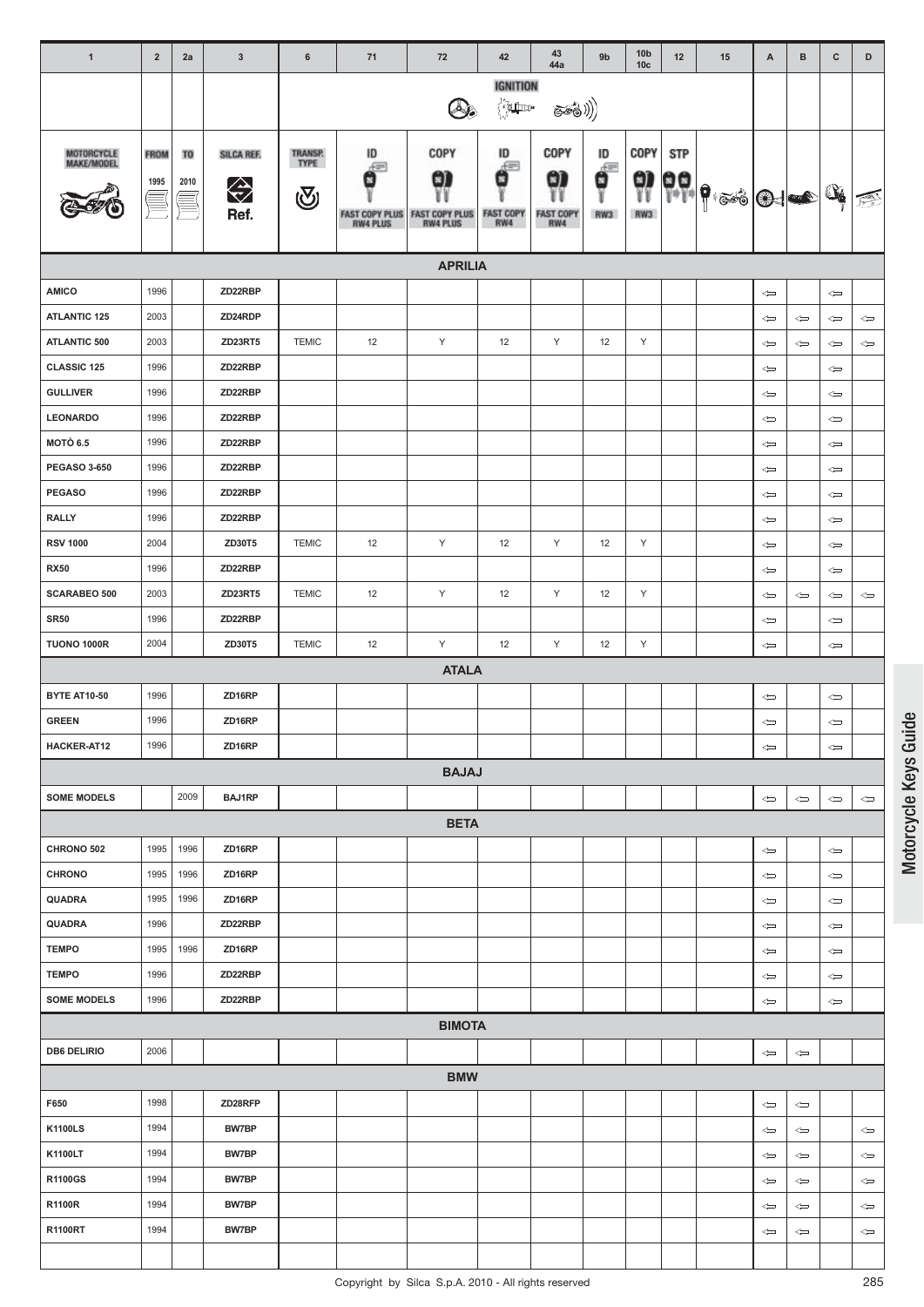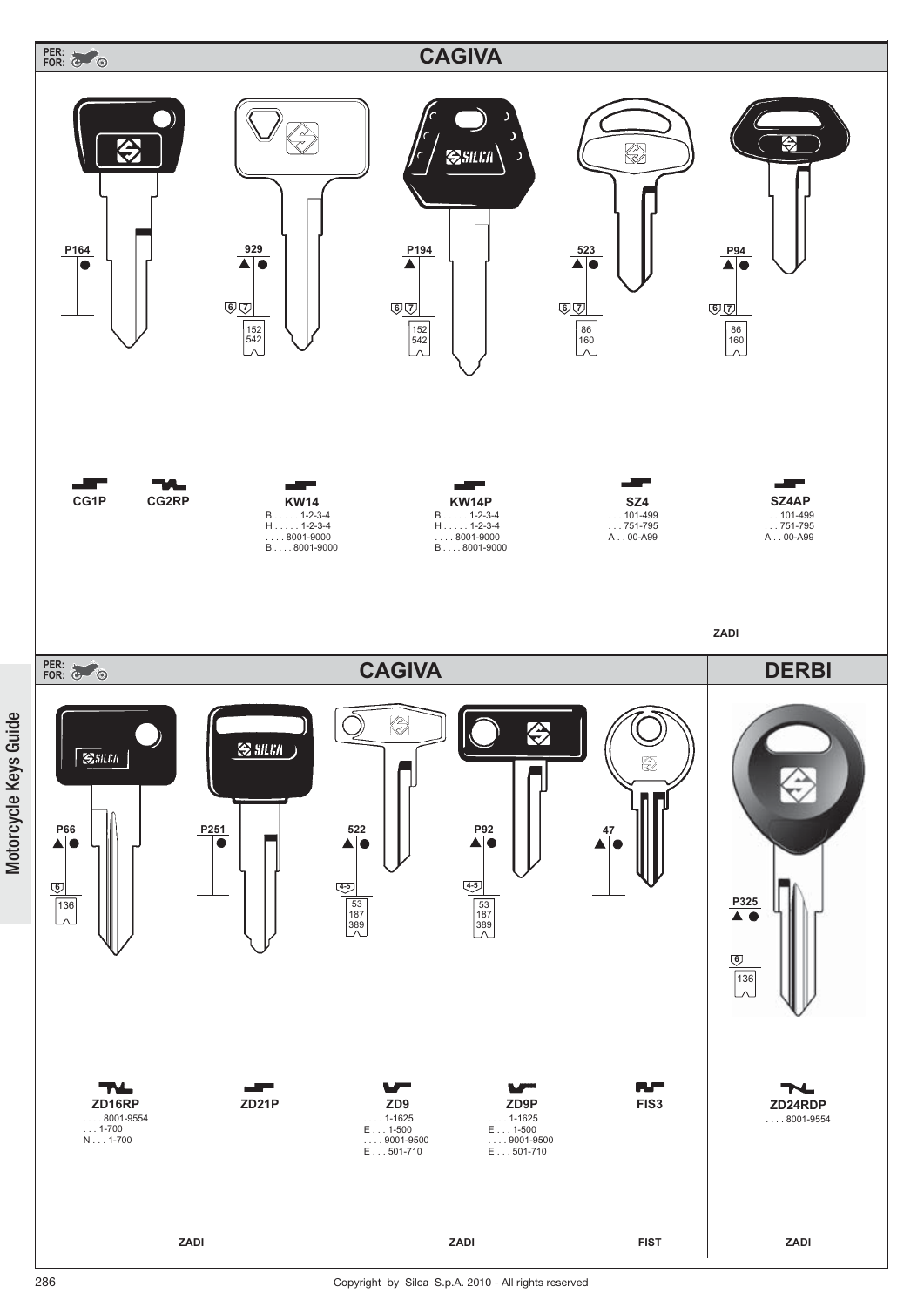| $\mathbf{1}$             | $\overline{2}$                | 2a                                      | $\mathbf{3}$            | $\bf 6$                 | 71                                                         | 72                                              | 42                                                                                                                          | 43<br>44a                            | 9 <sub>b</sub>                    | 10 <sub>b</sub><br>10 <sub>c</sub> | 12         | 15            | A                     | в                | c                                   | D                                   |
|--------------------------|-------------------------------|-----------------------------------------|-------------------------|-------------------------|------------------------------------------------------------|-------------------------------------------------|-----------------------------------------------------------------------------------------------------------------------------|--------------------------------------|-----------------------------------|------------------------------------|------------|---------------|-----------------------|------------------|-------------------------------------|-------------------------------------|
|                          |                               |                                         |                         |                         |                                                            | Oc                                              | <b>IGNITION</b><br>$\sum_{\substack{\lambda\in\mathcal{A}\\ \lambda\in\mathcal{A}}} \prod_{i=1}^n \mathbb{E}(\mathbb{D}^n)$ | ((( کی                               |                                   |                                    |            |               |                       |                  |                                     |                                     |
| MOTORCYCLE<br>MAKE/MODEL | <b>FROM</b><br>1995<br>E<br>E | T <sub>0</sub><br>2010<br>$\equiv$<br>÷ | SILCA REF.<br>⇔<br>Ref. | TRANSP.<br>TYPE<br>্ত্য | ID<br>40H<br>в<br><b>FAST COPY PLUS</b><br><b>RW4 PLUS</b> | COPY<br>9<br><b>FAST COPY PLUS<br/>RW4 PLUS</b> | ID<br>Æ<br>g<br><b>FAST COPY</b><br>RW4                                                                                     | COPY<br>9<br><b>FAST COPY</b><br>RW4 | ID<br>$\frac{1}{\sqrt{2}}$<br>RW3 | COPY                               | <b>STP</b> | 9 99 9 30 0 0 |                       |                  | Q.                                  | <b>FAL</b>                          |
|                          |                               |                                         |                         |                         |                                                            | <b>CAGIVA</b>                                   |                                                                                                                             |                                      |                                   |                                    |            |               |                       |                  |                                     |                                     |
| 900 ELEFANT              | 1997                          | 1997                                    | KW14P                   |                         |                                                            |                                                 |                                                                                                                             |                                      |                                   |                                    |            |               |                       | $\Leftarrow$     |                                     | $\Leftarrow$                        |
| <b>CITY LUCKY</b>        | 1994                          |                                         | ZD <sub>21</sub> P      |                         |                                                            |                                                 |                                                                                                                             |                                      |                                   |                                    |            |               | $\Leftarrow$          |                  |                                     |                                     |
| <b>CITY PASSING</b>      | 1994                          |                                         | ZD <sub>21</sub> P      |                         |                                                            |                                                 |                                                                                                                             |                                      |                                   |                                    |            |               | $\Longleftrightarrow$ |                  |                                     |                                     |
| <b>CITY</b>              | 1994                          |                                         | ZD <sub>21</sub> P      |                         |                                                            |                                                 |                                                                                                                             |                                      |                                   |                                    |            |               | $\Longleftrightarrow$ |                  |                                     |                                     |
| <b>MITO EV</b>           | 1994                          |                                         | <b>KW14</b>             |                         |                                                            |                                                 |                                                                                                                             |                                      |                                   |                                    |            |               | $\Leftarrow$          | $\Leftarrow$     |                                     |                                     |
| <b>MITO EV</b>           | 1994                          |                                         | KW14P                   |                         |                                                            |                                                 |                                                                                                                             |                                      |                                   |                                    |            |               | $\Leftarrow$          | $\Leftarrow$     |                                     |                                     |
| <b>MITO RACING</b>       | 1994                          |                                         | <b>KW14</b>             |                         |                                                            |                                                 |                                                                                                                             |                                      |                                   |                                    |            |               | $\Leftarrow$          | $\Leftarrow$     |                                     |                                     |
| <b>MITO RACING</b>       | 1994                          |                                         | KW14P                   |                         |                                                            |                                                 |                                                                                                                             |                                      |                                   |                                    |            |               | $\Leftarrow$          | $\Leftarrow$     |                                     |                                     |
| <b>MITO</b>              | 1994                          |                                         | <b>KW14</b>             |                         |                                                            |                                                 |                                                                                                                             |                                      |                                   |                                    |            |               | $\Longleftrightarrow$ | $\Longleftarrow$ |                                     |                                     |
| <b>MITO</b>              | 1994                          |                                         | KW14P                   |                         |                                                            |                                                 |                                                                                                                             |                                      |                                   |                                    |            |               | $\Leftarrow$          | $\Leftarrow$     |                                     |                                     |
| RIVER 600 Cat.           | 1995                          |                                         | ZD16RP                  |                         |                                                            |                                                 |                                                                                                                             |                                      |                                   |                                    |            |               |                       |                  | FIS3                                | $\Longleftrightarrow$               |
| <b>SUPERCITY</b>         | 1994                          |                                         | ZD <sub>21</sub> P      |                         |                                                            |                                                 |                                                                                                                             |                                      |                                   |                                    |            |               | $\Leftarrow$          |                  |                                     |                                     |
| W12 350                  | 1994                          | 1996                                    | ZD <sub>9</sub>         |                         |                                                            |                                                 |                                                                                                                             |                                      |                                   |                                    |            |               | $\Longleftrightarrow$ | $\Leftarrow$     |                                     |                                     |
| W12 350                  | 1994                          | 1996                                    | ZD9P                    |                         |                                                            |                                                 |                                                                                                                             |                                      |                                   |                                    |            |               | $\Longleftrightarrow$ | $\Leftarrow$     |                                     |                                     |
| W16                      | 1997                          |                                         | ZD <sub>9</sub>         |                         |                                                            |                                                 |                                                                                                                             |                                      |                                   |                                    |            |               | $\Leftarrow$          | $\Leftarrow$     |                                     |                                     |
| W16                      | 1997                          |                                         | ZD9P                    |                         |                                                            |                                                 |                                                                                                                             |                                      |                                   |                                    |            |               | $\Leftarrow$          | $\Leftarrow$     |                                     |                                     |
| W8                       | 1994                          |                                         | SZ4                     |                         |                                                            |                                                 |                                                                                                                             |                                      |                                   |                                    |            |               | ZD <sub>9</sub>       | $\Leftarrow$     |                                     |                                     |
| W8                       | 1994                          |                                         | SZ4                     |                         |                                                            |                                                 |                                                                                                                             |                                      |                                   |                                    |            |               | ZD9P                  | $\Leftarrow$     |                                     |                                     |
| W8                       | 1994                          |                                         | SZ4AP                   |                         |                                                            |                                                 |                                                                                                                             |                                      |                                   |                                    |            |               | ZD <sub>9</sub>       | $\Leftarrow$     |                                     |                                     |
| W8                       | 1994                          |                                         | SZ4AP                   |                         |                                                            |                                                 |                                                                                                                             |                                      |                                   |                                    |            |               | ZD9P                  | $\Leftarrow$     |                                     |                                     |
| <b>SOME MODEL</b>        |                               |                                         | CG1P                    |                         |                                                            |                                                 |                                                                                                                             |                                      |                                   |                                    |            |               |                       |                  |                                     |                                     |
| <b>SOME MODEL</b>        |                               |                                         | CG2RP                   |                         |                                                            |                                                 |                                                                                                                             |                                      |                                   |                                    |            |               |                       |                  |                                     |                                     |
|                          |                               |                                         |                         |                         |                                                            | <b>DERBI</b>                                    |                                                                                                                             |                                      |                                   |                                    |            |               |                       |                  |                                     |                                     |
| ATLANTIS 100             | 2003                          |                                         | ZD24RDP                 |                         |                                                            |                                                 |                                                                                                                             |                                      |                                   |                                    |            |               | $\Longleftrightarrow$ | $\Leftarrow$     | $\qquad \qquad \Longleftrightarrow$ | $\qquad \qquad \Longleftrightarrow$ |
| <b>MULHACEN</b>          | 2006                          |                                         | ZD24RDP                 |                         |                                                            |                                                 |                                                                                                                             |                                      |                                   |                                    |            |               | $\Longleftrightarrow$ |                  | $\Leftarrow$                        |                                     |
| <b>PREDATOR</b>          | 1999                          |                                         | ZD24RDP                 |                         |                                                            |                                                 |                                                                                                                             |                                      |                                   |                                    |            |               | $\Longleftrightarrow$ |                  | $\Longleftarrow$                    | $\Longleftarrow$                    |
|                          |                               |                                         |                         |                         |                                                            |                                                 |                                                                                                                             |                                      |                                   |                                    |            |               |                       |                  |                                     |                                     |
|                          |                               |                                         |                         |                         |                                                            |                                                 |                                                                                                                             |                                      |                                   |                                    |            |               |                       |                  |                                     |                                     |
|                          |                               |                                         |                         |                         |                                                            |                                                 |                                                                                                                             |                                      |                                   |                                    |            |               |                       |                  |                                     |                                     |
|                          |                               |                                         |                         |                         |                                                            |                                                 |                                                                                                                             |                                      |                                   |                                    |            |               |                       |                  |                                     |                                     |
|                          |                               |                                         |                         |                         |                                                            |                                                 |                                                                                                                             |                                      |                                   |                                    |            |               |                       |                  |                                     |                                     |
|                          |                               |                                         |                         |                         |                                                            |                                                 |                                                                                                                             |                                      |                                   |                                    |            |               |                       |                  |                                     |                                     |
|                          |                               |                                         |                         |                         |                                                            |                                                 |                                                                                                                             |                                      |                                   |                                    |            |               |                       |                  |                                     |                                     |
|                          |                               |                                         |                         |                         |                                                            |                                                 |                                                                                                                             |                                      |                                   |                                    |            |               |                       |                  |                                     |                                     |
|                          |                               |                                         |                         |                         |                                                            |                                                 |                                                                                                                             |                                      |                                   |                                    |            |               |                       |                  |                                     |                                     |
|                          |                               |                                         |                         |                         |                                                            |                                                 |                                                                                                                             |                                      |                                   |                                    |            |               |                       |                  |                                     |                                     |
|                          |                               |                                         |                         |                         |                                                            |                                                 |                                                                                                                             |                                      |                                   |                                    |            |               |                       |                  |                                     |                                     |
|                          |                               |                                         |                         |                         |                                                            |                                                 |                                                                                                                             |                                      |                                   |                                    |            |               |                       |                  |                                     |                                     |
|                          |                               |                                         |                         |                         |                                                            |                                                 |                                                                                                                             |                                      |                                   |                                    |            |               |                       |                  |                                     |                                     |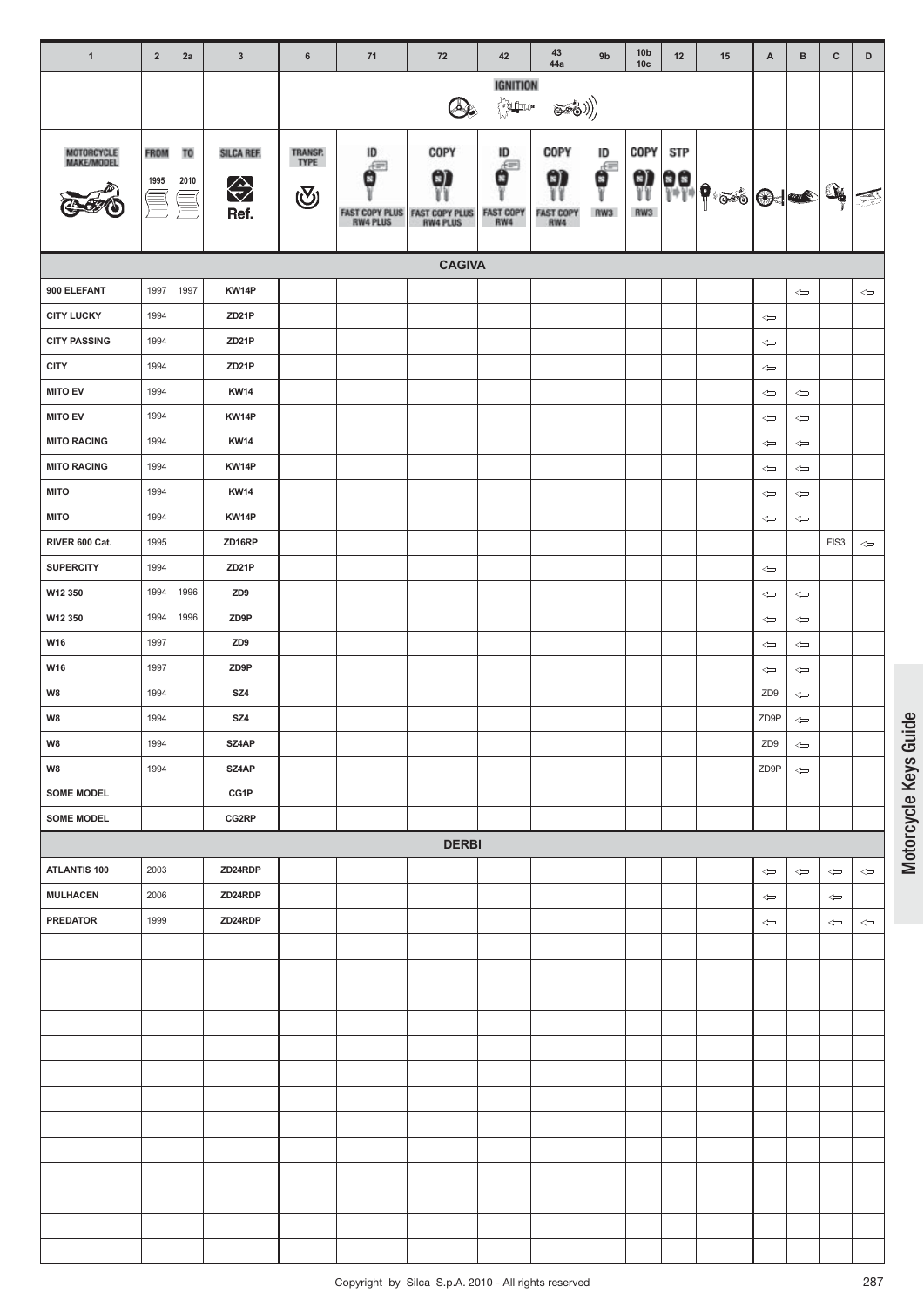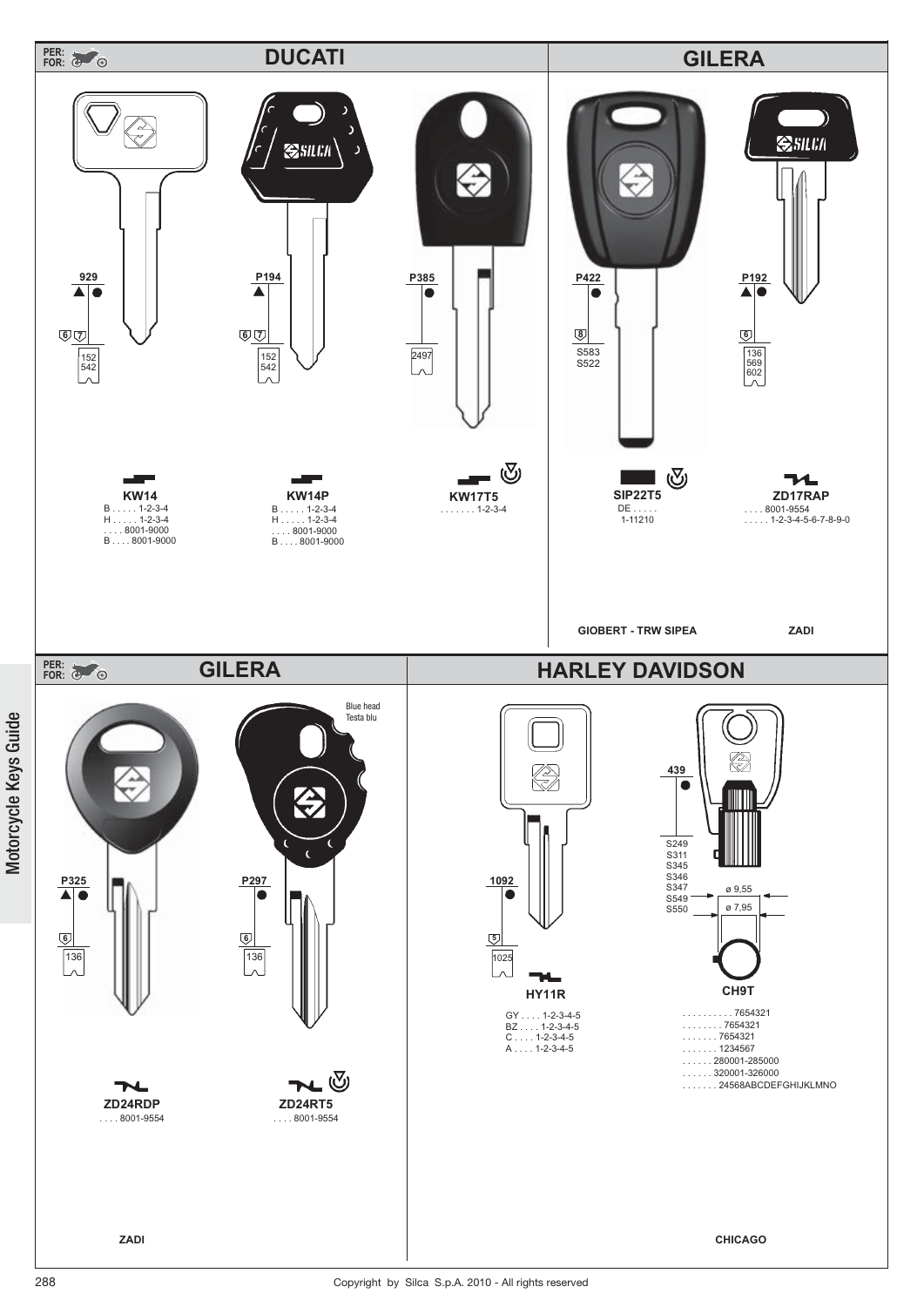| $\mathbf{1}$            | $\overline{2}$ | 2a             | $\mathbf{3}$   | 6              | 71                                       | 72                                       | 42                                                                                       | 43<br>44a               | 9 <sub>b</sub>                                                       | 10 <sub>b</sub><br>10 <sub>c</sub> | 12            | 15                                          | A                     | B            | C            | D             |
|-------------------------|----------------|----------------|----------------|----------------|------------------------------------------|------------------------------------------|------------------------------------------------------------------------------------------|-------------------------|----------------------------------------------------------------------|------------------------------------|---------------|---------------------------------------------|-----------------------|--------------|--------------|---------------|
|                         |                |                |                |                |                                          |                                          | <b>IGNITION</b>                                                                          |                         |                                                                      |                                    |               |                                             |                       |              |              |               |
|                         |                |                |                |                |                                          | O.                                       | $\sum_{i=1}^{N} \sum_{j=1}^{N} \prod_{j=1}^{N} \mathbb{E}[\mathbf{1}_{j}]\mathbf{1}_{j}$ | ((( کی                  |                                                                      |                                    |               |                                             |                       |              |              |               |
| MOTORCYCLE              | <b>FROM</b>    | T <sub>0</sub> | SILCA REF.     | <b>TRANSP.</b> | ID                                       | COPY                                     | ID                                                                                       | <b>COPY</b>             | ID                                                                   | <b>COPY</b>                        | STP           |                                             |                       |              |              |               |
| MAKE/MODEL              | 1995           | 2010           |                | <b>TYPE</b>    | FWH<br>×                                 | 9                                        | Æ<br>Е                                                                                   | 9                       | $\begin{matrix} \mathbf{c} \\ \mathbf{c} \\ \mathbf{d} \end{matrix}$ | s)<br>Tt                           |               |                                             |                       |              |              |               |
|                         |                |                | $\bigoplus$    | ্ত্য           |                                          |                                          |                                                                                          |                         |                                                                      |                                    | $\frac{1}{2}$ | $  \cdot   \cdot   \cdot   \cdot   \cdot  $ |                       |              | Q.           | 不             |
|                         |                |                | Ref.           |                | <b>FAST COPY PLUS</b><br><b>RW4 PLUS</b> | <b>FAST COPY PLUS</b><br><b>RW4 PLUS</b> | <b>FAST COPY</b><br>RW4                                                                  | <b>FAST COPY</b><br>RW4 | RW3                                                                  | RW3                                |               |                                             |                       |              |              |               |
|                         |                |                |                |                |                                          | <b>DUCATI</b>                            |                                                                                          |                         |                                                                      |                                    |               |                                             |                       |              |              |               |
| 1000 DS                 | 2003           |                | <b>KW17T5</b>  | <b>TEMIC</b>   | 11                                       | Υ                                        | 11                                                                                       | Y                       | 11                                                                   | Y                                  |               | S <sub>1</sub>                              | $\Leftarrow$          | $\Leftarrow$ | $\Leftarrow$ |               |
| 600 MONSTER             | 1994           | 2001           | <b>KW14</b>    |                |                                          |                                          |                                                                                          |                         |                                                                      |                                    |               |                                             | $\Leftarrow$          | $\Leftarrow$ | $\Leftarrow$ | $\Leftarrow$  |
| 600 MONSTER             | 1994           | 2001           | KW14P          |                |                                          |                                          |                                                                                          |                         |                                                                      |                                    |               |                                             | $\Leftarrow$          | $\Leftarrow$ | $\Leftarrow$ | $\Leftarrow$  |
| <b>600 MONSTER</b>      | 2001           |                | <b>KW17T5</b>  | <b>TEMIC</b>   | 11                                       | Υ                                        | 11                                                                                       | Υ                       | 11                                                                   | Y                                  |               | S <sub>1</sub>                              |                       |              |              |               |
| 600 S SPORT             | 1994           | 2001           | <b>KW14</b>    |                |                                          |                                          |                                                                                          |                         |                                                                      |                                    |               |                                             | $\Leftarrow$          | ⇐            | $\Leftarrow$ | $\Leftarrow$  |
| 600 S SPORT             | 1994           | 2001           | KW14P          |                |                                          |                                          |                                                                                          |                         |                                                                      |                                    |               |                                             | $\Leftarrow$          | ⇔            | $\Leftarrow$ | $\Leftarrow$  |
| 600 S SPORT             | 2001           |                | <b>KW17T5</b>  | <b>TEMIC</b>   | 11                                       | Y                                        | 11                                                                                       | Υ                       | 11                                                                   | Y                                  |               | S <sub>1</sub>                              |                       |              |              |               |
| <b>620 MONSTER DARK</b> | 2005           |                | <b>KW17T5</b>  | <b>TEMIC</b>   | 11                                       | Υ                                        | 11                                                                                       | Υ                       | 11                                                                   | Y                                  |               | S <sub>1</sub>                              | $\Leftarrow$          | $\Leftarrow$ | $\Leftarrow$ | $\Leftarrow$  |
| 620 SPORT               | 2003           |                | <b>KW17T5</b>  | <b>TEMIC</b>   | 11                                       | Y                                        | 11                                                                                       | Υ                       | 11                                                                   | Y                                  |               | S <sub>1</sub>                              | $\Leftarrow$          | ⇔            | ⇔            |               |
| 749                     | 2003           |                | <b>KW17T5</b>  | <b>TEMIC</b>   | 11                                       | Y                                        | 11                                                                                       | Υ                       | 11                                                                   | Y                                  |               | S <sub>1</sub>                              | $\Leftarrow$          | $\Leftarrow$ | $\Leftarrow$ |               |
| 800 SPORT               | 2003           |                | <b>KW17T5</b>  | <b>TEMIC</b>   | 11                                       | Y                                        | 11                                                                                       | Υ                       | 11                                                                   | Y                                  |               | S <sub>1</sub>                              | $\Leftarrow$          | $\Leftarrow$ | $\Leftarrow$ |               |
| 900 MONSTER             | 1994           | 2001           | <b>KW14</b>    |                |                                          |                                          |                                                                                          |                         |                                                                      |                                    |               |                                             | $\Leftarrow$          | $\Leftarrow$ | $\Leftarrow$ | $\Leftarrow$  |
| 900 MONSTER             | 1994           | 2001           | KW14P          |                |                                          |                                          |                                                                                          |                         |                                                                      |                                    |               |                                             | $\Leftarrow$          | $\Leftarrow$ | $\Leftarrow$ | $\Leftarrow$  |
| 900 MONSTER             | 2001           |                | <b>KW17T5</b>  | <b>TEMIC</b>   | 11                                       | Y                                        | 11                                                                                       | Υ                       | 11                                                                   | Y                                  |               | S <sub>1</sub>                              |                       |              |              |               |
| 999 R                   | 2003           |                | <b>KW17T5</b>  | <b>TEMIC</b>   | 11                                       | Y                                        | 11                                                                                       | Υ                       | 11                                                                   | Y                                  |               | S <sub>1</sub>                              | $\Leftarrow$          | $\Leftarrow$ | $\Leftarrow$ |               |
| 999 S                   | 2003           |                | <b>KW17T5</b>  | <b>TEMIC</b>   | 11                                       | Y                                        | 11                                                                                       | Υ                       | 11                                                                   | Y                                  |               | S <sub>1</sub>                              | $\Leftarrow$          | ⇔            | ⇐            |               |
| 999                     | 2003           |                | <b>KW17T5</b>  | <b>TEMIC</b>   | 11                                       | Y                                        | 11                                                                                       | Υ                       | 11                                                                   | Y                                  |               | S <sub>1</sub>                              | $\Leftarrow$          | $\Leftarrow$ | $\Leftarrow$ |               |
| <b>MONSTER S2R</b>      | 2005           |                | <b>KW17T5</b>  | <b>TEMIC</b>   | 11                                       | Υ                                        | 11                                                                                       | Υ                       | 11                                                                   | Y                                  |               | S <sub>1</sub>                              | $\Leftarrow$          | ⇔            | $\Leftarrow$ | $\Leftarrow$  |
| <b>MONSTER S4</b>       | 2001           |                | <b>KW17T5</b>  | <b>TEMIC</b>   | 11                                       | Y                                        | 11                                                                                       | Υ                       | 11                                                                   | Y                                  |               | S <sub>1</sub>                              |                       |              |              |               |
| <b>MONSTER S4R</b>      | 2005           |                | <b>KW17T5</b>  | <b>TEMIC</b>   | 11                                       | Y                                        | 11                                                                                       | Y                       | 11                                                                   | Y                                  |               | S <sub>1</sub>                              | $\Leftarrow$          | $\Leftarrow$ | $\Leftarrow$ | $\Leftarrow$  |
| ST <sub>2</sub>         | 1997           |                | <b>KW14</b>    |                |                                          |                                          |                                                                                          |                         |                                                                      |                                    |               |                                             | $\Leftarrow$          | $\Leftarrow$ | $\Leftarrow$ | $\Leftarrow$  |
| ST <sub>2</sub>         | 1997           |                | KW14P          |                |                                          |                                          |                                                                                          |                         |                                                                      |                                    |               |                                             | $\Leftarrow$          | $\Leftarrow$ | $\Leftarrow$ | $\Rightarrow$ |
| ST <sub>3</sub>         | 2005           |                | <b>KW17T5</b>  | <b>TEMIC</b>   | 11                                       | Y                                        | 11                                                                                       | Υ                       | 11                                                                   | Y                                  |               | S <sub>1</sub>                              | $\Leftarrow$          | $\Leftarrow$ | $\Leftarrow$ | $\leftarrow$  |
|                         |                |                |                |                |                                          | <b>GILERA</b>                            |                                                                                          |                         |                                                                      |                                    |               |                                             |                       |              |              |               |
| <b>FUOCO</b>            | 2006           |                | <b>SIP22T5</b> | <b>TEMIC</b>   | 11                                       | Y                                        | 11                                                                                       | Υ                       | 11                                                                   | Y                                  | T-F           | S9                                          |                       |              |              |               |
| GP800                   | 2006           |                | <b>SIP22T5</b> | <b>TEMIC</b>   | 11                                       | Y                                        | 11                                                                                       | Y                       | 11                                                                   | Y                                  | T-F           | S9                                          |                       |              |              |               |
| <b>NCR 50</b>           | 2006           |                | ZD24RDP        |                |                                          |                                          |                                                                                          |                         |                                                                      |                                    |               |                                             | $\Longleftrightarrow$ |              | $\Leftarrow$ |               |
| <b>NEXUS 250</b>        | 2007           |                | ZD24RT5        | <b>TEMIC</b>   | 11                                       | Y                                        | 11                                                                                       | Y                       | 11                                                                   | Y                                  | T-F           | S9                                          | $\Leftarrow$          | $\Leftarrow$ |              | $\Leftarrow$  |
| <b>NEXUS 500</b>        | 2006           |                | <b>SIP22T5</b> | <b>TEMIC</b>   | 11                                       | Υ                                        | 11                                                                                       | Υ                       | 11                                                                   | Y                                  | T-F           | S9                                          |                       |              |              |               |
| <b>NEXUS</b>            | 2006           |                | ZD24RDP        |                |                                          |                                          |                                                                                          |                         |                                                                      |                                    |               |                                             | $\Leftarrow$          |              | $\Leftarrow$ |               |
| <b>RUNNER</b>           | 2006           |                | ZD24RDP        |                |                                          |                                          |                                                                                          |                         |                                                                      |                                    |               |                                             | $\Leftarrow$          |              | $\Leftarrow$ |               |
| STORM 50                | 1995           |                | ZD17RAP        |                |                                          |                                          |                                                                                          |                         |                                                                      |                                    |               |                                             |                       | $\Leftarrow$ |              |               |
| <b>TYPHOON</b>          | 1995           |                | ZD17RAP        |                |                                          |                                          |                                                                                          |                         |                                                                      |                                    |               |                                             |                       | $\Leftarrow$ |              |               |
| <b>SOME MODEL</b>       | 1995           |                | ZD17RAP        |                |                                          |                                          |                                                                                          |                         |                                                                      |                                    |               |                                             |                       | $\Leftarrow$ |              |               |
|                         |                |                |                |                |                                          | <b>HARLEY DAVIDSON</b>                   |                                                                                          |                         |                                                                      |                                    |               |                                             |                       |              |              |               |
| 1200 SPORTSTER          | 1994           |                | HY11R          |                |                                          |                                          |                                                                                          |                         |                                                                      |                                    |               |                                             | $\Leftarrow$          |              |              |               |
| 883 SPORTSTER           | 1994           |                | HY11R          |                |                                          |                                          |                                                                                          |                         |                                                                      |                                    |               |                                             | $\Leftarrow$          |              |              |               |
| <b>SOME MODEL</b>       | 1996           |                | CH9T           |                |                                          |                                          |                                                                                          |                         |                                                                      |                                    |               |                                             | $\Leftarrow$          |              |              |               |
|                         |                |                |                |                |                                          |                                          |                                                                                          |                         |                                                                      |                                    |               |                                             |                       |              |              |               |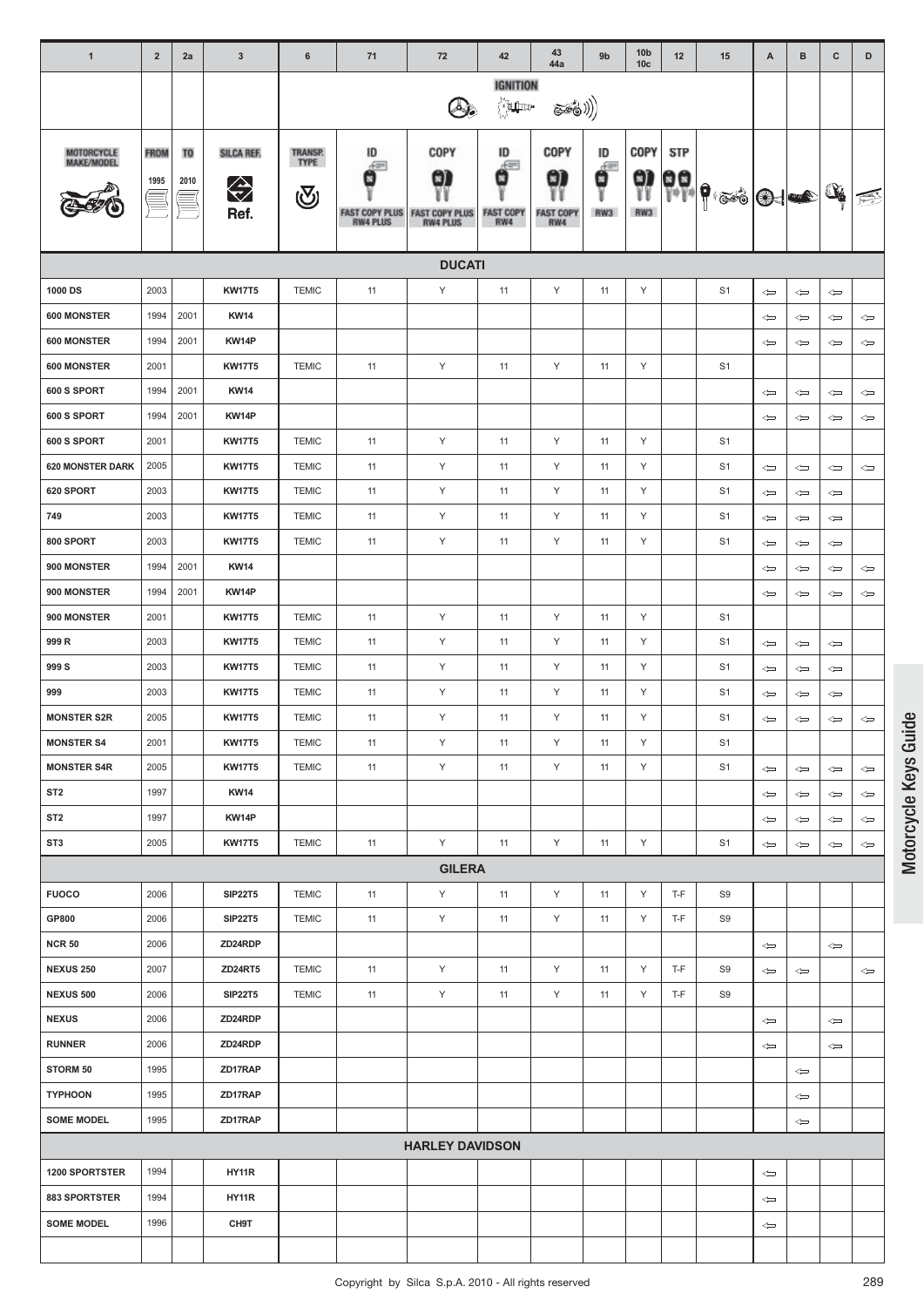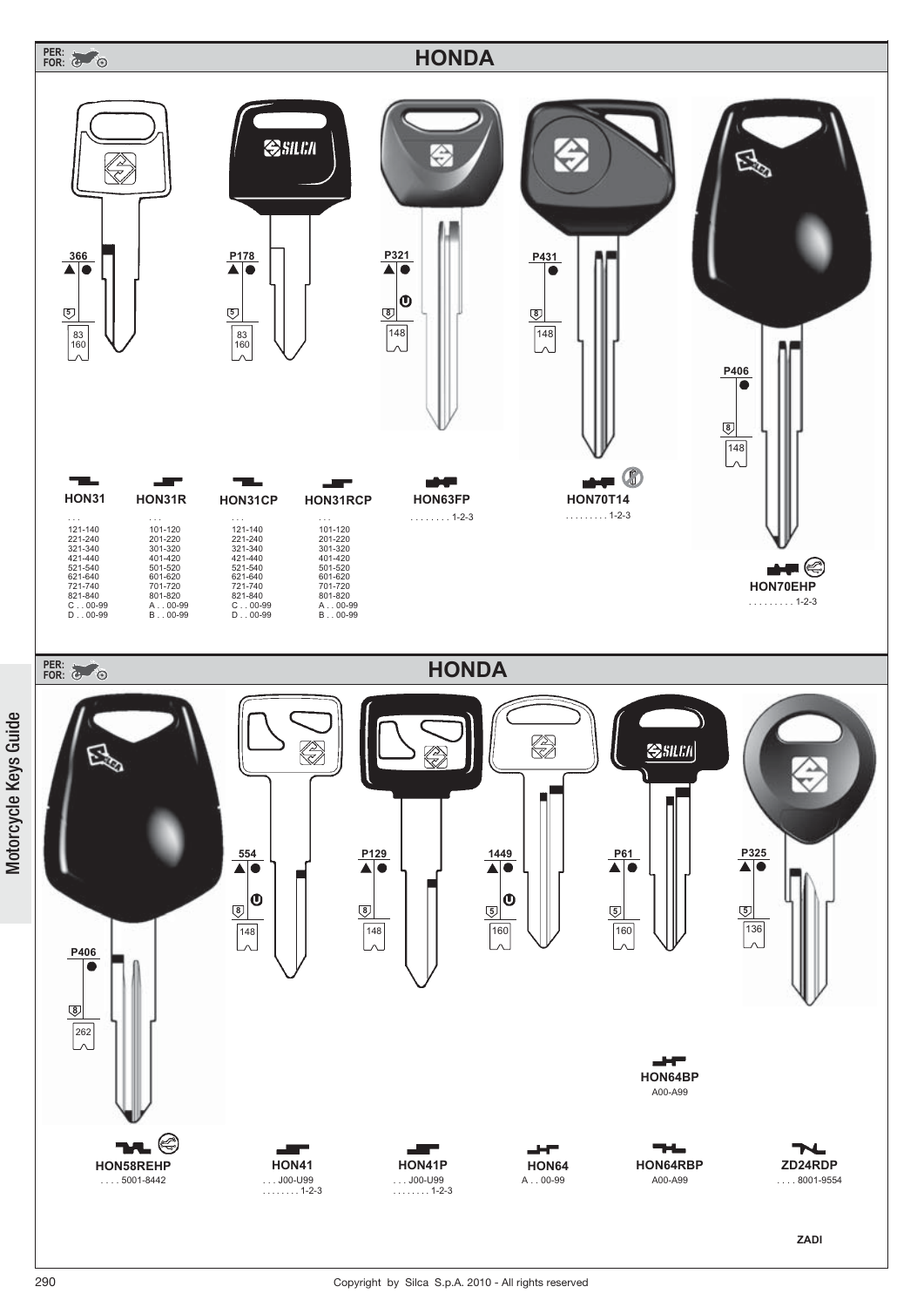| $\mathbf{1}$              | $\overline{2}$ | 2a             | $\mathbf{3}$         | 6              | 71                    | 72                    | 42                                                                                       | 43<br>44a        | 9 <sub>b</sub>                                         | 10 <sub>b</sub><br>10 <sub>c</sub> | 12         | 15                                                                                                                                                                                                                                                                                                                                                                                                          | Α                     | в                                   | $\mathbf{C}$                 | D                            |
|---------------------------|----------------|----------------|----------------------|----------------|-----------------------|-----------------------|------------------------------------------------------------------------------------------|------------------|--------------------------------------------------------|------------------------------------|------------|-------------------------------------------------------------------------------------------------------------------------------------------------------------------------------------------------------------------------------------------------------------------------------------------------------------------------------------------------------------------------------------------------------------|-----------------------|-------------------------------------|------------------------------|------------------------------|
|                           |                |                |                      |                |                       |                       | <b>IGNITION</b>                                                                          |                  |                                                        |                                    |            |                                                                                                                                                                                                                                                                                                                                                                                                             |                       |                                     |                              |                              |
|                           |                |                |                      |                |                       | O.                    | $\sum_{i=1}^{N} \sum_{j=1}^{N} \prod_{j=1}^{N} \mathbb{E}[\mathbf{1}_{j}]\mathbf{1}_{j}$ | E ((             |                                                        |                                    |            |                                                                                                                                                                                                                                                                                                                                                                                                             |                       |                                     |                              |                              |
| MOTORCYCLE<br>MAKE/MODEL  | <b>FROM</b>    | T <sub>0</sub> | SILCA REF.           | <b>TRANSP.</b> | ID                    | <b>COPY</b>           | ID                                                                                       | COPY             | ID                                                     | <b>COPY</b>                        | <b>STP</b> |                                                                                                                                                                                                                                                                                                                                                                                                             |                       |                                     |                              |                              |
|                           | 1995           | 2010           |                      | <b>TYPE</b>    | Æ<br>в                | 3                     | €<br>O                                                                                   | 91               | $\begin{matrix} \mathbf{e} \\ \mathbf{e} \end{matrix}$ | $\frac{1}{11}$                     |            |                                                                                                                                                                                                                                                                                                                                                                                                             |                       |                                     |                              |                              |
|                           |                |                | $\bigotimes$<br>Ref. | ্ৰ             | <b>FAST COPY PLUS</b> | <b>FAST COPY PLUS</b> | <b>FAST COPY</b>                                                                         | <b>FAST COPY</b> | RW3                                                    | RW3                                |            | $\begin{array}{ c c } \hline \rule{0pt}{12pt} \rule{0pt}{2pt} \rule{0pt}{2pt} \rule{0pt}{2pt} \rule{0pt}{2pt} \rule{0pt}{2pt} \rule{0pt}{2pt} \rule{0pt}{2pt} \rule{0pt}{2pt} \rule{0pt}{2pt} \rule{0pt}{2pt} \rule{0pt}{2pt} \rule{0pt}{2pt} \rule{0pt}{2pt} \rule{0pt}{2pt} \rule{0pt}{2pt} \rule{0pt}{2pt} \rule{0pt}{2pt} \rule{0pt}{2pt} \rule{0pt}{2pt} \rule{0pt}{2pt} \rule{0pt}{2pt} \rule{0pt}{2$ |                       |                                     | Q.                           | 戶                            |
|                           |                |                |                      |                | <b>RW4 PLUS</b>       | <b>RW4 PLUS</b>       | RW4                                                                                      | RW4              |                                                        |                                    |            |                                                                                                                                                                                                                                                                                                                                                                                                             |                       |                                     |                              |                              |
|                           |                |                |                      |                |                       | <b>HONDA</b>          |                                                                                          |                  |                                                        |                                    |            |                                                                                                                                                                                                                                                                                                                                                                                                             |                       |                                     |                              |                              |
| <b>CB 500</b>             | 1994           | 1997           | HON31                |                |                       |                       |                                                                                          |                  |                                                        |                                    |            |                                                                                                                                                                                                                                                                                                                                                                                                             | $\Leftarrow$          | $\Leftarrow$                        | $\Leftarrow$                 | $\Leftarrow$                 |
| <b>CB 500</b>             | 1994           | 1997           | HON31CP              |                |                       |                       |                                                                                          |                  |                                                        |                                    |            |                                                                                                                                                                                                                                                                                                                                                                                                             | $\Leftarrow$          | $\Leftarrow$                        | $\Leftarrow$                 | $\Leftarrow$                 |
| <b>CB 500</b>             | 1994           | 1997           | HON31R               |                |                       |                       |                                                                                          |                  |                                                        |                                    |            |                                                                                                                                                                                                                                                                                                                                                                                                             | $\Leftarrow$          | $\Leftarrow$                        | $\Leftarrow$                 | $\Leftarrow$                 |
| <b>CB 500</b>             | 1994           | 1997           | HON31RCP             |                |                       |                       |                                                                                          |                  |                                                        |                                    |            |                                                                                                                                                                                                                                                                                                                                                                                                             | $\Leftarrow$          | $\Leftarrow$                        | $\Leftarrow$                 | $\Leftarrow$                 |
| <b>CB 500S</b>            | 1997           |                | HON63FP              |                |                       |                       |                                                                                          |                  |                                                        |                                    |            |                                                                                                                                                                                                                                                                                                                                                                                                             | $\Leftarrow$          | $\Leftarrow$                        | $\Leftarrow$                 | $\Leftarrow$                 |
| <b>CBF 500</b>            | 2004           |                | HON63FP              |                |                       |                       |                                                                                          |                  |                                                        |                                    |            |                                                                                                                                                                                                                                                                                                                                                                                                             | ⇔                     | $\Leftarrow$                        | $\Leftarrow$                 |                              |
| <b>CBF 600</b>            | 2004           |                | HON63FP              |                |                       |                       |                                                                                          |                  |                                                        |                                    |            |                                                                                                                                                                                                                                                                                                                                                                                                             | $\Leftarrow$          | $\Leftarrow$                        | $\Leftarrow$                 |                              |
| <b>CBR 1000</b>           | 2004           |                | <b>HON70T14</b>      | PH/CR2         | 46                    |                       | 46                                                                                       |                  | 46                                                     |                                    |            |                                                                                                                                                                                                                                                                                                                                                                                                             | $\Leftarrow$          |                                     | ⇔                            |                              |
| <b>CBR 1000</b>           | 2004           |                | HON70EHP             | PH / CR2       | 46                    | Υ                     | 46                                                                                       | P-BOX            | 46                                                     |                                    |            |                                                                                                                                                                                                                                                                                                                                                                                                             | ⇐                     |                                     | $\Leftarrow$                 |                              |
| <b>CBR 1000F</b>          | 1997           | 1999           | HON63FP              |                |                       |                       |                                                                                          |                  |                                                        |                                    |            |                                                                                                                                                                                                                                                                                                                                                                                                             | $\Leftarrow$          | $\Leftarrow$                        | $\Leftarrow$                 | $\Leftarrow$                 |
| <b>CBR 1100F</b>          | 1999           |                | <b>HON70T14</b>      | PH/CR2         | 46                    |                       | 46                                                                                       |                  | 46                                                     |                                    |            |                                                                                                                                                                                                                                                                                                                                                                                                             |                       |                                     |                              |                              |
| <b>CBR 1100F</b>          | 1999           |                | HON70EHP             | PH / CR2       | 46                    | Υ                     | 46                                                                                       | P-BOX            | 46                                                     |                                    |            |                                                                                                                                                                                                                                                                                                                                                                                                             |                       |                                     |                              |                              |
| <b>CBR 600F</b>           | 1999           |                | <b>HON70T14</b>      | PH / CR2       | 46                    |                       | 46                                                                                       |                  | 46                                                     |                                    |            |                                                                                                                                                                                                                                                                                                                                                                                                             |                       |                                     |                              |                              |
| <b>CBR 600F</b>           | 1999           |                | HON70EHP             | PH / CR2       | 46                    | Υ                     | 46                                                                                       | P-BOX            | 46                                                     |                                    |            |                                                                                                                                                                                                                                                                                                                                                                                                             |                       |                                     |                              |                              |
| CBR 600RR                 | 2003           |                | <b>HON70T14</b>      | PH / CR2       | 46                    |                       | 46                                                                                       |                  | 46                                                     |                                    |            |                                                                                                                                                                                                                                                                                                                                                                                                             | ⇐                     |                                     | $\Leftarrow$                 |                              |
| CBR 600RR                 | 2003           |                | HON70EHP             | PH / CR2       | 46                    | Υ                     | 46                                                                                       | P-BOX            | 46                                                     |                                    |            |                                                                                                                                                                                                                                                                                                                                                                                                             | ⇔                     |                                     | ⇔                            |                              |
| <b>CBR 900</b>            | 2003           |                | <b>HON70T14</b>      | PH/CR2         | 46                    |                       | 46                                                                                       |                  | 46                                                     |                                    |            |                                                                                                                                                                                                                                                                                                                                                                                                             | ⇐                     |                                     | $\Leftarrow$                 |                              |
| <b>CBR 900</b>            | 2003           |                | HON70EHP             | PH / CR2       | 46                    | Υ                     | 46                                                                                       | P-BOX            | 46                                                     |                                    |            |                                                                                                                                                                                                                                                                                                                                                                                                             | $\Leftarrow$          |                                     | $\Leftarrow$                 |                              |
| <b>CBR 900RR</b>          | 1994           | 1997           | HON31                |                |                       |                       |                                                                                          |                  |                                                        |                                    |            |                                                                                                                                                                                                                                                                                                                                                                                                             | $\Leftarrow$          | $\Leftarrow$                        | $\Leftarrow$                 | $\Leftarrow$                 |
| <b>CBR 900RR</b>          | 1994           | 1997           | HON31CP              |                |                       |                       |                                                                                          |                  |                                                        |                                    |            |                                                                                                                                                                                                                                                                                                                                                                                                             | $\Leftarrow$          | $\leftarrow$                        | $\Leftarrow$                 | ⇔                            |
| <b>CBR 900RR</b>          | 1994           | 1997           | HON31R               |                |                       |                       |                                                                                          |                  |                                                        |                                    |            |                                                                                                                                                                                                                                                                                                                                                                                                             | $\Leftarrow$          | $\Leftarrow$                        | $\Leftarrow$                 | $\Leftarrow$                 |
| <b>CBR 900RR</b>          | 1994           | 1997           | HON31RCP             |                |                       |                       |                                                                                          |                  |                                                        |                                    |            |                                                                                                                                                                                                                                                                                                                                                                                                             | $\Leftarrow$          | $\Leftarrow$                        | $\Leftarrow$                 | $\Leftarrow$                 |
| <b>CBR 900RR</b>          | 1997<br>2004   | 2003           | HON63FP              |                |                       |                       |                                                                                          |                  |                                                        |                                    |            |                                                                                                                                                                                                                                                                                                                                                                                                             | $\Leftarrow$          | $\qquad \qquad \Longleftrightarrow$ | $\Leftarrow$                 | $\Leftarrow$                 |
| DYLAN 125<br><b>FORZA</b> | 2005           |                | ZD24RDP<br>HON63FP   |                |                       |                       |                                                                                          |                  |                                                        |                                    |            |                                                                                                                                                                                                                                                                                                                                                                                                             | $\Leftarrow$          | $\leftarrow$                        | $\Leftarrow$                 | $\Leftarrow$                 |
| GOLD WING 1800            | 2001           |                |                      | PH/CR2         | 46                    |                       | 46                                                                                       |                  | 46                                                     |                                    |            |                                                                                                                                                                                                                                                                                                                                                                                                             | $\Leftarrow$          | $\Leftarrow$                        | $\Leftarrow$                 | $\Leftarrow$                 |
| GOLD WING 1800            | 2001           |                | HON58REHP            | PH/CR2         | 46                    | Υ                     | 46                                                                                       | P-BOX            | 46                                                     |                                    |            |                                                                                                                                                                                                                                                                                                                                                                                                             |                       | $\Leftarrow$<br>$\Leftarrow$        | $\Leftarrow$<br>$\Leftarrow$ | $\Leftarrow$<br>$\Leftarrow$ |
| <b>HORNET</b>             | 1998           |                | HON64                |                |                       |                       |                                                                                          |                  |                                                        |                                    |            |                                                                                                                                                                                                                                                                                                                                                                                                             | $\Longleftrightarrow$ | $\Leftarrow$                        |                              |                              |
| <b>HORNET</b>             | 1998           |                | HON64BP              |                |                       |                       |                                                                                          |                  |                                                        |                                    |            |                                                                                                                                                                                                                                                                                                                                                                                                             | $\Leftarrow$          | $\Leftarrow$                        | $\Leftarrow$                 | $\Leftarrow$                 |
| <b>HORNET</b>             | 1998           |                | HON64RBP             |                |                       |                       |                                                                                          |                  |                                                        |                                    |            |                                                                                                                                                                                                                                                                                                                                                                                                             | $\Leftarrow$          | $\Leftarrow$                        | $\Leftarrow$                 | $\Leftarrow$                 |
| <b>HORNET</b>             | 2003           |                | <b>HON70T14</b>      | PH/CR2         | 46                    |                       | 46                                                                                       |                  | 46                                                     |                                    |            |                                                                                                                                                                                                                                                                                                                                                                                                             | $\Leftarrow$          |                                     | $\Leftarrow$                 |                              |
| <b>HORNET</b>             | 2003           |                | HON70EHP             | PH/CR2         | 46                    | Υ                     | 46                                                                                       | P-BOX            | 46                                                     |                                    |            |                                                                                                                                                                                                                                                                                                                                                                                                             | $\Leftarrow$          |                                     | ⇔                            |                              |
| LEAD 100                  | 2003           |                | HON41                |                |                       |                       |                                                                                          |                  |                                                        |                                    |            |                                                                                                                                                                                                                                                                                                                                                                                                             |                       |                                     |                              |                              |
| LEAD 100                  | 2003           |                | HON41P               |                |                       |                       |                                                                                          |                  |                                                        |                                    |            |                                                                                                                                                                                                                                                                                                                                                                                                             |                       |                                     |                              |                              |
| <b>NT 650V</b>            | 1999           |                | <b>HON70T14</b>      | PH/CR2         | 46                    |                       | 46                                                                                       |                  | 46                                                     |                                    |            |                                                                                                                                                                                                                                                                                                                                                                                                             |                       |                                     |                              |                              |
| <b>NT 650V</b>            | 1999           |                | HON70EHP             | PH / CR2       | 46                    | Υ                     | 46                                                                                       | P-BOX            | 46                                                     |                                    |            |                                                                                                                                                                                                                                                                                                                                                                                                             |                       |                                     |                              |                              |
| <b>NTV 650</b>            | 1997           | 1998           | HON63FP              |                |                       |                       |                                                                                          |                  |                                                        |                                    |            |                                                                                                                                                                                                                                                                                                                                                                                                             | $\Leftarrow$          | $\Leftarrow$                        | $\Leftarrow$                 | $\Leftarrow$                 |
| <b>NX 650</b>             | 1997           | 2000           | HON63FP              |                |                       |                       |                                                                                          |                  |                                                        |                                    |            |                                                                                                                                                                                                                                                                                                                                                                                                             | $\Leftarrow$          | $\Leftarrow$                        | $\Leftarrow$                 | $\Leftarrow$                 |
| <b>PHANTEON</b>           | 2003           |                | ZD24RDP              |                |                       |                       |                                                                                          |                  |                                                        |                                    |            |                                                                                                                                                                                                                                                                                                                                                                                                             | ⇔                     | $\Leftarrow$                        | $\Leftarrow$                 | $\Leftarrow$                 |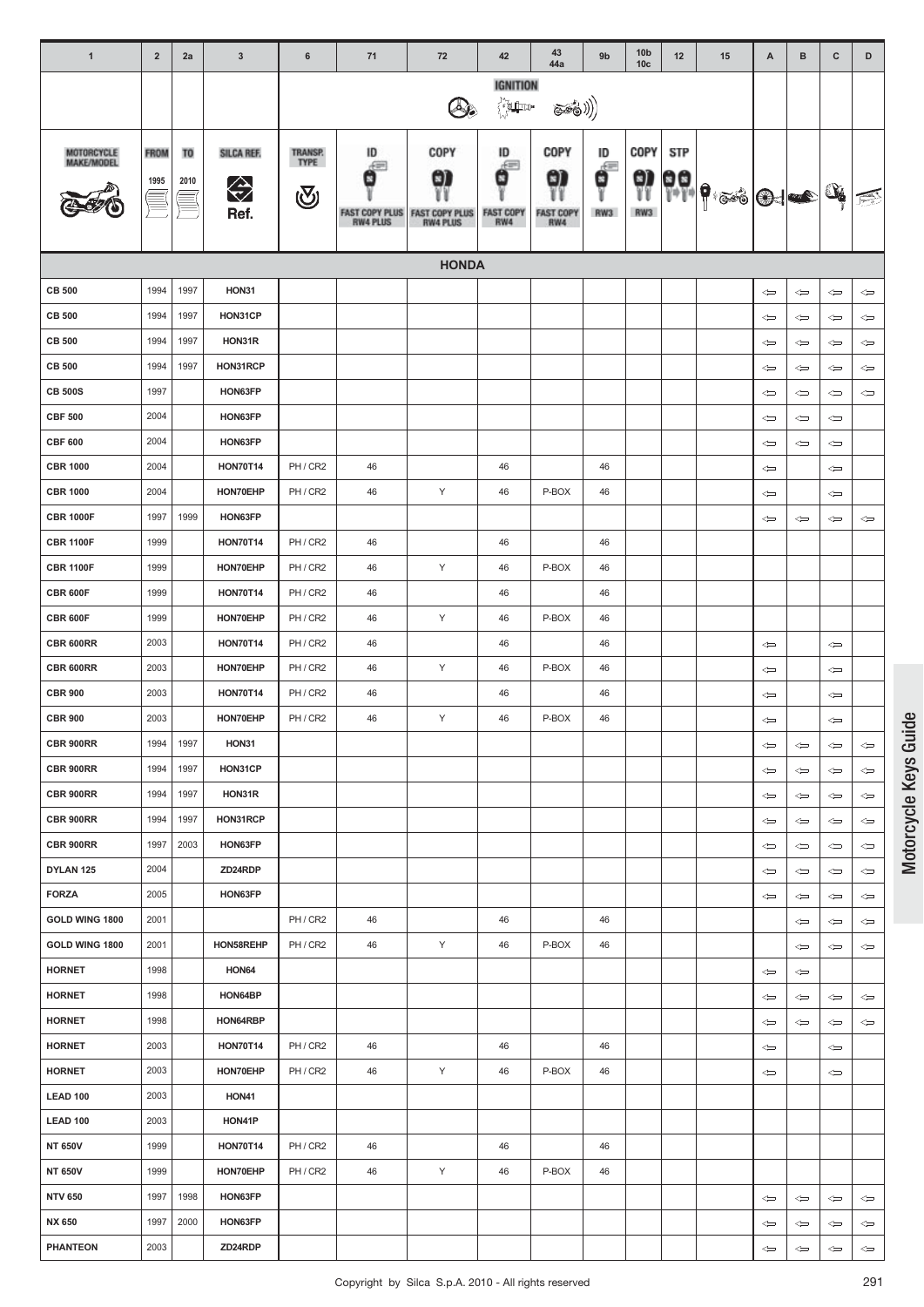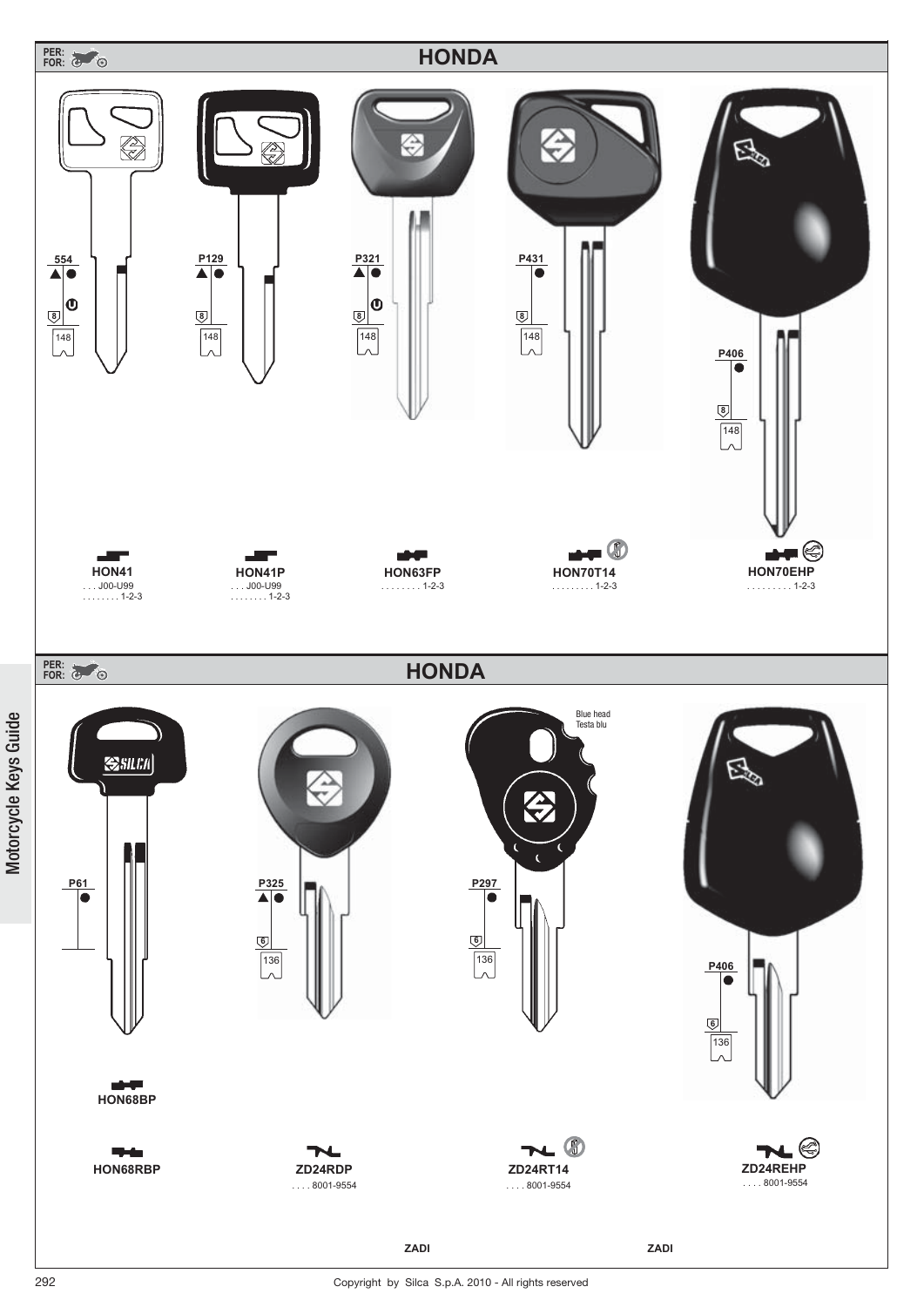| $\mathbf{1}$                 | $\overline{2}$            | 2a                     | $\mathbf{3}$                      | $\bf 6$                               | $71$                                                      | $72\,$                                                       | 42                                                                         | 43<br>44a                                    | 9 <sub>b</sub>                                                      | 10 <sub>b</sub><br>10 <sub>c</sub> | 12         | 15                               | A                     | в                            | $\mathbf{C}$                 | D                                   |
|------------------------------|---------------------------|------------------------|-----------------------------------|---------------------------------------|-----------------------------------------------------------|--------------------------------------------------------------|----------------------------------------------------------------------------|----------------------------------------------|---------------------------------------------------------------------|------------------------------------|------------|----------------------------------|-----------------------|------------------------------|------------------------------|-------------------------------------|
|                              |                           |                        |                                   |                                       |                                                           | $\mathcal{O}_c$                                              | <b>IGNITION</b><br>$\sum_{i=1}^{N} \prod_{j=1}^{N} \mathbb{E}[\mathbf{1}]$ | ((( یک                                       |                                                                     |                                    |            |                                  |                       |                              |                              |                                     |
| MOTORCYCLE<br>MAKE/MODEL     | <b>FROM</b><br>1995<br>÷. | T <sub>0</sub><br>2010 | SILCA REF.<br>$\bigoplus$<br>Ref. | <b>TRANSP.</b><br><b>TYPE</b><br>্ত্য | ID<br>łШ<br>в<br><b>FAST COPY PLUS</b><br><b>RW4 PLUS</b> | <b>COPY</b><br>9<br><b>FAST COPY PLUS</b><br><b>RW4 PLUS</b> | ID<br>€₩<br>0<br><b>FAST COPY</b><br>RW4                                   | <b>COPY</b><br>91<br><b>FAST COPY</b><br>RW4 | ID<br>$\begin{matrix} \mathbf{e} \\ \mathbf{e} \end{matrix}$<br>RW3 | <b>COPY</b><br>9)<br>11<br>RW3     | <b>STP</b> | $ 99 $ $\frac{1}{9}$ and $ 0.1 $ |                       |                              | Q.                           | ☞                                   |
|                              |                           |                        |                                   |                                       |                                                           | <b>HONDA</b>                                                 |                                                                            |                                              |                                                                     |                                    |            |                                  |                       |                              |                              |                                     |
| <b>PS 125i</b>               | 2006                      |                        | ZD24RDP                           |                                       |                                                           |                                                              |                                                                            |                                              |                                                                     |                                    |            |                                  | $\Leftarrow$          | $\Leftarrow$                 | $\Leftarrow$                 | $\Leftarrow$                        |
| <b>PS 150i</b>               | 2006                      |                        | ZD24RDP                           |                                       |                                                           |                                                              |                                                                            |                                              |                                                                     |                                    |            |                                  | $\Leftarrow$          | $\Leftarrow$                 | $\Leftarrow$                 | $\Leftarrow$                        |
| <b>SFX 50</b>                | 1994                      | 1997                   | HON41                             |                                       |                                                           |                                                              |                                                                            |                                              |                                                                     |                                    |            |                                  |                       | $\Leftarrow$                 | $\Leftarrow$                 |                                     |
| <b>SFX 50</b>                | 1994                      | 1997                   | HON41P                            |                                       |                                                           |                                                              |                                                                            |                                              |                                                                     |                                    |            |                                  |                       | $\Leftarrow$                 | $\Leftarrow$                 |                                     |
| <b>SFX 50</b>                | 1997                      |                        | HON63FP                           |                                       |                                                           |                                                              |                                                                            |                                              |                                                                     |                                    |            |                                  | $\Leftarrow$          | $\Leftarrow$                 | $\Leftarrow$                 | $\Leftarrow$                        |
| <b>SH 100</b>                | 1997                      |                        | HON63FP                           |                                       |                                                           |                                                              |                                                                            |                                              |                                                                     |                                    |            |                                  | $\Leftarrow$          | $\Leftarrow$                 | $\Leftarrow$                 | $\Leftarrow$                        |
| <b>SH 125i</b>               | 2005                      |                        | ZD24RDP                           |                                       |                                                           |                                                              |                                                                            |                                              |                                                                     |                                    |            |                                  | $\Leftarrow$          | $\Leftarrow$                 | $\Leftarrow$                 | $\Leftarrow$                        |
| <b>SH 150i</b>               | 2006                      |                        | ZD24RDP                           |                                       |                                                           |                                                              |                                                                            |                                              |                                                                     |                                    |            |                                  | ⇔                     | $\Leftarrow$                 | $\Leftarrow$                 | $\Leftarrow$                        |
| <b>SH 300</b>                | 2007                      |                        | ZD24RT14                          | PH/CR2                                | 46                                                        |                                                              | 46                                                                         |                                              | 46                                                                  |                                    |            |                                  |                       | ⇔                            | ⇔                            | $\Leftarrow$                        |
| <b>SH 300</b>                | 2007                      |                        | ZD24REHP                          | PH / CR2                              | 46                                                        | Υ                                                            | 46                                                                         | P-BOX                                        | 46                                                                  |                                    |            |                                  |                       | $\Leftarrow$                 | $\Leftarrow$                 | $\Leftarrow$                        |
| <b>SH 50</b>                 | 1997                      |                        | HON63FP                           |                                       |                                                           |                                                              |                                                                            |                                              |                                                                     |                                    |            |                                  | $\Leftarrow$          | $\Leftarrow$                 | $\Leftarrow$                 | $\Leftarrow$                        |
| SHADOW 750                   | 2004                      |                        | <b>HON70T14</b>                   | PH/CR2                                | 46                                                        |                                                              | 46                                                                         |                                              | 46                                                                  |                                    |            |                                  | $\Leftarrow$          | $\Leftarrow$                 | $\Leftarrow$                 |                                     |
| SHADOW 750                   | 2004                      |                        | HON70EHP                          | PH / CR2                              | 46                                                        | Υ                                                            | 46                                                                         | P-BOX                                        | 46                                                                  |                                    |            |                                  | $\Leftarrow$          | ⇔                            | $\Leftarrow$                 |                                     |
| <b>SILVER WING</b>           | 2001                      | 2008                   | <b>HON70T14</b>                   | PH/CR2                                | 46                                                        |                                                              | 46                                                                         |                                              | 46                                                                  |                                    |            |                                  |                       | $\Leftarrow$                 | $\Leftarrow$                 | $\Leftarrow$                        |
| <b>SILVER WING</b>           | 2001<br>1997              | 2008                   | HON70EHP<br>HON63FP               | PH / CR2                              | 46                                                        | Υ                                                            | 46                                                                         | P-BOX                                        | 46                                                                  |                                    |            |                                  |                       | $\Leftarrow$                 | $\Leftarrow$                 | $\Leftarrow$                        |
| SJ 100 BALI EX<br>SJ 50 BALI | 1994                      |                        | <b>HON41</b>                      |                                       |                                                           |                                                              |                                                                            |                                              |                                                                     |                                    |            |                                  | $\Leftarrow$          | $\Leftarrow$                 | $\Leftarrow$                 | $\Leftarrow$                        |
| SJ 50 BALI                   | 1994                      |                        | HON41P                            |                                       |                                                           |                                                              |                                                                            |                                              |                                                                     |                                    |            |                                  |                       | ⇐                            | $\Leftarrow$                 |                                     |
| ST 1100                      | 1997                      |                        | HON63FP                           |                                       |                                                           |                                                              |                                                                            |                                              |                                                                     |                                    |            |                                  | $\Leftarrow$          | $\Leftarrow$<br>$\Leftarrow$ | $\Leftarrow$<br>$\Leftarrow$ | $\Leftarrow$                        |
| ST1300 Pan-Euro-             | 2008                      |                        | <b>HON70T14</b>                   | PH/CR2                                | 46                                                        |                                                              | 46                                                                         |                                              | 46                                                                  |                                    |            |                                  | $\Leftarrow$          | $\Leftarrow$                 | $\Leftarrow$                 | $\Leftarrow$                        |
| ST1300 Pan-Euro-             | 2008                      |                        | HON70EHP                          | PH/CR2                                | 46                                                        | Υ                                                            | 46                                                                         | P-BOX                                        | 46                                                                  |                                    |            |                                  | $\Leftarrow$          | $\Leftarrow$                 | $\Leftarrow$                 | $\iff$                              |
| <b>SW-T400</b>               | 2009                      |                        | <b>HON70T14</b>                   | PH/CR2                                | 46                                                        |                                                              | 46                                                                         |                                              | 46                                                                  |                                    |            |                                  | $\Leftarrow$          | $\Leftarrow$                 |                              |                                     |
| <b>SW-T400</b>               | 2009                      |                        | HON70EHP                          | PH/CR2                                | 46                                                        | Y                                                            | 46                                                                         | P-BOX                                        | 46                                                                  |                                    |            |                                  | $\Leftarrow$          | $\Leftarrow$                 |                              |                                     |
| <b>VARADERO</b>              | 2003                      |                        | <b>HON70T14</b>                   | PH/CR2                                | 46                                                        |                                                              | 46                                                                         |                                              | 46                                                                  |                                    |            |                                  | $\Longleftrightarrow$ |                              | $\Leftarrow$                 |                                     |
| VARADERO                     | 2003                      |                        | HON70EHP                          | PH/CR2                                | 46                                                        | Υ                                                            | 46                                                                         | P-BOX                                        | 46                                                                  |                                    |            |                                  | $\Leftarrow$          |                              | $\Leftarrow$                 |                                     |
| VT 750 C4                    | 2004                      |                        | <b>HON70T14</b>                   | PH/CR2                                | 46                                                        |                                                              | 46                                                                         |                                              | 46                                                                  |                                    |            |                                  | $\Leftarrow$          |                              | $\Leftarrow$                 |                                     |
| VT 750 C4                    | 2004                      |                        | HON70EHP                          | PH/CR2                                | 46                                                        | Υ                                                            | 46                                                                         | P-BOX                                        | 46                                                                  |                                    |            |                                  | $\Leftarrow$          |                              | $\Leftarrow$                 |                                     |
| <b>VTX 1800</b>              | 2002                      |                        | <b>HON70T14</b>                   | PH/CR2                                | 46                                                        |                                                              | 46                                                                         |                                              | 46                                                                  |                                    |            |                                  | $\Leftarrow$          | $\leftarrow$                 | $\Leftarrow$                 | $\Leftarrow$                        |
| <b>VTX 1800</b>              | 2002                      |                        | HON70EHP                          | PH / CR2                              | 46                                                        | Υ                                                            | 46                                                                         | P-BOX                                        | 46                                                                  |                                    |            |                                  | $\Leftarrow$          | $\Leftarrow$                 | $\Leftarrow$                 |                                     |
| X 11                         | 2001                      |                        | <b>HON70T14</b>                   | PH/CR2                                | 46                                                        |                                                              | 46                                                                         |                                              | 46                                                                  |                                    |            |                                  |                       | $\Leftarrow$                 | $\Leftarrow$                 | $\Leftarrow$                        |
| X 11                         | 2001                      |                        | HON70EHP                          | PH / CR2                              | 46                                                        | Y                                                            | 46                                                                         | P-BOX                                        | 46                                                                  |                                    |            |                                  |                       | $\Leftarrow$                 | $\Leftarrow$                 |                                     |
| <b>SOME MODELS</b>           |                           |                        | HON68BP                           |                                       |                                                           |                                                              |                                                                            |                                              |                                                                     |                                    |            |                                  | $\Longleftrightarrow$ | $\Leftarrow$                 | $\Leftarrow$                 | $\qquad \qquad \Longleftrightarrow$ |
| <b>SOME MODELS</b>           |                           |                        | HON68RBP                          |                                       |                                                           |                                                              |                                                                            |                                              |                                                                     |                                    |            |                                  | $\Leftarrow$          | $\Leftarrow$                 | $\Leftarrow$                 | $\Leftarrow$                        |
|                              |                           |                        |                                   |                                       |                                                           |                                                              |                                                                            |                                              |                                                                     |                                    |            |                                  |                       |                              |                              |                                     |
|                              |                           |                        |                                   |                                       |                                                           |                                                              |                                                                            |                                              |                                                                     |                                    |            |                                  |                       |                              |                              |                                     |
|                              |                           |                        |                                   |                                       |                                                           |                                                              |                                                                            |                                              |                                                                     |                                    |            |                                  |                       |                              |                              |                                     |
|                              |                           |                        |                                   |                                       |                                                           |                                                              |                                                                            |                                              |                                                                     |                                    |            |                                  |                       |                              |                              |                                     |
|                              |                           |                        |                                   |                                       |                                                           |                                                              |                                                                            |                                              |                                                                     |                                    |            |                                  |                       |                              |                              |                                     |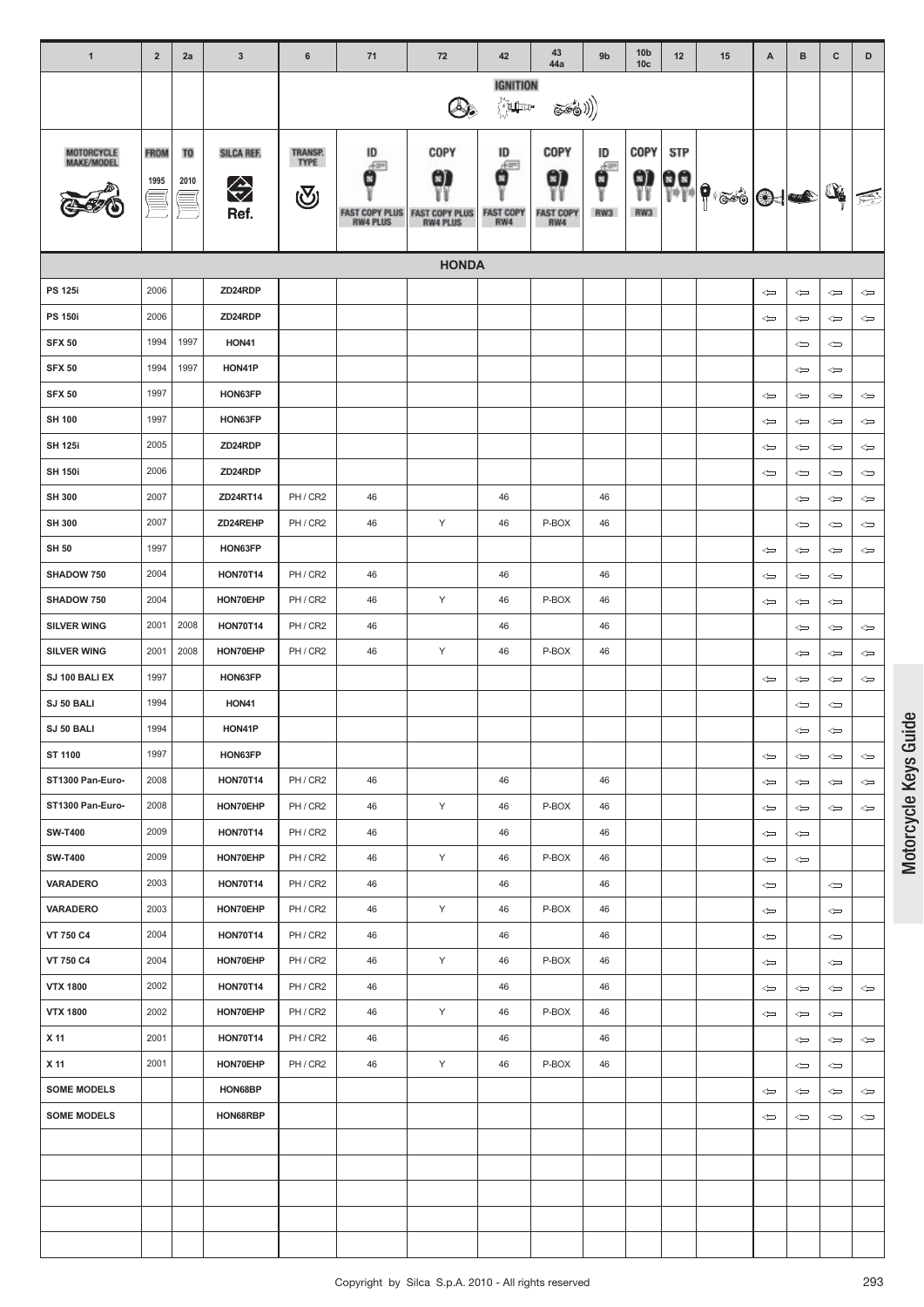

Motorcycle Keys Guide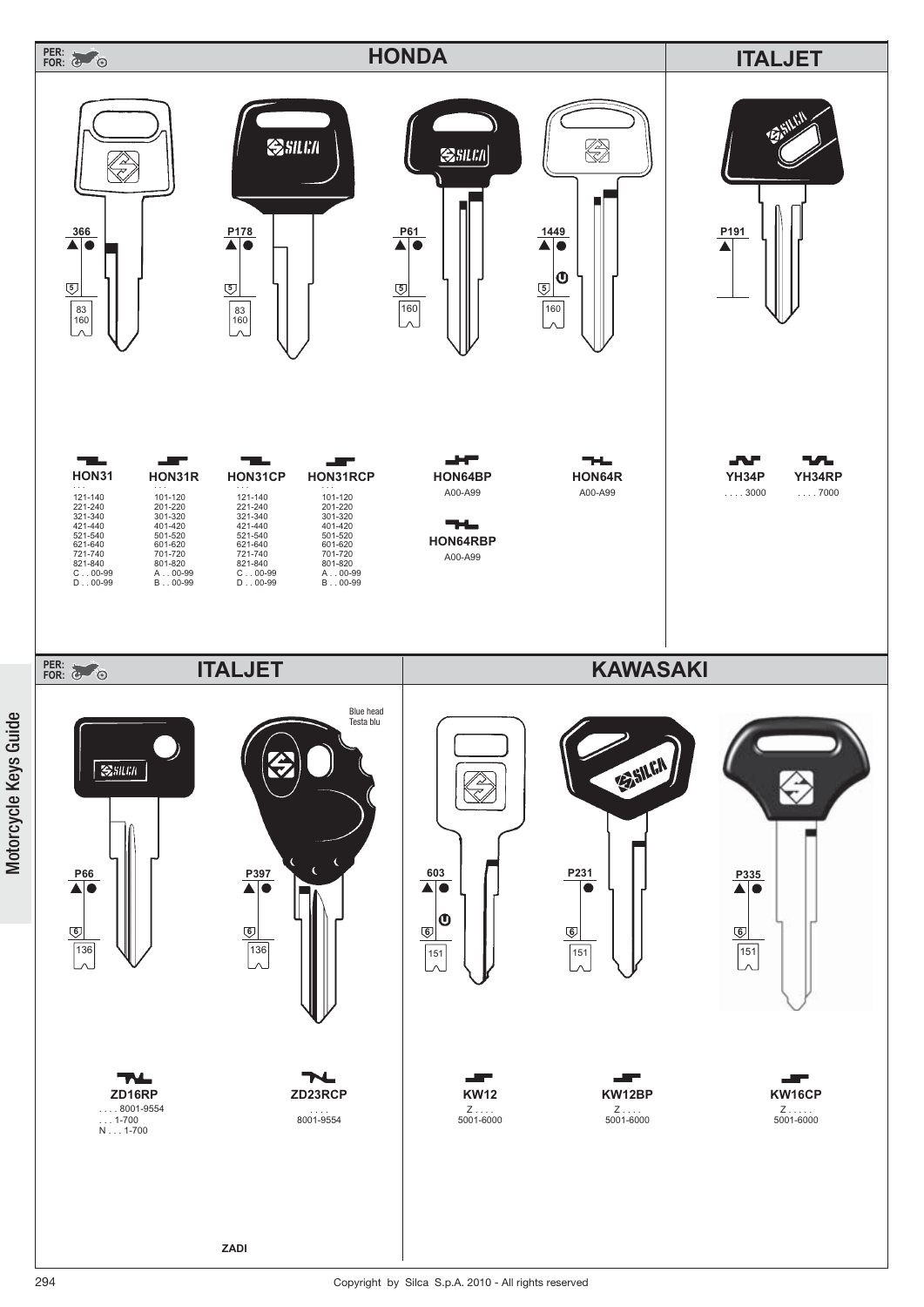| <b>IGNITION</b><br>$\sum_{i=1}^{N} \sum_{j=1}^{N} \prod_{j=1}^{N} \mathbb{E}[\mathbb{E}[\mathbb{E}[\mathbb{E}[\mathbb{E}[\mathbb{E}[\mathbb{E}[\mathbb{E}[\mathbb{E}[\mathbb{E}[\mathbb{E}[\mathbb{E}[\mathbb{E}[\mathbb{E}[\mathbb{E}[\mathbb{E}[\mathbb{E}[\mathbb{E}[\mathbb{E}[\mathbb{E}[\mathbb{E}[\mathbb{E}[\mathbb{E}[\mathbb{E}[\mathbb{E}[\mathbb{E}[\mathbb{E}[\mathbb{E}[\mathbb{E}[\mathbb{E}[\mathbb{E}[\mathbb{$<br>((( کی<br>$\bigcirc$<br>COPY<br>ID<br>COPY<br>ID<br>COPY<br><b>STP</b><br><b>TRANSP.</b><br>ID<br>SILCA REF.<br>MOTORCYCLE<br>MAKE/MODEL<br><b>FROM</b><br>T <sub>0</sub><br><b>TYPE</b><br>Æ<br>$\phi$<br>FWM<br>9<br>g<br>0)<br><b>9)</b><br>$ P $ $ P $ and $ P $<br>в<br>1995<br>⇔<br>2010<br>$\mathbb{Q}_{p}$<br>ভ্যূ<br>画<br>$\equiv$<br>$\equiv$<br>$\equiv$<br>Ref.<br>RW3<br><b>FAST COPY PLUS</b><br><b>FAST COPY PLUS</b><br><b>FAST COPY</b><br>RW3<br><b>FAST COPY</b><br>RW4<br><b>RW4 PLUS</b><br><b>RW4 PLUS</b><br>RW4<br><b>HONDA</b><br>1994<br><b>SOME MODELS</b><br>HON31<br>$\Longleftrightarrow$<br>$\qquad \qquad \Longleftrightarrow$<br>$\Leftarrow$<br>$\Leftarrow$<br><b>SOME MODELS</b><br>1994<br>HON31CP<br>$\Leftarrow$<br>$\Leftarrow$<br>$\Leftarrow$<br>$\Leftarrow$<br><b>SOME MODELS</b><br>1994<br>HON31R<br>$\Leftarrow$<br>$\Leftarrow$<br>$\Leftarrow$<br>$\Leftarrow$<br>1994<br>HON31RCP<br><b>SOME MODELS</b><br>$\Leftarrow$<br>$\Leftarrow$<br>$\Leftarrow$<br>$\Leftarrow$<br><b>SOME MODELS</b><br>1998<br>HON64BP<br>$\Leftarrow$<br>$\Leftarrow$<br>$\Leftarrow$<br>$\Leftarrow$<br><b>SOME MODELS</b><br>1998<br>HON64R<br>$\Leftarrow$<br>$\Leftarrow$<br><b>SOME MODELS</b><br>1998<br>HON64RBP<br>$\Leftarrow$<br>$\Leftarrow$<br>$\Leftarrow$<br>$\Leftarrow$<br><b>ITALJET</b><br>1998<br><b>DRAGSTER</b><br>ZD23RCP<br>$\Leftarrow$<br>$\Longleftrightarrow$<br>$\Leftarrow$<br>$\Leftarrow$ | $\mathbf{1}$ | $\overline{2}$ | 2a | $\mathbf{3}$ | 6 | 71 | 72 | 42 | 43<br>44a | 9 <sub>b</sub> | 10 <sub>b</sub><br>10 <sub>c</sub> | 12 | 15 | Α | B | c | D |
|-------------------------------------------------------------------------------------------------------------------------------------------------------------------------------------------------------------------------------------------------------------------------------------------------------------------------------------------------------------------------------------------------------------------------------------------------------------------------------------------------------------------------------------------------------------------------------------------------------------------------------------------------------------------------------------------------------------------------------------------------------------------------------------------------------------------------------------------------------------------------------------------------------------------------------------------------------------------------------------------------------------------------------------------------------------------------------------------------------------------------------------------------------------------------------------------------------------------------------------------------------------------------------------------------------------------------------------------------------------------------------------------------------------------------------------------------------------------------------------------------------------------------------------------------------------------------------------------------------------------------------------------------------------------------------------------------------------------------------------------------------------------------------------------------------------------------------------------------------------------------------------------|--------------|----------------|----|--------------|---|----|----|----|-----------|----------------|------------------------------------|----|----|---|---|---|---|
|                                                                                                                                                                                                                                                                                                                                                                                                                                                                                                                                                                                                                                                                                                                                                                                                                                                                                                                                                                                                                                                                                                                                                                                                                                                                                                                                                                                                                                                                                                                                                                                                                                                                                                                                                                                                                                                                                           |              |                |    |              |   |    |    |    |           |                |                                    |    |    |   |   |   |   |
|                                                                                                                                                                                                                                                                                                                                                                                                                                                                                                                                                                                                                                                                                                                                                                                                                                                                                                                                                                                                                                                                                                                                                                                                                                                                                                                                                                                                                                                                                                                                                                                                                                                                                                                                                                                                                                                                                           |              |                |    |              |   |    |    |    |           |                |                                    |    |    |   |   |   |   |
|                                                                                                                                                                                                                                                                                                                                                                                                                                                                                                                                                                                                                                                                                                                                                                                                                                                                                                                                                                                                                                                                                                                                                                                                                                                                                                                                                                                                                                                                                                                                                                                                                                                                                                                                                                                                                                                                                           |              |                |    |              |   |    |    |    |           |                |                                    |    |    |   |   |   |   |
|                                                                                                                                                                                                                                                                                                                                                                                                                                                                                                                                                                                                                                                                                                                                                                                                                                                                                                                                                                                                                                                                                                                                                                                                                                                                                                                                                                                                                                                                                                                                                                                                                                                                                                                                                                                                                                                                                           |              |                |    |              |   |    |    |    |           |                |                                    |    |    |   |   |   |   |
|                                                                                                                                                                                                                                                                                                                                                                                                                                                                                                                                                                                                                                                                                                                                                                                                                                                                                                                                                                                                                                                                                                                                                                                                                                                                                                                                                                                                                                                                                                                                                                                                                                                                                                                                                                                                                                                                                           |              |                |    |              |   |    |    |    |           |                |                                    |    |    |   |   |   |   |
|                                                                                                                                                                                                                                                                                                                                                                                                                                                                                                                                                                                                                                                                                                                                                                                                                                                                                                                                                                                                                                                                                                                                                                                                                                                                                                                                                                                                                                                                                                                                                                                                                                                                                                                                                                                                                                                                                           |              |                |    |              |   |    |    |    |           |                |                                    |    |    |   |   |   |   |
|                                                                                                                                                                                                                                                                                                                                                                                                                                                                                                                                                                                                                                                                                                                                                                                                                                                                                                                                                                                                                                                                                                                                                                                                                                                                                                                                                                                                                                                                                                                                                                                                                                                                                                                                                                                                                                                                                           |              |                |    |              |   |    |    |    |           |                |                                    |    |    |   |   |   |   |
|                                                                                                                                                                                                                                                                                                                                                                                                                                                                                                                                                                                                                                                                                                                                                                                                                                                                                                                                                                                                                                                                                                                                                                                                                                                                                                                                                                                                                                                                                                                                                                                                                                                                                                                                                                                                                                                                                           |              |                |    |              |   |    |    |    |           |                |                                    |    |    |   |   |   |   |
|                                                                                                                                                                                                                                                                                                                                                                                                                                                                                                                                                                                                                                                                                                                                                                                                                                                                                                                                                                                                                                                                                                                                                                                                                                                                                                                                                                                                                                                                                                                                                                                                                                                                                                                                                                                                                                                                                           |              |                |    |              |   |    |    |    |           |                |                                    |    |    |   |   |   |   |
|                                                                                                                                                                                                                                                                                                                                                                                                                                                                                                                                                                                                                                                                                                                                                                                                                                                                                                                                                                                                                                                                                                                                                                                                                                                                                                                                                                                                                                                                                                                                                                                                                                                                                                                                                                                                                                                                                           |              |                |    |              |   |    |    |    |           |                |                                    |    |    |   |   |   |   |
|                                                                                                                                                                                                                                                                                                                                                                                                                                                                                                                                                                                                                                                                                                                                                                                                                                                                                                                                                                                                                                                                                                                                                                                                                                                                                                                                                                                                                                                                                                                                                                                                                                                                                                                                                                                                                                                                                           |              |                |    |              |   |    |    |    |           |                |                                    |    |    |   |   |   |   |
|                                                                                                                                                                                                                                                                                                                                                                                                                                                                                                                                                                                                                                                                                                                                                                                                                                                                                                                                                                                                                                                                                                                                                                                                                                                                                                                                                                                                                                                                                                                                                                                                                                                                                                                                                                                                                                                                                           |              |                |    |              |   |    |    |    |           |                |                                    |    |    |   |   |   |   |
| <b>FORMULA 50</b><br>1996<br>ZD16RP<br>$\Leftarrow$<br>$\Leftarrow$                                                                                                                                                                                                                                                                                                                                                                                                                                                                                                                                                                                                                                                                                                                                                                                                                                                                                                                                                                                                                                                                                                                                                                                                                                                                                                                                                                                                                                                                                                                                                                                                                                                                                                                                                                                                                       |              |                |    |              |   |    |    |    |           |                |                                    |    |    |   |   |   |   |
| <b>PISTA</b><br>1994<br>YH34P<br>$\Leftarrow$<br>$\Leftarrow$<br>$\Leftarrow$<br>$\Leftarrow$                                                                                                                                                                                                                                                                                                                                                                                                                                                                                                                                                                                                                                                                                                                                                                                                                                                                                                                                                                                                                                                                                                                                                                                                                                                                                                                                                                                                                                                                                                                                                                                                                                                                                                                                                                                             |              |                |    |              |   |    |    |    |           |                |                                    |    |    |   |   |   |   |
| <b>PISTA</b><br>1994<br>YH34RP<br>$\Leftarrow$<br>$\Leftarrow$<br>$\Leftarrow$<br>$\Leftarrow$                                                                                                                                                                                                                                                                                                                                                                                                                                                                                                                                                                                                                                                                                                                                                                                                                                                                                                                                                                                                                                                                                                                                                                                                                                                                                                                                                                                                                                                                                                                                                                                                                                                                                                                                                                                            |              |                |    |              |   |    |    |    |           |                |                                    |    |    |   |   |   |   |
| SCOOP<br>1994<br>YH34P<br>$\Leftarrow$<br>$\Leftarrow$<br>$\Leftarrow$<br>$\Leftarrow$                                                                                                                                                                                                                                                                                                                                                                                                                                                                                                                                                                                                                                                                                                                                                                                                                                                                                                                                                                                                                                                                                                                                                                                                                                                                                                                                                                                                                                                                                                                                                                                                                                                                                                                                                                                                    |              |                |    |              |   |    |    |    |           |                |                                    |    |    |   |   |   |   |
| SCOOP<br>1994<br>YH34RP<br>$\Leftarrow$<br>$\Leftarrow$<br>$\Leftarrow$<br>$\Leftarrow$                                                                                                                                                                                                                                                                                                                                                                                                                                                                                                                                                                                                                                                                                                                                                                                                                                                                                                                                                                                                                                                                                                                                                                                                                                                                                                                                                                                                                                                                                                                                                                                                                                                                                                                                                                                                   |              |                |    |              |   |    |    |    |           |                |                                    |    |    |   |   |   |   |
| <b>SOME MODELS</b><br>1994<br>YH34P<br>$\Leftarrow$<br>$\Leftarrow$<br>$\Leftarrow$<br>$\Leftarrow$                                                                                                                                                                                                                                                                                                                                                                                                                                                                                                                                                                                                                                                                                                                                                                                                                                                                                                                                                                                                                                                                                                                                                                                                                                                                                                                                                                                                                                                                                                                                                                                                                                                                                                                                                                                       |              |                |    |              |   |    |    |    |           |                |                                    |    |    |   |   |   |   |
| 1994<br>YH34RP<br><b>SOME MODELS</b><br>$\Leftarrow$<br>$\Leftarrow$<br>$\Longleftrightarrow$<br>$\Leftarrow$                                                                                                                                                                                                                                                                                                                                                                                                                                                                                                                                                                                                                                                                                                                                                                                                                                                                                                                                                                                                                                                                                                                                                                                                                                                                                                                                                                                                                                                                                                                                                                                                                                                                                                                                                                             |              |                |    |              |   |    |    |    |           |                |                                    |    |    |   |   |   |   |
| <b>KAWASAKI</b>                                                                                                                                                                                                                                                                                                                                                                                                                                                                                                                                                                                                                                                                                                                                                                                                                                                                                                                                                                                                                                                                                                                                                                                                                                                                                                                                                                                                                                                                                                                                                                                                                                                                                                                                                                                                                                                                           |              |                |    |              |   |    |    |    |           |                |                                    |    |    |   |   |   |   |
| 2003<br><b>ER-5</b><br>KW16CP<br>$\Leftarrow$<br>$\Leftarrow$<br>$\Leftarrow$<br>$\Leftarrow$<br>1994                                                                                                                                                                                                                                                                                                                                                                                                                                                                                                                                                                                                                                                                                                                                                                                                                                                                                                                                                                                                                                                                                                                                                                                                                                                                                                                                                                                                                                                                                                                                                                                                                                                                                                                                                                                     |              |                |    |              |   |    |    |    |           |                |                                    |    |    |   |   |   |   |
| <b>GPZ 500S</b><br><b>KW12</b><br>$\Leftarrow$<br>$\Leftarrow$<br>$\Leftarrow$<br>$\Leftarrow$<br><b>GPZ 500S</b><br>1994<br>KW12BP                                                                                                                                                                                                                                                                                                                                                                                                                                                                                                                                                                                                                                                                                                                                                                                                                                                                                                                                                                                                                                                                                                                                                                                                                                                                                                                                                                                                                                                                                                                                                                                                                                                                                                                                                       |              |                |    |              |   |    |    |    |           |                |                                    |    |    |   |   |   |   |
| $\Leftarrow$<br>$\Leftarrow$<br>$\Leftarrow$<br>$\Leftarrow$<br>1994<br><b>KLE 500</b><br><b>KW12</b><br>$\Leftarrow$<br>$\Leftarrow$<br>$\Leftarrow$<br>$\Leftarrow$                                                                                                                                                                                                                                                                                                                                                                                                                                                                                                                                                                                                                                                                                                                                                                                                                                                                                                                                                                                                                                                                                                                                                                                                                                                                                                                                                                                                                                                                                                                                                                                                                                                                                                                     |              |                |    |              |   |    |    |    |           |                |                                    |    |    |   |   |   |   |
| <b>KLE 500</b><br>1994<br>KW12BP<br>$\Leftarrow$<br>$\Leftarrow$<br>$\Leftarrow$<br>$\Leftarrow$                                                                                                                                                                                                                                                                                                                                                                                                                                                                                                                                                                                                                                                                                                                                                                                                                                                                                                                                                                                                                                                                                                                                                                                                                                                                                                                                                                                                                                                                                                                                                                                                                                                                                                                                                                                          |              |                |    |              |   |    |    |    |           |                |                                    |    |    |   |   |   |   |
|                                                                                                                                                                                                                                                                                                                                                                                                                                                                                                                                                                                                                                                                                                                                                                                                                                                                                                                                                                                                                                                                                                                                                                                                                                                                                                                                                                                                                                                                                                                                                                                                                                                                                                                                                                                                                                                                                           |              |                |    |              |   |    |    |    |           |                |                                    |    |    |   |   |   |   |
|                                                                                                                                                                                                                                                                                                                                                                                                                                                                                                                                                                                                                                                                                                                                                                                                                                                                                                                                                                                                                                                                                                                                                                                                                                                                                                                                                                                                                                                                                                                                                                                                                                                                                                                                                                                                                                                                                           |              |                |    |              |   |    |    |    |           |                |                                    |    |    |   |   |   |   |
|                                                                                                                                                                                                                                                                                                                                                                                                                                                                                                                                                                                                                                                                                                                                                                                                                                                                                                                                                                                                                                                                                                                                                                                                                                                                                                                                                                                                                                                                                                                                                                                                                                                                                                                                                                                                                                                                                           |              |                |    |              |   |    |    |    |           |                |                                    |    |    |   |   |   |   |
|                                                                                                                                                                                                                                                                                                                                                                                                                                                                                                                                                                                                                                                                                                                                                                                                                                                                                                                                                                                                                                                                                                                                                                                                                                                                                                                                                                                                                                                                                                                                                                                                                                                                                                                                                                                                                                                                                           |              |                |    |              |   |    |    |    |           |                |                                    |    |    |   |   |   |   |
|                                                                                                                                                                                                                                                                                                                                                                                                                                                                                                                                                                                                                                                                                                                                                                                                                                                                                                                                                                                                                                                                                                                                                                                                                                                                                                                                                                                                                                                                                                                                                                                                                                                                                                                                                                                                                                                                                           |              |                |    |              |   |    |    |    |           |                |                                    |    |    |   |   |   |   |
|                                                                                                                                                                                                                                                                                                                                                                                                                                                                                                                                                                                                                                                                                                                                                                                                                                                                                                                                                                                                                                                                                                                                                                                                                                                                                                                                                                                                                                                                                                                                                                                                                                                                                                                                                                                                                                                                                           |              |                |    |              |   |    |    |    |           |                |                                    |    |    |   |   |   |   |
|                                                                                                                                                                                                                                                                                                                                                                                                                                                                                                                                                                                                                                                                                                                                                                                                                                                                                                                                                                                                                                                                                                                                                                                                                                                                                                                                                                                                                                                                                                                                                                                                                                                                                                                                                                                                                                                                                           |              |                |    |              |   |    |    |    |           |                |                                    |    |    |   |   |   |   |
|                                                                                                                                                                                                                                                                                                                                                                                                                                                                                                                                                                                                                                                                                                                                                                                                                                                                                                                                                                                                                                                                                                                                                                                                                                                                                                                                                                                                                                                                                                                                                                                                                                                                                                                                                                                                                                                                                           |              |                |    |              |   |    |    |    |           |                |                                    |    |    |   |   |   |   |
|                                                                                                                                                                                                                                                                                                                                                                                                                                                                                                                                                                                                                                                                                                                                                                                                                                                                                                                                                                                                                                                                                                                                                                                                                                                                                                                                                                                                                                                                                                                                                                                                                                                                                                                                                                                                                                                                                           |              |                |    |              |   |    |    |    |           |                |                                    |    |    |   |   |   |   |
|                                                                                                                                                                                                                                                                                                                                                                                                                                                                                                                                                                                                                                                                                                                                                                                                                                                                                                                                                                                                                                                                                                                                                                                                                                                                                                                                                                                                                                                                                                                                                                                                                                                                                                                                                                                                                                                                                           |              |                |    |              |   |    |    |    |           |                |                                    |    |    |   |   |   |   |
|                                                                                                                                                                                                                                                                                                                                                                                                                                                                                                                                                                                                                                                                                                                                                                                                                                                                                                                                                                                                                                                                                                                                                                                                                                                                                                                                                                                                                                                                                                                                                                                                                                                                                                                                                                                                                                                                                           |              |                |    |              |   |    |    |    |           |                |                                    |    |    |   |   |   |   |
|                                                                                                                                                                                                                                                                                                                                                                                                                                                                                                                                                                                                                                                                                                                                                                                                                                                                                                                                                                                                                                                                                                                                                                                                                                                                                                                                                                                                                                                                                                                                                                                                                                                                                                                                                                                                                                                                                           |              |                |    |              |   |    |    |    |           |                |                                    |    |    |   |   |   |   |
|                                                                                                                                                                                                                                                                                                                                                                                                                                                                                                                                                                                                                                                                                                                                                                                                                                                                                                                                                                                                                                                                                                                                                                                                                                                                                                                                                                                                                                                                                                                                                                                                                                                                                                                                                                                                                                                                                           |              |                |    |              |   |    |    |    |           |                |                                    |    |    |   |   |   |   |
|                                                                                                                                                                                                                                                                                                                                                                                                                                                                                                                                                                                                                                                                                                                                                                                                                                                                                                                                                                                                                                                                                                                                                                                                                                                                                                                                                                                                                                                                                                                                                                                                                                                                                                                                                                                                                                                                                           |              |                |    |              |   |    |    |    |           |                |                                    |    |    |   |   |   |   |
|                                                                                                                                                                                                                                                                                                                                                                                                                                                                                                                                                                                                                                                                                                                                                                                                                                                                                                                                                                                                                                                                                                                                                                                                                                                                                                                                                                                                                                                                                                                                                                                                                                                                                                                                                                                                                                                                                           |              |                |    |              |   |    |    |    |           |                |                                    |    |    |   |   |   |   |
|                                                                                                                                                                                                                                                                                                                                                                                                                                                                                                                                                                                                                                                                                                                                                                                                                                                                                                                                                                                                                                                                                                                                                                                                                                                                                                                                                                                                                                                                                                                                                                                                                                                                                                                                                                                                                                                                                           |              |                |    |              |   |    |    |    |           |                |                                    |    |    |   |   |   |   |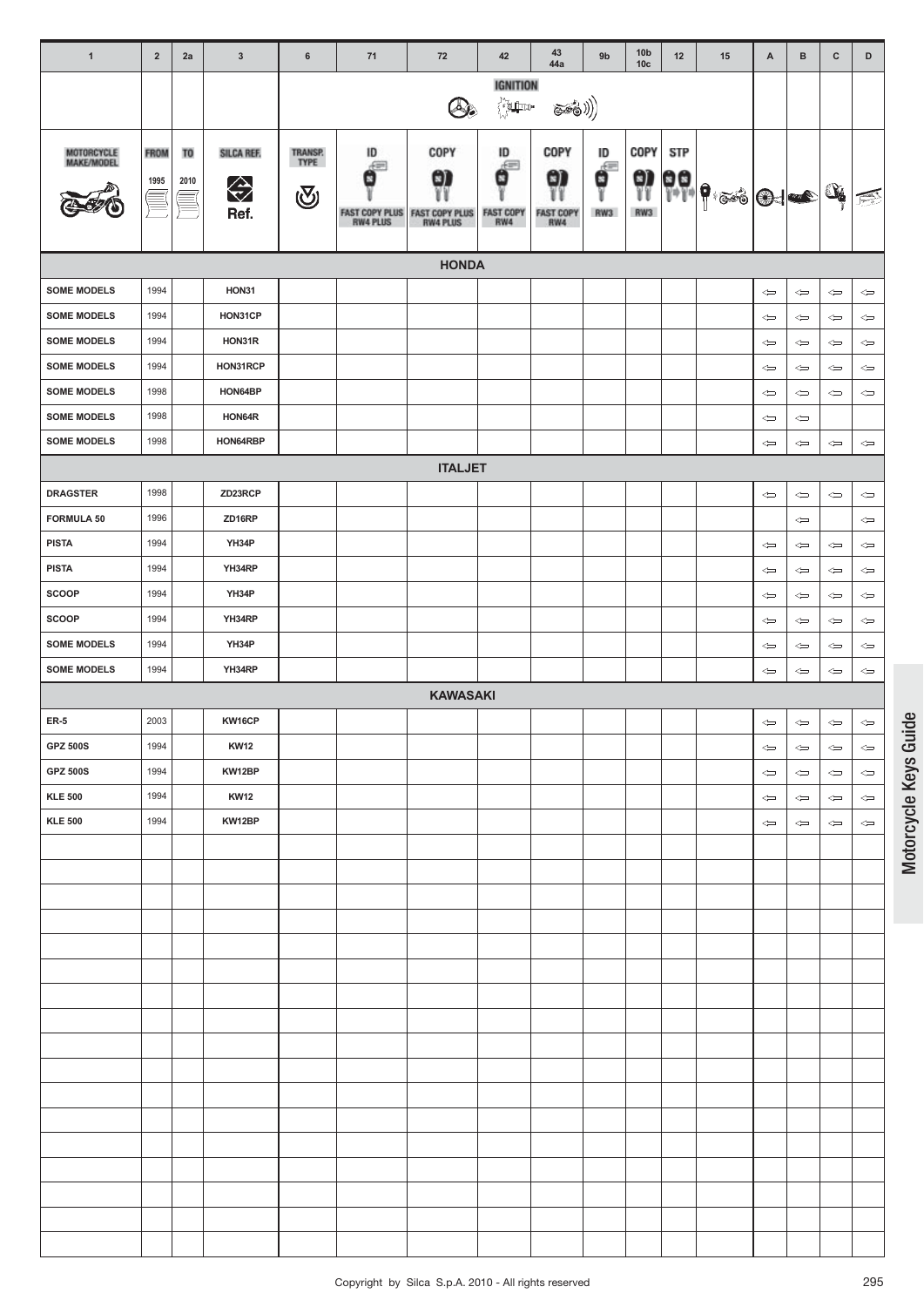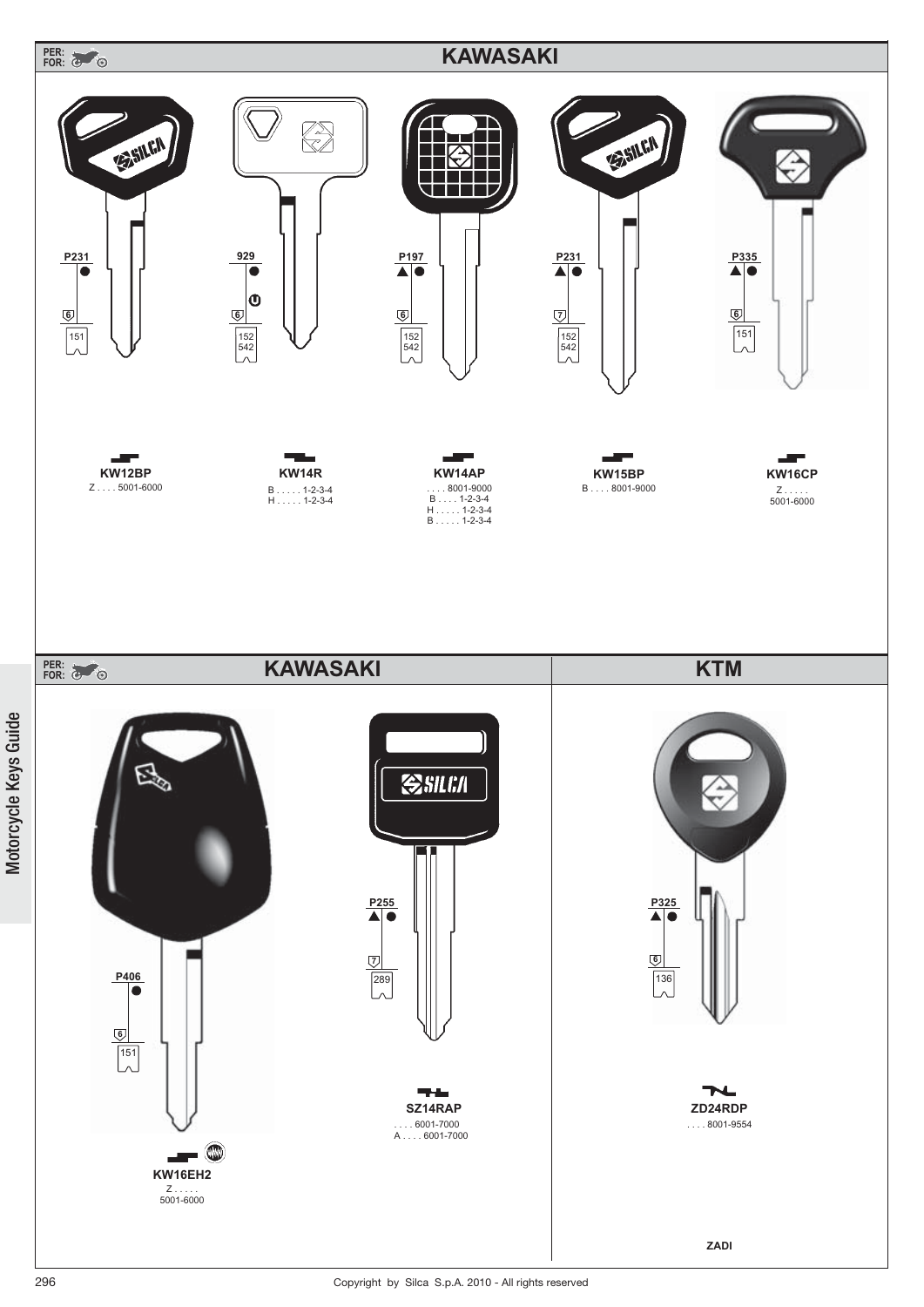| $\mathbf{1}$            | $\overline{2}$ | 2a             | $\mathbf{3}$ | 6           | 71                    | 72                    | 42                           | 43<br>44a        | 9 <sub>b</sub>                                         | 10 <sub>b</sub><br>10 <sub>c</sub> | 12                        | 15       | A                     | B            | c                     | D                                   |
|-------------------------|----------------|----------------|--------------|-------------|-----------------------|-----------------------|------------------------------|------------------|--------------------------------------------------------|------------------------------------|---------------------------|----------|-----------------------|--------------|-----------------------|-------------------------------------|
|                         |                |                |              |             |                       |                       | <b>IGNITION</b>              |                  |                                                        |                                    |                           |          |                       |              |                       |                                     |
|                         |                |                |              |             |                       | $\bigcirc$            | $\sum_{i=1}^{N} \frac{1}{2}$ | ((( کی           |                                                        |                                    |                           |          |                       |              |                       |                                     |
| MOTORCYCLE              | <b>FROM</b>    | T <sub>0</sub> | SILCA REF.   | TRANSP.     | ID                    | COPY                  | ID                           | <b>COPY</b>      | ID                                                     | <b>COPY</b>                        | STP                       |          |                       |              |                       |                                     |
| MAKE/MODEL              | 1995           | 2010           |              | <b>TYPE</b> | €₩<br>×               | 9                     | Æ<br>О                       | 91               | $\begin{matrix} \mathbf{e} \\ \mathbf{e} \end{matrix}$ | 9)<br>11                           | $\mathbf{e}_{\mathbf{q}}$ |          |                       |              |                       |                                     |
|                         | $\equiv$       |                | ⇔<br>Ref.    | ্ত্য        | <b>FAST COPY PLUS</b> | <b>FAST COPY PLUS</b> | <b>FAST COPY</b>             | <b>FAST COPY</b> | RW3                                                    | RW3                                |                           | $P = 10$ |                       |              | Q.                    | $\frac{1}{2}$                       |
|                         |                |                |              |             | <b>RW4 PLUS</b>       | <b>RW4 PLUS</b>       | RW4                          | RW4              |                                                        |                                    |                           |          |                       |              |                       |                                     |
|                         |                |                |              |             |                       | <b>KAWASAKI</b>       |                              |                  |                                                        |                                    |                           |          |                       |              |                       |                                     |
| <b>KLR 600S</b>         | 1994           |                | KW15BP       |             |                       |                       |                              |                  |                                                        |                                    |                           |          | $\Longleftrightarrow$ |              |                       |                                     |
| <b>KLR 650</b>          | 1994           |                | KW15BP       |             |                       |                       |                              |                  |                                                        |                                    |                           |          | $\Leftarrow$          |              |                       |                                     |
| <b>KLV1000</b>          | 2004           |                | SZ14RAP      |             |                       |                       |                              |                  |                                                        |                                    |                           |          | $\Leftarrow$          |              |                       |                                     |
| <b>LDT 500</b>          | 1995           |                | <b>KW14R</b> |             |                       |                       |                              |                  |                                                        |                                    |                           |          | $\Leftarrow$          | $\Leftarrow$ | $\Longleftrightarrow$ | $\Longleftrightarrow$               |
| NINJA ZX-10R            | 2004           |                |              | TEX/CR      | 62                    |                       | 62                           |                  | 62                                                     |                                    |                           |          | $\Leftarrow$          | $\Leftarrow$ | $\Leftarrow$          |                                     |
| NINJA ZX-10R            | 2004           |                | KW16EH2      | TEX/CR      | 62                    | Y                     | 62                           | Y                | 62                                                     | PC                                 |                           |          | $\Leftarrow$          | $\Leftarrow$ | $\Leftarrow$          |                                     |
| NINJA ZX-12R            | 2003           |                | KW16CP       |             |                       |                       |                              |                  |                                                        |                                    |                           |          | $\Leftarrow$          | $\Leftarrow$ | $\Leftarrow$          | $\Leftarrow$                        |
| NINJA ZX-6R             | 2003           | 2006           | KW16CP       |             |                       |                       |                              |                  |                                                        |                                    |                           |          | $\Leftarrow$          | $\Leftarrow$ | $\Leftarrow$          | $\Leftarrow$                        |
| NINJA ZX-6R             | 2006           |                |              | TEX/CR      | 62                    |                       | 62                           |                  | 62                                                     |                                    |                           |          | $\Leftarrow$          | ⇔            | ⇔                     |                                     |
| NINJA ZX-6R             | 2006           |                | KW16EH2      | TEX/CR      | 62                    | Y                     | 62                           | Y                | 62                                                     | PC                                 |                           |          | $\Leftarrow$          | $\Leftarrow$ | $\Leftarrow$          |                                     |
| NINJA ZX-7R             | 2003           |                | KW16CP       |             |                       |                       |                              |                  |                                                        |                                    |                           |          | $\Leftarrow$          | $\Leftarrow$ | $\Leftarrow$          | $\Longleftrightarrow$               |
| NINJA ZX-9R             | 1994           | 2003           | KW15BP       |             |                       |                       |                              |                  |                                                        |                                    |                           |          | $\Leftarrow$          | $\Leftarrow$ | $\Leftarrow$          | $\Leftarrow$                        |
| NINJA ZX-9R             | 2003           |                | KW16CP       |             |                       |                       |                              |                  |                                                        |                                    |                           |          | $\Leftarrow$          | $\Leftarrow$ | $\Leftarrow$          | $\Leftarrow$                        |
| <b>VN 1600</b>          | 2003           |                | KW14AP       |             |                       |                       |                              |                  |                                                        |                                    |                           |          | $\Leftarrow$          | $\Leftarrow$ | $\Leftarrow$          | $\Leftarrow$                        |
| <b>VN 800</b>           | 1995           |                | KW14R        |             |                       |                       |                              |                  |                                                        |                                    |                           |          | $\Leftarrow$          | $\Leftarrow$ | $\Leftarrow$          | $\Leftarrow$                        |
| Z1000                   | 2004           |                |              | TEX/CR      | 62                    |                       | 62                           |                  | 62                                                     |                                    |                           |          | $\Leftarrow$          | $\Leftarrow$ | $\Leftarrow$          |                                     |
| Z1000                   | 2004           |                | KW16EH2      | TEX/CR      | 62                    | Y                     | 62                           | Υ                | 62                                                     | PC                                 |                           |          | $\Leftarrow$          | $\Leftarrow$ | $\Leftarrow$          |                                     |
| Z750                    | 2004           |                | KW16CP       |             |                       |                       |                              |                  |                                                        |                                    |                           |          | $\Leftarrow$          | $\Leftarrow$ | $\Leftarrow$          |                                     |
| Z750S                   | 2006           |                |              | TEX/CR      | 62                    |                       | 62                           |                  | 62                                                     |                                    |                           |          |                       |              |                       |                                     |
| Z750S                   | 2006           |                | KW16EH2      | TEX/CR      | 62                    | Υ                     | 62                           | Y                | 62                                                     | PC                                 |                           |          | $\Longleftrightarrow$ | $\Leftarrow$ | $\Longleftrightarrow$ |                                     |
| <b>ZL600 ELIMINATOR</b> | 1997           |                | KW12BP       |             |                       |                       |                              |                  |                                                        |                                    |                           |          |                       | $\Leftarrow$ |                       | $\qquad \qquad \Longleftrightarrow$ |
| ZR7                     | 1999           |                | KW16CP       |             |                       |                       |                              |                  |                                                        |                                    |                           |          | $\Leftarrow$          | $\Leftarrow$ | $\Leftarrow$          | $\Leftarrow$                        |
| <b>ZZR 1200</b>         | 2003           |                | KW16CP       |             |                       |                       |                              |                  |                                                        |                                    |                           |          | $\Leftarrow$          | $\Leftarrow$ | $\Leftarrow$          | $\Leftarrow$                        |
| <b>ZZR 1400</b>         | 2007           |                |              | TEX/CR      | 62                    |                       | 62                           |                  | 62                                                     |                                    |                           |          | $\Longleftrightarrow$ | $\Leftarrow$ | $\iff$                |                                     |
| <b>ZZR 1400</b>         | 2007           |                | KW16EH2      | TEX/CR      | 62                    | Υ                     | 62                           | Υ                | 62                                                     | PC                                 |                           |          | $\Longleftrightarrow$ | $\Leftarrow$ | $\Longleftrightarrow$ |                                     |
| <b>ZZR 600</b>          | 1994           |                | KW15BP       |             |                       |                       |                              |                  |                                                        |                                    |                           |          | $\Leftarrow$          | $\Leftarrow$ | $\Leftarrow$          | $\Leftarrow$                        |
| <b>SOME MODELS</b>      |                |                | KW16CP       |             |                       |                       |                              |                  |                                                        |                                    |                           |          | $\Leftarrow$          | $\Leftarrow$ | $\Leftarrow$          | $\Leftarrow$                        |
| <b>SOME MODELS</b>      | 1994           |                | KW15BP       |             |                       |                       |                              |                  |                                                        |                                    |                           |          | $\Leftarrow$          |              |                       |                                     |
| <b>ER-5</b>             | 2003           |                | ZD24RDP      |             |                       | <b>KTM</b>            |                              |                  |                                                        |                                    |                           |          |                       |              |                       |                                     |
|                         |                |                |              |             |                       |                       |                              |                  |                                                        |                                    |                           |          | $\Leftarrow$          | $\Leftarrow$ |                       | $\Leftarrow$                        |
|                         |                |                |              |             |                       |                       |                              |                  |                                                        |                                    |                           |          |                       |              |                       |                                     |
|                         |                |                |              |             |                       |                       |                              |                  |                                                        |                                    |                           |          |                       |              |                       |                                     |
|                         |                |                |              |             |                       |                       |                              |                  |                                                        |                                    |                           |          |                       |              |                       |                                     |
|                         |                |                |              |             |                       |                       |                              |                  |                                                        |                                    |                           |          |                       |              |                       |                                     |
|                         |                |                |              |             |                       |                       |                              |                  |                                                        |                                    |                           |          |                       |              |                       |                                     |
|                         |                |                |              |             |                       |                       |                              |                  |                                                        |                                    |                           |          |                       |              |                       |                                     |
|                         |                |                |              |             |                       |                       |                              |                  |                                                        |                                    |                           |          |                       |              |                       |                                     |
|                         |                |                |              |             |                       |                       |                              |                  |                                                        |                                    |                           |          |                       |              |                       |                                     |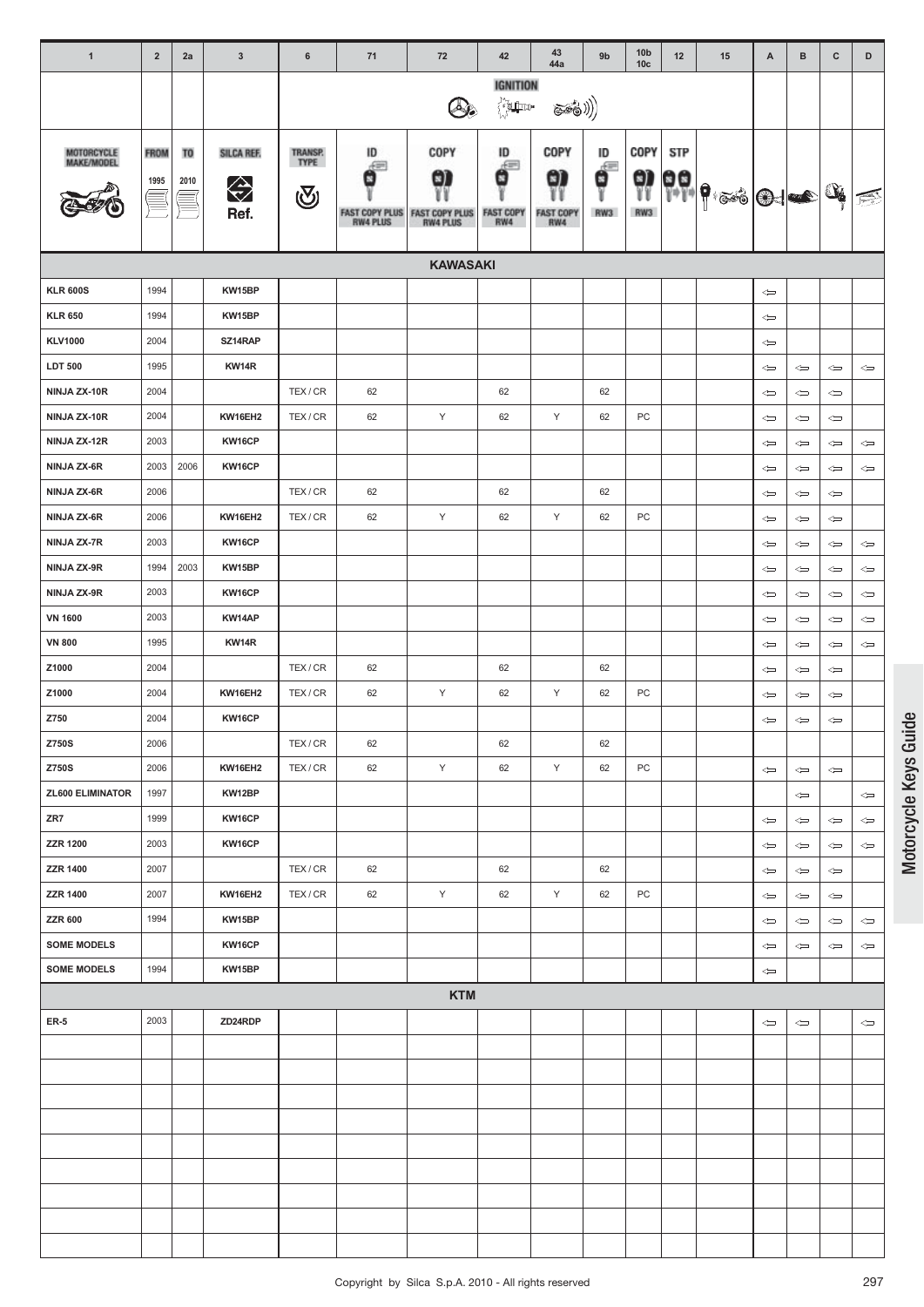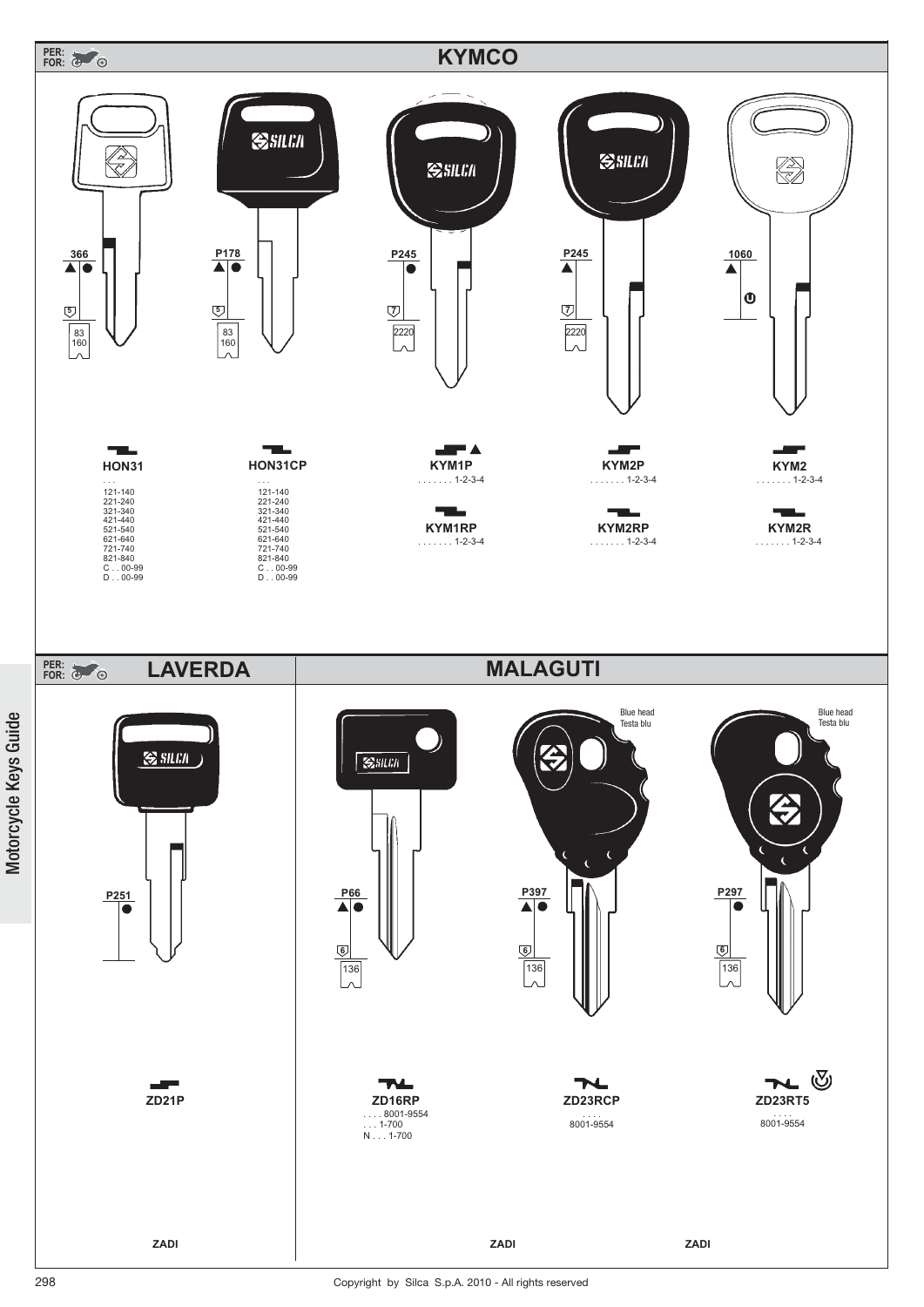| $\mathbf{1}$                           | $\overline{2}$ | 2a             | $\mathbf{3}$       | 6            | 71                    | 72                    | 42                                                                                   | 43<br>44a              | 9 <sub>b</sub>                                         | 10 <sub>b</sub><br>10 <sub>c</sub> | 12         | 15                 | A                                     | B                            | c                            | D                                     |
|----------------------------------------|----------------|----------------|--------------------|--------------|-----------------------|-----------------------|--------------------------------------------------------------------------------------|------------------------|--------------------------------------------------------|------------------------------------|------------|--------------------|---------------------------------------|------------------------------|------------------------------|---------------------------------------|
|                                        |                |                |                    |              |                       |                       | <b>IGNITION</b>                                                                      |                        |                                                        |                                    |            |                    |                                       |                              |                              |                                       |
|                                        |                |                |                    |              |                       | $\bigcirc$            | $\sum_{i=1}^{N} \prod_{j=1}^{N} \prod_{j=1}^{N} \mathbb{E}(\mathbb{D}^{\mathbb{Z}})$ | 543))                  |                                                        |                                    |            |                    |                                       |                              |                              |                                       |
| MOTORCYCLE<br>MAKE/MODEL               | <b>FROM</b>    | T <sub>0</sub> | SILCA REF.         | TRANSP.      | ID                    | COPY                  | ID                                                                                   | <b>COPY</b>            | ID                                                     | COPY                               | <b>STP</b> |                    |                                       |                              |                              |                                       |
|                                        | 1995           | 2010           |                    | TYPE         | 69H<br>в              | 9                     | Æ<br>0                                                                               | 0)                     | $\begin{matrix} \mathbf{e} \\ \mathbf{e} \end{matrix}$ | ŷ                                  |            |                    |                                       |                              |                              |                                       |
|                                        | $\equiv$       | $\equiv$       | ⇔<br>Ref.          | ভ            | <b>FAST COPY PLUS</b> | <b>FAST COPY PLUS</b> | <b>FAST COPY</b>                                                                     | ïï<br><b>FAST COPY</b> | RW3                                                    | RW3                                |            | 99 9 36 0 <b>4</b> |                                       |                              | $Q_{\!\!\rho}$               | 不                                     |
|                                        |                |                |                    |              | <b>RW4 PLUS</b>       | <b>RW4 PLUS</b>       | RW4                                                                                  | RW4                    |                                                        |                                    |            |                    |                                       |                              |                              |                                       |
|                                        |                |                |                    |              |                       | <b>KYMCO</b>          |                                                                                      |                        |                                                        |                                    |            |                    |                                       |                              |                              |                                       |
| CX50                                   | 1997           |                | HON31              |              |                       |                       |                                                                                      |                        |                                                        |                                    |            |                    | $\Longleftrightarrow$                 | $\Leftarrow$                 |                              |                                       |
| CX50                                   | 1997           |                | HON31CP            |              |                       |                       |                                                                                      |                        |                                                        |                                    |            |                    | $\Leftarrow$                          | $\Leftarrow$                 |                              |                                       |
| <b>HEROISM</b>                         | 1997           |                | KYM1P              |              |                       |                       |                                                                                      |                        |                                                        |                                    |            |                    | $\Leftarrow$                          | $\Leftarrow$                 | $\Leftarrow$                 | $\Leftarrow$                          |
| <b>HEROISM</b>                         | 1997           |                | KYM1RP             |              |                       |                       |                                                                                      |                        |                                                        |                                    |            |                    | $\Longleftrightarrow$                 | $\Leftarrow$                 | $\Leftarrow$                 | $\Leftarrow$                          |
| K1250                                  | 1997           |                | HON31              |              |                       |                       |                                                                                      |                        |                                                        |                                    |            |                    | $\Leftarrow$                          | $\Leftarrow$                 |                              |                                       |
| K1250                                  | 1997           |                | HON31CP            |              |                       |                       |                                                                                      |                        |                                                        |                                    |            |                    | $\Leftarrow$                          | $\Leftarrow$                 |                              |                                       |
| <b>KB50</b>                            | 1997           |                | HON31              |              |                       |                       |                                                                                      |                        |                                                        |                                    |            |                    | $\Leftarrow$                          | $\Leftarrow$                 |                              |                                       |
| <b>KB50</b>                            | 1997           |                | HON31CP            |              |                       |                       |                                                                                      |                        |                                                        |                                    |            |                    | $\Leftarrow$                          | $\Leftarrow$                 |                              |                                       |
| SNIPER 50DD                            | 1997           |                | HON31              |              |                       |                       |                                                                                      |                        |                                                        |                                    |            |                    | $\Longleftrightarrow$                 | $\Leftarrow$                 |                              |                                       |
| SNIPER 50DD                            | 1997           |                | HON31CP            |              |                       |                       |                                                                                      |                        |                                                        |                                    |            |                    | $\Leftarrow$                          | $\Leftarrow$                 |                              |                                       |
| <b>SOME MODEL</b>                      | 1997           |                | KYM1P              |              |                       |                       |                                                                                      |                        |                                                        |                                    |            |                    | $\Leftarrow$                          | $\Leftarrow$                 | $\Leftarrow$                 | $\Leftarrow$                          |
| <b>SOME MODEL</b>                      | 1997           |                | KYM1RP             |              |                       |                       |                                                                                      |                        |                                                        |                                    |            |                    | $\Leftarrow$                          | ⇔                            | $\Leftarrow$                 | $\Leftarrow$                          |
| <b>SOME MODEL</b><br><b>SOME MODEL</b> | 1997<br>1997   |                | KYM2<br>KYM2R      |              |                       |                       |                                                                                      |                        |                                                        |                                    |            |                    | $\Leftarrow$                          | $\Leftarrow$                 | $\Longleftrightarrow$        | $\Leftarrow$                          |
| <b>SOME MODEL</b>                      | 1997           |                | KYM2P              |              |                       |                       |                                                                                      |                        |                                                        |                                    |            |                    | $\Longleftrightarrow$<br>$\Leftarrow$ | $\Leftarrow$<br>$\Leftarrow$ | $\Leftarrow$<br>$\Leftarrow$ | $\Longleftrightarrow$<br>$\Leftarrow$ |
| <b>SOME MODEL</b>                      | 1997           |                | KYM2RP             |              |                       |                       |                                                                                      |                        |                                                        |                                    |            |                    | $\Leftarrow$                          | $\Leftarrow$                 | $\Leftarrow$                 | $\Leftarrow$                          |
|                                        |                |                |                    |              |                       | <b>LAVERDA</b>        |                                                                                      |                        |                                                        |                                    |            |                    |                                       |                              |                              |                                       |
| <b>PHOENIX</b>                         | 2003           |                | ZD <sub>21</sub> P |              |                       |                       |                                                                                      |                        |                                                        |                                    |            |                    | $\Leftarrow$                          | $\Leftarrow$                 | $\Leftarrow$                 | $\Leftarrow$                          |
|                                        |                |                |                    |              |                       | <b>MALAGUTI</b>       |                                                                                      |                        |                                                        |                                    |            |                    |                                       |                              |                              |                                       |
| <b>CENTRO SL</b>                       | 1994           |                | ZD16RP             |              |                       |                       |                                                                                      |                        |                                                        |                                    |            |                    | $\Leftarrow$                          |                              |                              |                                       |
| <b>CROSSER 50</b>                      | 1994           |                | ZD16RP             |              |                       |                       |                                                                                      |                        |                                                        |                                    |            |                    | $\Leftarrow$                          |                              |                              |                                       |
| F10 JET                                | 1994           |                | ZD16RP             |              |                       |                       |                                                                                      |                        |                                                        |                                    |            |                    | $\Leftarrow$                          |                              |                              |                                       |
| <b>F15 FIREFOX</b>                     | 1996           |                | ZD23RCP            |              |                       |                       |                                                                                      |                        |                                                        |                                    |            |                    | $\Leftarrow$                          | $\Leftarrow$                 | $\Leftarrow$                 |                                       |
| <b>F15 FIREFOX</b>                     | 1996           |                | ZD23RT5            | <b>TEMIC</b> | 12                    | Y                     | 12                                                                                   | Y                      | 12                                                     | Y                                  |            | S7                 | $\qquad \qquad \Longleftrightarrow$   | $\Leftarrow$                 | $\Leftarrow$                 |                                       |
| <b>MADISON</b>                         | 2003           |                | ZD23RCP            |              |                       |                       |                                                                                      |                        |                                                        |                                    |            |                    | $\Leftarrow$                          | $\Leftarrow$                 | $\Leftarrow$                 |                                       |
| PHANTOM F12                            | 1994           |                | ZD16RP             |              |                       |                       |                                                                                      |                        |                                                        |                                    |            |                    | $\Leftarrow$                          |                              |                              |                                       |
|                                        |                |                |                    |              |                       |                       |                                                                                      |                        |                                                        |                                    |            |                    |                                       |                              |                              |                                       |
|                                        |                |                |                    |              |                       |                       |                                                                                      |                        |                                                        |                                    |            |                    |                                       |                              |                              |                                       |
|                                        |                |                |                    |              |                       |                       |                                                                                      |                        |                                                        |                                    |            |                    |                                       |                              |                              |                                       |
|                                        |                |                |                    |              |                       |                       |                                                                                      |                        |                                                        |                                    |            |                    |                                       |                              |                              |                                       |
|                                        |                |                |                    |              |                       |                       |                                                                                      |                        |                                                        |                                    |            |                    |                                       |                              |                              |                                       |
|                                        |                |                |                    |              |                       |                       |                                                                                      |                        |                                                        |                                    |            |                    |                                       |                              |                              |                                       |
|                                        |                |                |                    |              |                       |                       |                                                                                      |                        |                                                        |                                    |            |                    |                                       |                              |                              |                                       |
|                                        |                |                |                    |              |                       |                       |                                                                                      |                        |                                                        |                                    |            |                    |                                       |                              |                              |                                       |
|                                        |                |                |                    |              |                       |                       |                                                                                      |                        |                                                        |                                    |            |                    |                                       |                              |                              |                                       |
|                                        |                |                |                    |              |                       |                       |                                                                                      |                        |                                                        |                                    |            |                    |                                       |                              |                              |                                       |
|                                        |                |                |                    |              |                       |                       |                                                                                      |                        |                                                        |                                    |            |                    |                                       |                              |                              |                                       |
|                                        |                |                |                    |              |                       |                       |                                                                                      |                        |                                                        |                                    |            |                    |                                       |                              |                              |                                       |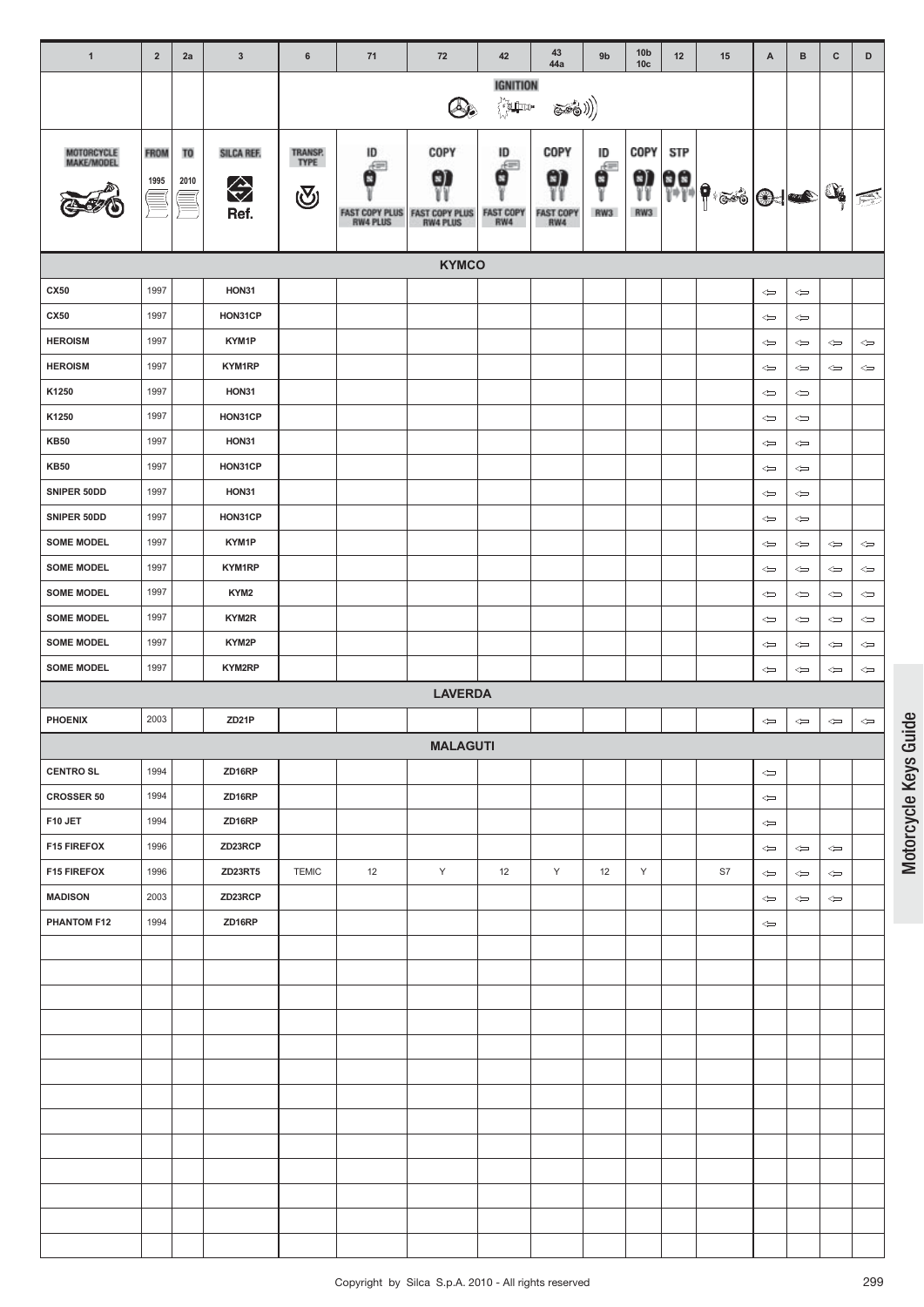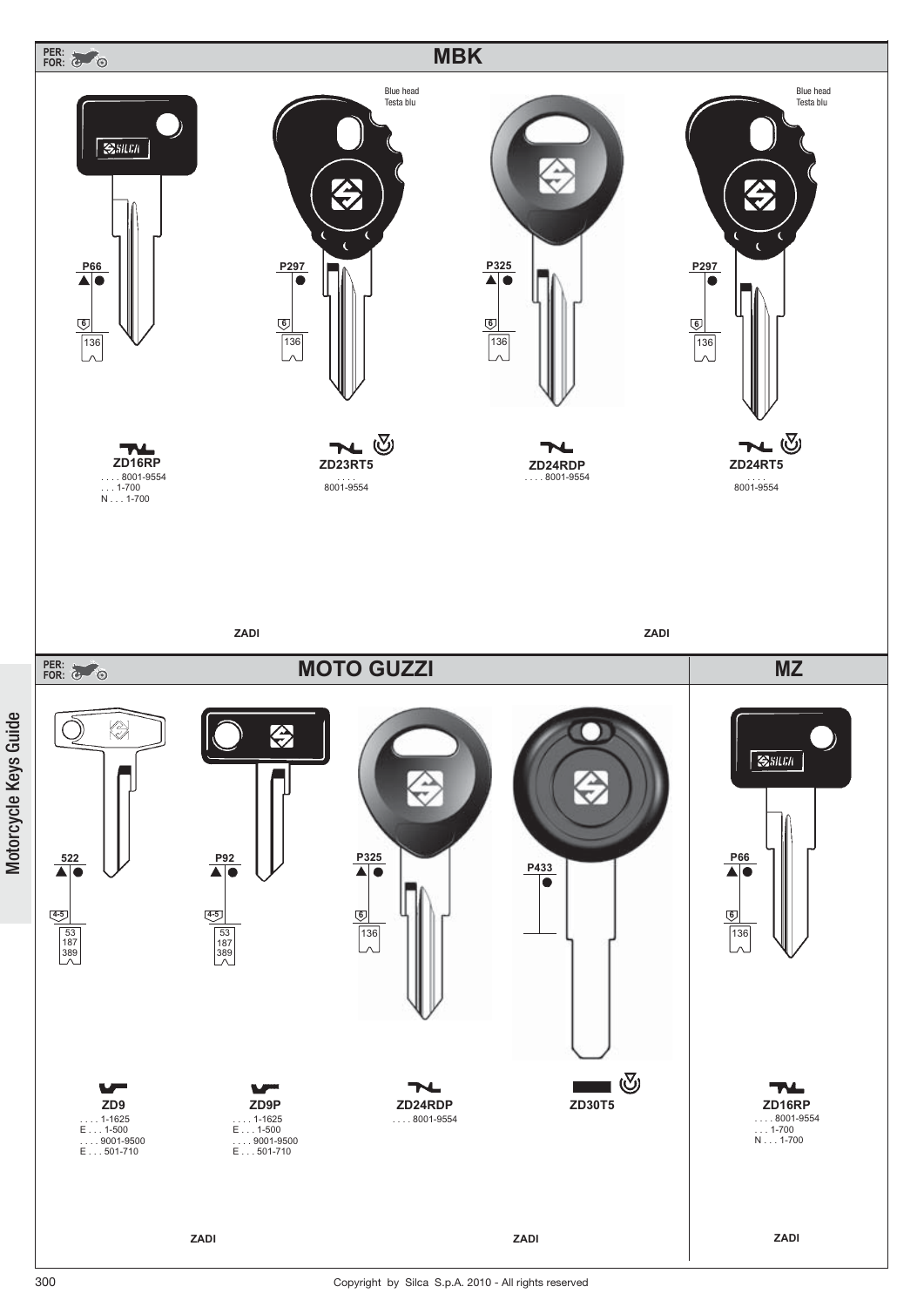| $\mathbf{1}$             | $\overline{2}$                | 2a                                    | $\mathbf{3}$            | 6                                     | 71                                                       | 72                                                     | 42                                      | 43<br>44a                                          | 9 <sub>b</sub>                                                                    | 10 <sub>b</sub><br>10 <sub>c</sub> | 12         | 15                                                                                                                                                                                                                                                                                                                                                                                                                                                                          | A                     | в              | $\mathbf{C}$                        | D            |
|--------------------------|-------------------------------|---------------------------------------|-------------------------|---------------------------------------|----------------------------------------------------------|--------------------------------------------------------|-----------------------------------------|----------------------------------------------------|-----------------------------------------------------------------------------------|------------------------------------|------------|-----------------------------------------------------------------------------------------------------------------------------------------------------------------------------------------------------------------------------------------------------------------------------------------------------------------------------------------------------------------------------------------------------------------------------------------------------------------------------|-----------------------|----------------|-------------------------------------|--------------|
|                          |                               |                                       |                         |                                       |                                                          | $\bigcirc$                                             | <b>IGNITION</b>                         | 546))                                              |                                                                                   |                                    |            |                                                                                                                                                                                                                                                                                                                                                                                                                                                                             |                       |                |                                     |              |
| MOTORCYCLE<br>MAKE/MODEL | <b>FROM</b><br>1995<br>=<br>F | T <sub>0</sub><br>2010<br>III<br>IIII | SILCA REF.<br>⇔<br>Ref. | <b>TRANSP.</b><br><b>TYPE</b><br>্ত্য | ID<br>Æ<br>в<br><b>FAST COPY PLUS</b><br><b>RW4 PLUS</b> | COPY<br>0)<br><b>FAST COPY PLUS</b><br><b>RW4 PLUS</b> | ID<br>Æ<br>0<br><b>FAST COPY</b><br>RW4 | <b>COPY</b><br>0)<br>YY<br><b>FAST COPY</b><br>RW4 | ID<br>$\begin{matrix} \mathbf{c} \\ \mathbf{c} \\ \mathbf{c} \end{matrix}$<br>RW3 | COPY<br>Ŵ<br>RW3                   | <b>STP</b> | $\left. \frac{1}{1} \right  \left. \frac{1}{1} \right  \left. \frac{1}{1} \right  \left. \frac{1}{1} \right  \left. \frac{1}{1} \right  \left. \frac{1}{1} \right  \left. \frac{1}{1} \right  \left. \frac{1}{1} \right  \left. \frac{1}{1} \right  \left. \frac{1}{1} \right  \left. \frac{1}{1} \right  \left. \frac{1}{1} \right  \left. \frac{1}{1} \right  \left. \frac{1}{1} \right  \left. \frac{1}{1} \right  \left. \frac{1}{1} \right  \left. \frac{1}{1} \right$ |                       | $\odot$ $\sim$ | $\mathbb{Q}_{\!\! \delta}$          | 承            |
|                          |                               |                                       |                         |                                       |                                                          | <b>MBK</b>                                             |                                         |                                                    |                                                                                   |                                    |            |                                                                                                                                                                                                                                                                                                                                                                                                                                                                             |                       |                |                                     |              |
| <b>BOOSTER</b>           | 1995                          | 1997                                  | ZD16RP                  |                                       |                                                          |                                                        |                                         |                                                    |                                                                                   |                                    |            |                                                                                                                                                                                                                                                                                                                                                                                                                                                                             | $\Leftarrow$          |                |                                     |              |
| <b>BOOSTER</b>           | 1997                          |                                       | ZD23RT5                 | <b>TEMIC</b>                          | 12                                                       | Υ                                                      | 12                                      | Υ                                                  | 12                                                                                | Υ                                  |            |                                                                                                                                                                                                                                                                                                                                                                                                                                                                             |                       | $\Leftarrow$   |                                     |              |
| <b>BOOSTER</b>           | 1998                          | 1999                                  | ZD24RDP                 |                                       |                                                          |                                                        |                                         |                                                    |                                                                                   |                                    |            |                                                                                                                                                                                                                                                                                                                                                                                                                                                                             | $\Leftarrow$          | $\Leftarrow$   | $\Leftarrow$                        | $\Leftarrow$ |
| <b>BOOSTER</b>           | 1999                          |                                       | ZD24RT5                 | <b>TEMIC</b>                          | 12                                                       | Υ                                                      | 12                                      | Υ                                                  | 12                                                                                | Υ                                  |            |                                                                                                                                                                                                                                                                                                                                                                                                                                                                             | $\Longleftrightarrow$ | $\Leftarrow$   | $\Leftarrow$                        | $\Leftarrow$ |
| <b>EVOLIS</b>            | 1995                          |                                       | ZD16RP                  |                                       |                                                          |                                                        |                                         |                                                    |                                                                                   |                                    |            |                                                                                                                                                                                                                                                                                                                                                                                                                                                                             | $\Longleftrightarrow$ |                |                                     |              |
| <b>FORTE</b>             | 1995                          |                                       | ZD16RP                  |                                       |                                                          |                                                        |                                         |                                                    |                                                                                   |                                    |            |                                                                                                                                                                                                                                                                                                                                                                                                                                                                             | $\Longleftrightarrow$ |                |                                     |              |
| KILIBRE                  | 2003                          |                                       | ZD24RDP                 |                                       |                                                          |                                                        |                                         |                                                    |                                                                                   |                                    |            |                                                                                                                                                                                                                                                                                                                                                                                                                                                                             | $\Leftarrow$          | $\Leftarrow$   | $\Leftarrow$                        | $\Leftarrow$ |
| <b>NEW SORRISO</b>       | 1995                          |                                       | ZD16RP                  |                                       |                                                          |                                                        |                                         |                                                    |                                                                                   |                                    |            |                                                                                                                                                                                                                                                                                                                                                                                                                                                                             | $\Leftarrow$          |                |                                     |              |
| <b>OVETTO</b>            | 1998                          |                                       | ZD24RDP                 |                                       |                                                          |                                                        |                                         |                                                    |                                                                                   |                                    |            |                                                                                                                                                                                                                                                                                                                                                                                                                                                                             | $\Leftarrow$          | ⇐              | $\Leftarrow$                        | $\Leftarrow$ |
| <b>OVETTO</b>            | 1998                          |                                       | ZD23RT5                 | <b>TEMIC</b>                          | 12                                                       | Y                                                      | 12                                      | Υ                                                  | 12                                                                                | Υ                                  |            |                                                                                                                                                                                                                                                                                                                                                                                                                                                                             |                       | $\Leftarrow$   |                                     |              |
|                          |                               |                                       |                         |                                       |                                                          | <b>MOTO GUZZI</b>                                      |                                         |                                                    |                                                                                   |                                    |            |                                                                                                                                                                                                                                                                                                                                                                                                                                                                             |                       |                |                                     |              |
| 350 NEVADA               | 1994                          |                                       | ZD <sub>9</sub>         |                                       |                                                          |                                                        |                                         |                                                    |                                                                                   |                                    |            |                                                                                                                                                                                                                                                                                                                                                                                                                                                                             | $\Leftarrow$          |                |                                     |              |
| 350 NEVADA               | 1994                          |                                       | ZD9P                    |                                       |                                                          |                                                        |                                         |                                                    |                                                                                   |                                    |            |                                                                                                                                                                                                                                                                                                                                                                                                                                                                             | $\Leftarrow$          |                |                                     |              |
| 750 NEVADA               | 1994                          |                                       | ZD <sub>9</sub>         |                                       |                                                          |                                                        |                                         |                                                    |                                                                                   |                                    |            |                                                                                                                                                                                                                                                                                                                                                                                                                                                                             | $\Longleftrightarrow$ |                |                                     |              |
| 750 NEVADA               | 1994                          |                                       | ZD9P                    |                                       |                                                          |                                                        |                                         |                                                    |                                                                                   |                                    |            |                                                                                                                                                                                                                                                                                                                                                                                                                                                                             | $\Leftarrow$          |                |                                     |              |
| <b>BELLAGIO</b>          | 2006                          |                                       | ZD30T5                  | <b>TEMIC</b>                          | 12                                                       | Y                                                      | 12                                      | Υ                                                  | 12                                                                                | Υ                                  |            |                                                                                                                                                                                                                                                                                                                                                                                                                                                                             | $\Leftarrow$          | $\Leftarrow$   | $\Leftarrow$                        | $\Leftarrow$ |
| <b>BREVA</b>             | 2003                          |                                       | ZD24RDP                 |                                       |                                                          |                                                        |                                         |                                                    |                                                                                   |                                    |            |                                                                                                                                                                                                                                                                                                                                                                                                                                                                             | $\Leftarrow$          |                | $\Leftarrow$                        |              |
| <b>CALIFORNIA EV</b>     | 2003                          |                                       | ZD24RDP                 |                                       |                                                          |                                                        |                                         |                                                    |                                                                                   |                                    |            |                                                                                                                                                                                                                                                                                                                                                                                                                                                                             | $\Leftarrow$          |                | $\Leftarrow$                        |              |
| <b>GRISO</b>             | 2006                          |                                       | ZD30T5                  | <b>TEMIC</b>                          | 12                                                       | Υ                                                      | 12                                      | Y                                                  | 12                                                                                | Υ                                  |            |                                                                                                                                                                                                                                                                                                                                                                                                                                                                             | $\Leftarrow$          | $\Leftarrow$   | $\Leftarrow$                        | $\Leftarrow$ |
| <b>NORGE</b>             | 2006                          |                                       | ZD30T5                  | <b>TEMIC</b>                          | 12                                                       | Y                                                      | 12                                      | Y                                                  | 12                                                                                | Υ                                  |            |                                                                                                                                                                                                                                                                                                                                                                                                                                                                             | $\Leftarrow$          | $\Leftarrow$   | $\Leftarrow$                        | $\Leftarrow$ |
| <b>V11</b>               | 2003                          |                                       | ZD24RDP                 |                                       |                                                          |                                                        |                                         |                                                    |                                                                                   |                                    |            |                                                                                                                                                                                                                                                                                                                                                                                                                                                                             | $\Longleftrightarrow$ |                | $\Leftarrow$                        |              |
|                          |                               |                                       |                         |                                       |                                                          | <b>MV AGUSTA</b>                                       |                                         |                                                    |                                                                                   |                                    |            |                                                                                                                                                                                                                                                                                                                                                                                                                                                                             |                       |                |                                     |              |
| <b>CRC BRUTALE S</b>     | 2004                          |                                       |                         |                                       |                                                          |                                                        |                                         |                                                    |                                                                                   |                                    |            |                                                                                                                                                                                                                                                                                                                                                                                                                                                                             | $\Leftarrow$          |                |                                     |              |
|                          |                               |                                       |                         |                                       |                                                          | MZ                                                     |                                         |                                                    |                                                                                   |                                    |            |                                                                                                                                                                                                                                                                                                                                                                                                                                                                             |                       |                |                                     |              |
| <b>TOUR</b>              | 1994                          |                                       | ZD16RP                  |                                       |                                                          |                                                        |                                         |                                                    |                                                                                   |                                    |            |                                                                                                                                                                                                                                                                                                                                                                                                                                                                             |                       |                | $\qquad \qquad \Longleftrightarrow$ |              |
| <b>SOME MODEL</b>        | 1994                          |                                       | ZD16RP                  |                                       |                                                          |                                                        |                                         |                                                    |                                                                                   |                                    |            |                                                                                                                                                                                                                                                                                                                                                                                                                                                                             |                       |                | $\Leftarrow$                        |              |
|                          |                               |                                       |                         |                                       |                                                          |                                                        |                                         |                                                    |                                                                                   |                                    |            |                                                                                                                                                                                                                                                                                                                                                                                                                                                                             |                       |                |                                     |              |
|                          |                               |                                       |                         |                                       |                                                          |                                                        |                                         |                                                    |                                                                                   |                                    |            |                                                                                                                                                                                                                                                                                                                                                                                                                                                                             |                       |                |                                     |              |
|                          |                               |                                       |                         |                                       |                                                          |                                                        |                                         |                                                    |                                                                                   |                                    |            |                                                                                                                                                                                                                                                                                                                                                                                                                                                                             |                       |                |                                     |              |
|                          |                               |                                       |                         |                                       |                                                          |                                                        |                                         |                                                    |                                                                                   |                                    |            |                                                                                                                                                                                                                                                                                                                                                                                                                                                                             |                       |                |                                     |              |
|                          |                               |                                       |                         |                                       |                                                          |                                                        |                                         |                                                    |                                                                                   |                                    |            |                                                                                                                                                                                                                                                                                                                                                                                                                                                                             |                       |                |                                     |              |
|                          |                               |                                       |                         |                                       |                                                          |                                                        |                                         |                                                    |                                                                                   |                                    |            |                                                                                                                                                                                                                                                                                                                                                                                                                                                                             |                       |                |                                     |              |
|                          |                               |                                       |                         |                                       |                                                          |                                                        |                                         |                                                    |                                                                                   |                                    |            |                                                                                                                                                                                                                                                                                                                                                                                                                                                                             |                       |                |                                     |              |
|                          |                               |                                       |                         |                                       |                                                          |                                                        |                                         |                                                    |                                                                                   |                                    |            |                                                                                                                                                                                                                                                                                                                                                                                                                                                                             |                       |                |                                     |              |
|                          |                               |                                       |                         |                                       |                                                          |                                                        |                                         |                                                    |                                                                                   |                                    |            |                                                                                                                                                                                                                                                                                                                                                                                                                                                                             |                       |                |                                     |              |
|                          |                               |                                       |                         |                                       |                                                          |                                                        |                                         |                                                    |                                                                                   |                                    |            |                                                                                                                                                                                                                                                                                                                                                                                                                                                                             |                       |                |                                     |              |
|                          |                               |                                       |                         |                                       |                                                          |                                                        |                                         |                                                    |                                                                                   |                                    |            |                                                                                                                                                                                                                                                                                                                                                                                                                                                                             |                       |                |                                     |              |
|                          |                               |                                       |                         |                                       |                                                          |                                                        |                                         |                                                    |                                                                                   |                                    |            |                                                                                                                                                                                                                                                                                                                                                                                                                                                                             |                       |                |                                     |              |
|                          |                               |                                       |                         |                                       |                                                          |                                                        |                                         |                                                    |                                                                                   |                                    |            |                                                                                                                                                                                                                                                                                                                                                                                                                                                                             |                       |                |                                     |              |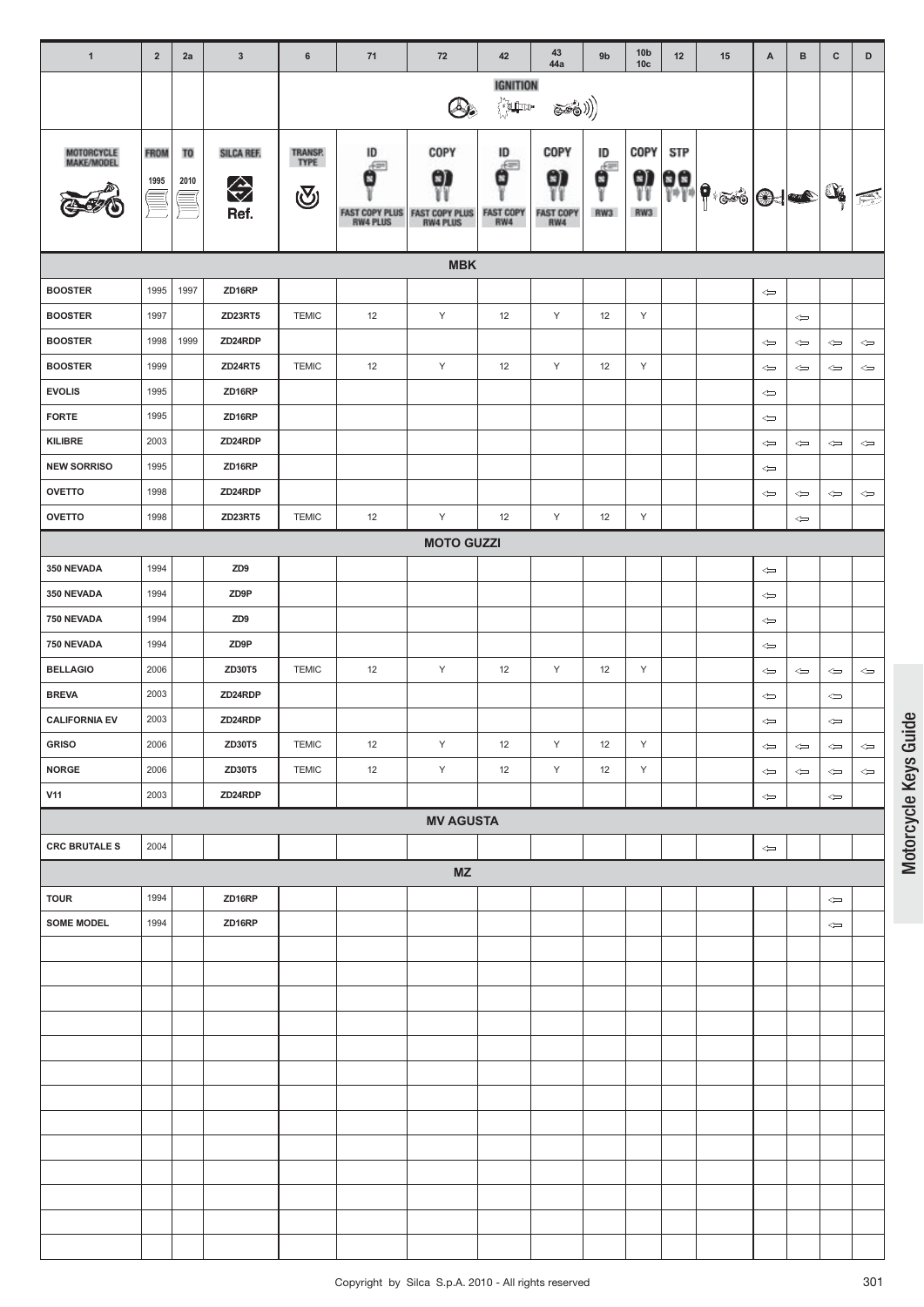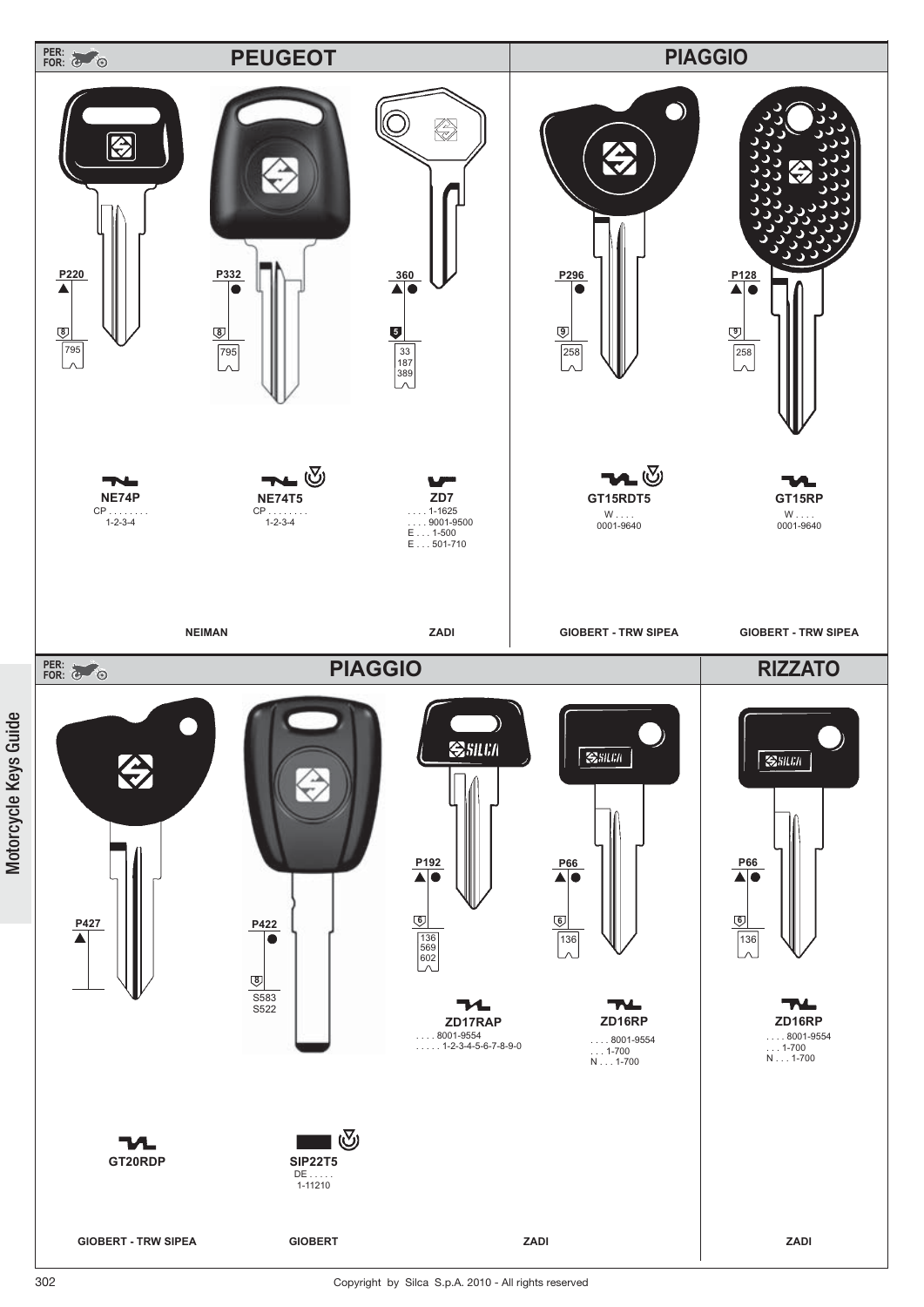| $\mathbf{1}$                | $\overline{2}$ | 2a             | $\mathbf{3}$   | 6                             | 71                    | 72                                 | 42                                                                                                                                                                                                                                                                                                                                                                                                                                                                          | 43<br>44a              | 9 <sub>b</sub>                                                       | 10 <sub>b</sub><br>10 <sub>c</sub> | 12                                                       | 15             | A                     | B                     | $\mathbf{C}$ | D |
|-----------------------------|----------------|----------------|----------------|-------------------------------|-----------------------|------------------------------------|-----------------------------------------------------------------------------------------------------------------------------------------------------------------------------------------------------------------------------------------------------------------------------------------------------------------------------------------------------------------------------------------------------------------------------------------------------------------------------|------------------------|----------------------------------------------------------------------|------------------------------------|----------------------------------------------------------|----------------|-----------------------|-----------------------|--------------|---|
|                             |                |                |                |                               |                       |                                    | <b>IGNITION</b>                                                                                                                                                                                                                                                                                                                                                                                                                                                             |                        |                                                                      |                                    |                                                          |                |                       |                       |              |   |
|                             |                |                |                |                               |                       | $\bigcirc$                         | $\left\{ \begin{array}{l} \displaystyle \sum_{i=1}^{N} \mathbb{E} \left[ \prod_{i=1}^{N} \mathbb{E} \left[ \mathbb{E} \right] \right] \mathbb{E} \left[ \mathbb{E} \left[ \mathbb{E} \right] \right] \mathbb{E} \left[ \mathbb{E} \left[ \mathbb{E} \right] \right] \mathbb{E} \left[ \mathbb{E} \left[ \mathbb{E} \right] \right] \mathbb{E} \left[ \mathbb{E} \left[ \mathbb{E} \right] \right] \mathbb{E} \left[ \mathbb{E} \left[ \mathbb{E} \right] \mathbb{E} \left[$ | ((( کی                 |                                                                      |                                    |                                                          |                |                       |                       |              |   |
| MOTORCYCLE<br>MAKE/MODEL    | <b>FROM</b>    | T <sub>0</sub> | SILCA REF.     | <b>TRANSP.</b><br><b>TYPE</b> | ID                    | COPY                               | ID                                                                                                                                                                                                                                                                                                                                                                                                                                                                          | COPY                   | ID                                                                   | COPY                               | <b>STP</b>                                               |                |                       |                       |              |   |
|                             | 1995           | 2010           | ⇔              |                               | £Ш<br>×               | 9                                  | Æ<br>0                                                                                                                                                                                                                                                                                                                                                                                                                                                                      | 0)                     | $\begin{matrix} \mathbf{c} \\ \mathbf{c} \\ \mathbf{c} \end{matrix}$ |                                    |                                                          |                |                       |                       |              |   |
|                             |                | --             | Ref.           | $\overline{\mathbb{Q}}$       | <b>FAST COPY PLUS</b> | <b>FAST COPY PLUS<br/>RW4 PLUS</b> | <b>FAST COPY</b>                                                                                                                                                                                                                                                                                                                                                                                                                                                            | YY<br><b>FAST COPY</b> | RW3                                                                  |                                    |                                                          | 9 99 9 36 0 2  |                       |                       | Q.           | ≅ |
|                             |                |                |                |                               | <b>RW4 PLUS</b>       |                                    | RW4                                                                                                                                                                                                                                                                                                                                                                                                                                                                         | RW4                    |                                                                      |                                    |                                                          |                |                       |                       |              |   |
|                             |                |                |                |                               |                       | <b>PEUGEOT</b>                     |                                                                                                                                                                                                                                                                                                                                                                                                                                                                             |                        |                                                                      |                                    |                                                          |                |                       |                       |              |   |
| ALISE'                      | 1998           |                | <b>NE74T5</b>  | <b>TEMIC</b>                  | 11                    | Υ                                  | 11                                                                                                                                                                                                                                                                                                                                                                                                                                                                          | Y                      | 11                                                                   | Υ                                  |                                                          |                |                       |                       |              |   |
| <b>BUXY</b>                 | 1995           |                | ZD7            |                               |                       |                                    |                                                                                                                                                                                                                                                                                                                                                                                                                                                                             |                        |                                                                      |                                    |                                                          |                | $\Longleftrightarrow$ |                       |              |   |
| <b>ELISEO</b>               | 1998           |                | <b>NE74T5</b>  | <b>TEMIC</b>                  | 11                    | Υ                                  | 11                                                                                                                                                                                                                                                                                                                                                                                                                                                                          | Υ                      | 11                                                                   | Υ                                  |                                                          |                |                       |                       |              |   |
| <b>FOR LUX</b>              | 1995           |                | ZD7            |                               |                       |                                    |                                                                                                                                                                                                                                                                                                                                                                                                                                                                             |                        |                                                                      |                                    |                                                          |                | $\Leftarrow$          |                       |              |   |
| <b>SPEEDAKE</b>             | 1995           |                | ZD7            |                               |                       |                                    |                                                                                                                                                                                                                                                                                                                                                                                                                                                                             |                        |                                                                      |                                    |                                                          |                | $\Longleftrightarrow$ |                       |              |   |
| <b>SPEEDFIGHT</b>           | 1997           |                | <b>NE74T5</b>  | <b>TEMIC</b>                  | 11                    | Υ                                  | 11                                                                                                                                                                                                                                                                                                                                                                                                                                                                          | Y                      | 11                                                                   | Y                                  | T-F                                                      | S <sub>8</sub> |                       |                       |              |   |
| <b>SQUAB</b>                | 1995           | 1997           | ZD7            |                               |                       |                                    |                                                                                                                                                                                                                                                                                                                                                                                                                                                                             |                        |                                                                      |                                    |                                                          |                | $\Leftarrow$          |                       |              |   |
| <b>SQUAB</b>                | 1997           |                |                |                               |                       |                                    |                                                                                                                                                                                                                                                                                                                                                                                                                                                                             |                        |                                                                      |                                    |                                                          |                |                       |                       | $\Leftarrow$ |   |
| <b>SOME MODEL</b>           | 1997           |                | NE74P          |                               |                       |                                    |                                                                                                                                                                                                                                                                                                                                                                                                                                                                             |                        |                                                                      |                                    |                                                          |                |                       |                       | $\Leftarrow$ |   |
|                             |                |                |                |                               |                       | <b>PIAGGIO</b>                     |                                                                                                                                                                                                                                                                                                                                                                                                                                                                             |                        |                                                                      |                                    |                                                          |                |                       |                       |              |   |
| BEVERLY 200                 | 2003           |                | GT15RDT5       | <b>TEMIC</b>                  | 11                    | Υ                                  | 11                                                                                                                                                                                                                                                                                                                                                                                                                                                                          | Y                      | 11                                                                   | Y                                  | T-F                                                      | S9             | $\Longleftrightarrow$ | $\Leftarrow$          |              |   |
| <b>FREE</b>                 | 1995           |                | ZD17RAP        |                               |                       |                                    |                                                                                                                                                                                                                                                                                                                                                                                                                                                                             |                        |                                                                      |                                    |                                                          |                |                       | $\Leftarrow$          |              |   |
| <b>HEXAGON 125</b>          | 1996           |                | ZD16RP         |                               |                       |                                    |                                                                                                                                                                                                                                                                                                                                                                                                                                                                             |                        |                                                                      |                                    |                                                          |                | $\Leftarrow$          | $\Leftarrow$          |              |   |
| <b>LIBERTY</b>              | 2000           |                | GT15RP         |                               |                       |                                    |                                                                                                                                                                                                                                                                                                                                                                                                                                                                             |                        |                                                                      |                                    |                                                          |                |                       |                       |              |   |
| MP3                         | 2006           |                | <b>SIP22T5</b> | <b>TEMIC</b>                  | 11                    | Υ                                  | 11                                                                                                                                                                                                                                                                                                                                                                                                                                                                          | Y                      | 11                                                                   | Y                                  | T-F                                                      | S9             |                       |                       |              |   |
| <b>VESPA</b>                | 1996           |                | GT15RDT5       | <b>TEMIC</b>                  | 11                    | Υ                                  | 11                                                                                                                                                                                                                                                                                                                                                                                                                                                                          | Υ                      | 11                                                                   | Y                                  | T-F                                                      | S <sub>9</sub> | $\Leftarrow$          | $\Leftarrow$          |              |   |
| X8                          | 2005           |                | GT20RDP        |                               |                       |                                    |                                                                                                                                                                                                                                                                                                                                                                                                                                                                             |                        |                                                                      |                                    |                                                          |                | $\Leftarrow$          |                       |              |   |
| $\pmb{\mathsf{X8}}$         | 2006           |                | <b>SIP22T5</b> | <b>TEMIC</b>                  | 11                    | Y                                  | $11$                                                                                                                                                                                                                                                                                                                                                                                                                                                                        | Υ                      | 11                                                                   | Υ                                  | $\ensuremath{\mathsf{T}}\text{-}\ensuremath{\mathsf{F}}$ | S9             |                       |                       |              |   |
| X9                          | 2005           |                | GT20RDP        |                               |                       |                                    |                                                                                                                                                                                                                                                                                                                                                                                                                                                                             |                        |                                                                      |                                    |                                                          |                | $\Leftarrow$          |                       |              |   |
| <b>XEVO 400</b>             | 2006           |                | <b>SIP22T5</b> | <b>TEMIC</b>                  | 11                    | Y                                  | 11                                                                                                                                                                                                                                                                                                                                                                                                                                                                          | Y                      | 11                                                                   | Y                                  | T-F                                                      | S9             |                       |                       |              |   |
| $\ensuremath{\mathsf{ZIP}}$ | 1995           |                | ZD17RAP        |                               |                       |                                    |                                                                                                                                                                                                                                                                                                                                                                                                                                                                             |                        |                                                                      |                                    |                                                          |                |                       | $\Leftarrow$          |              |   |
| ZIP                         | 2000           |                |                |                               |                       |                                    |                                                                                                                                                                                                                                                                                                                                                                                                                                                                             |                        |                                                                      |                                    |                                                          |                |                       |                       |              |   |
| <b>SOME MODELS</b>          | 1995           |                | ZD17RAP        |                               |                       |                                    |                                                                                                                                                                                                                                                                                                                                                                                                                                                                             |                        |                                                                      |                                    |                                                          |                |                       | $\Longleftrightarrow$ |              |   |
| <b>SOME MODELS</b>          | 1996           |                | GT15RDT5       | <b>TEMIC</b>                  | 11                    | Υ                                  | 11                                                                                                                                                                                                                                                                                                                                                                                                                                                                          | Y                      | 11                                                                   | Υ                                  | T-F                                                      | S9             | $\Leftarrow$          | $\Leftarrow$          |              |   |
|                             |                |                |                |                               |                       | <b>RIZZATO</b>                     |                                                                                                                                                                                                                                                                                                                                                                                                                                                                             |                        |                                                                      |                                    |                                                          |                |                       |                       |              |   |
| <b>ATALA</b>                | 1995           |                | ZD16RP         |                               |                       |                                    |                                                                                                                                                                                                                                                                                                                                                                                                                                                                             |                        |                                                                      |                                    |                                                          |                |                       | $\Longleftrightarrow$ |              |   |
| <b>HACKER AT 12</b>         | 1995           |                | ZD16RP         |                               |                       |                                    |                                                                                                                                                                                                                                                                                                                                                                                                                                                                             |                        |                                                                      |                                    |                                                          |                |                       | $\Leftarrow$          |              |   |
| <b>HACKER RACING</b>        | 1995           |                | ZD16RP         |                               |                       |                                    |                                                                                                                                                                                                                                                                                                                                                                                                                                                                             |                        |                                                                      |                                    |                                                          |                |                       | $\Leftarrow$          |              |   |
|                             |                |                |                |                               |                       |                                    |                                                                                                                                                                                                                                                                                                                                                                                                                                                                             |                        |                                                                      |                                    |                                                          |                |                       |                       |              |   |
|                             |                |                |                |                               |                       |                                    |                                                                                                                                                                                                                                                                                                                                                                                                                                                                             |                        |                                                                      |                                    |                                                          |                |                       |                       |              |   |
|                             |                |                |                |                               |                       |                                    |                                                                                                                                                                                                                                                                                                                                                                                                                                                                             |                        |                                                                      |                                    |                                                          |                |                       |                       |              |   |
|                             |                |                |                |                               |                       |                                    |                                                                                                                                                                                                                                                                                                                                                                                                                                                                             |                        |                                                                      |                                    |                                                          |                |                       |                       |              |   |
|                             |                |                |                |                               |                       |                                    |                                                                                                                                                                                                                                                                                                                                                                                                                                                                             |                        |                                                                      |                                    |                                                          |                |                       |                       |              |   |
|                             |                |                |                |                               |                       |                                    |                                                                                                                                                                                                                                                                                                                                                                                                                                                                             |                        |                                                                      |                                    |                                                          |                |                       |                       |              |   |
|                             |                |                |                |                               |                       |                                    |                                                                                                                                                                                                                                                                                                                                                                                                                                                                             |                        |                                                                      |                                    |                                                          |                |                       |                       |              |   |
|                             |                |                |                |                               |                       |                                    |                                                                                                                                                                                                                                                                                                                                                                                                                                                                             |                        |                                                                      |                                    |                                                          |                |                       |                       |              |   |
|                             |                |                |                |                               |                       |                                    |                                                                                                                                                                                                                                                                                                                                                                                                                                                                             |                        |                                                                      |                                    |                                                          |                |                       |                       |              |   |
|                             |                |                |                |                               |                       |                                    |                                                                                                                                                                                                                                                                                                                                                                                                                                                                             |                        |                                                                      |                                    |                                                          |                |                       |                       |              |   |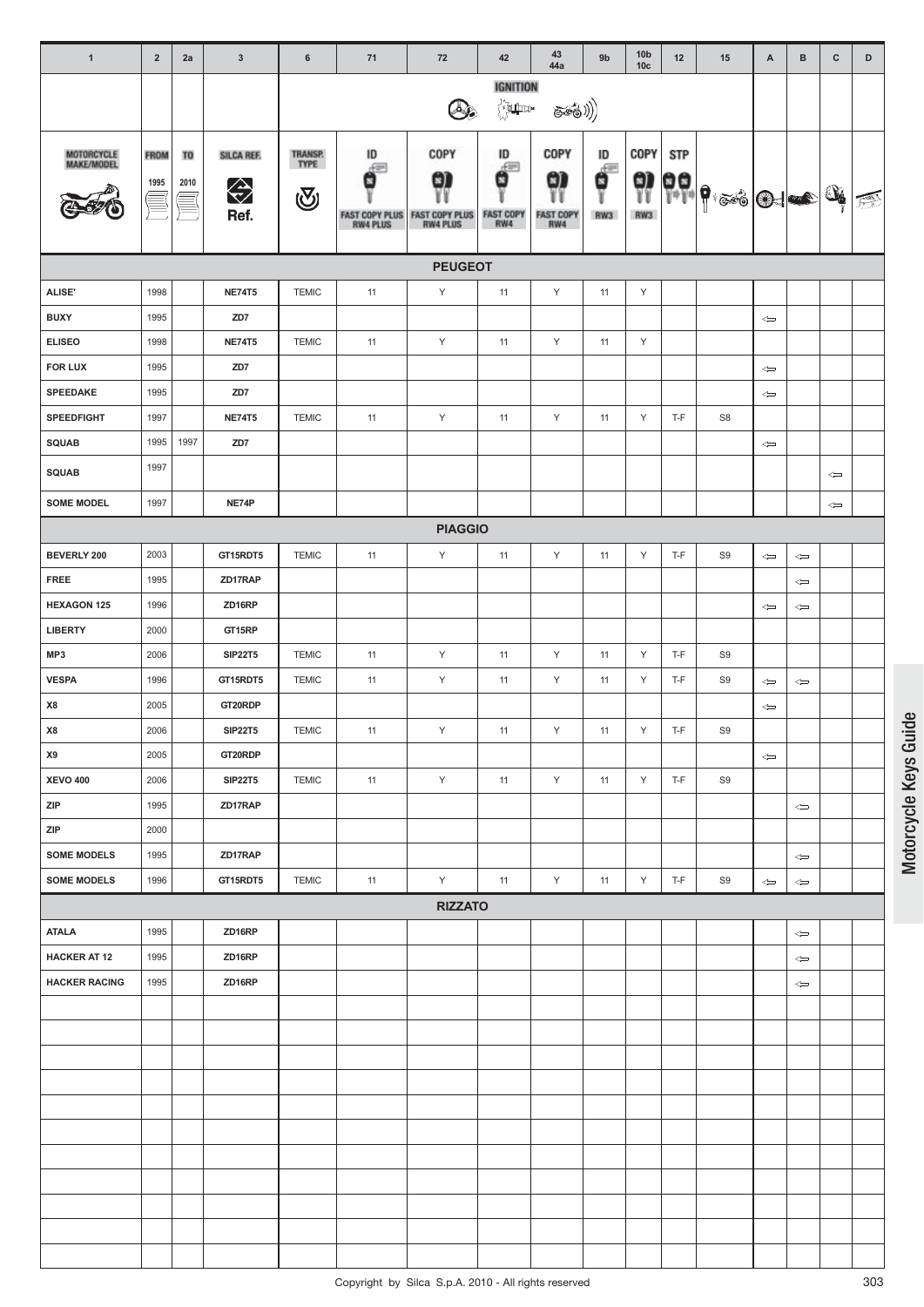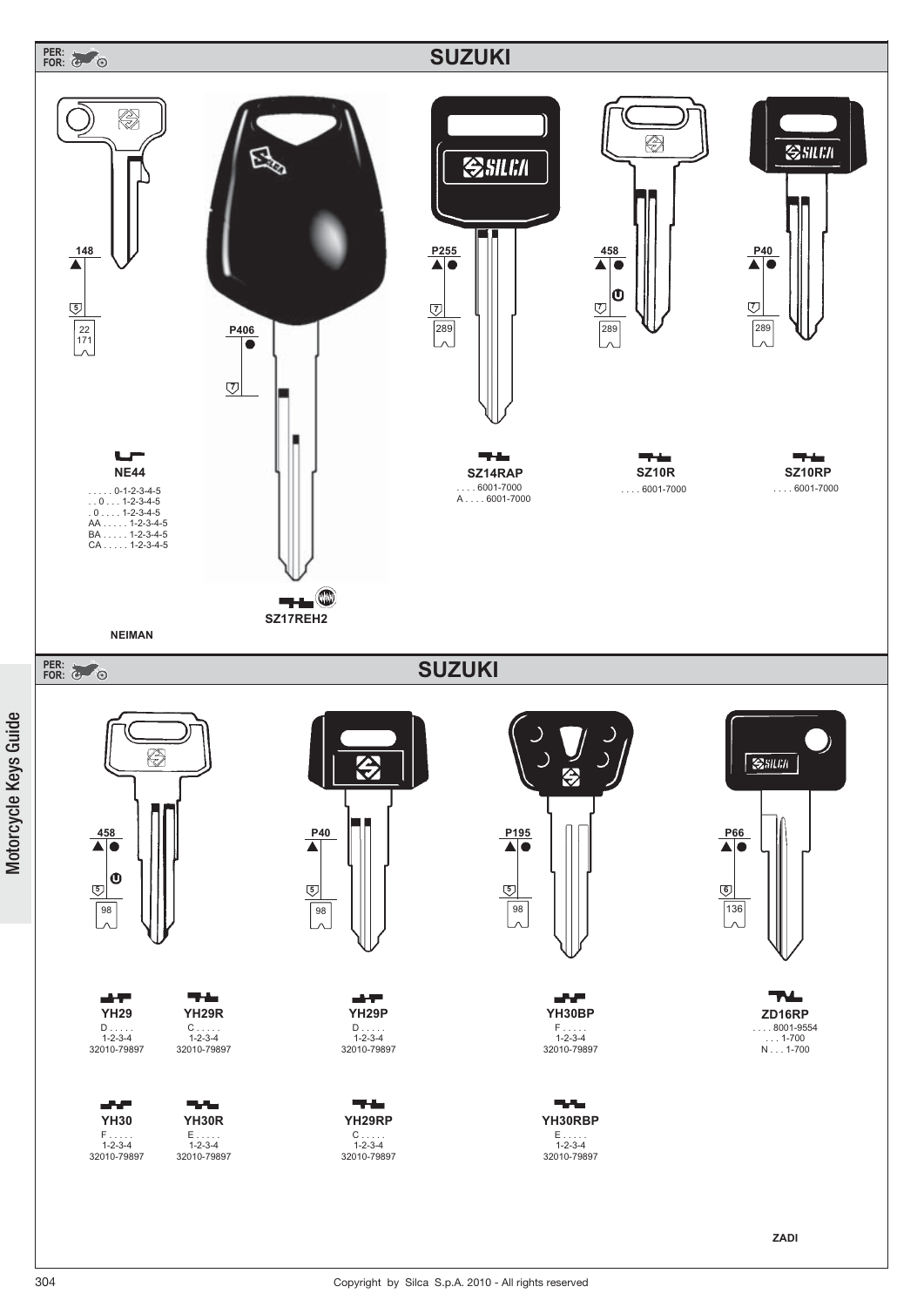| $\mathbf{1}$             | $\overline{2}$      | 2a                     | $\mathbf{3}$                      | 6                              | 71                                                       | 72                                                    | 42                                                                                                     | 43<br>44a                             | 9 <sub>b</sub>      | 10 <sub>b</sub><br>10 <sub>c</sub> | 12                          | 15       | A                     | B            | c                     | D                     |
|--------------------------|---------------------|------------------------|-----------------------------------|--------------------------------|----------------------------------------------------------|-------------------------------------------------------|--------------------------------------------------------------------------------------------------------|---------------------------------------|---------------------|------------------------------------|-----------------------------|----------|-----------------------|--------------|-----------------------|-----------------------|
|                          |                     |                        |                                   |                                |                                                          | $\bigcirc$                                            | <b>IGNITION</b><br>$\sum_{i=1}^{N} \prod_{j=1}^{N} \prod_{j=1}^{N} \mathbb{E} \mathbb{D}^{\mathbb{P}}$ | 546))                                 |                     |                                    |                             |          |                       |              |                       |                       |
| MOTORCYCLE<br>MAKE/MODEL | <b>FROM</b><br>1995 | T <sub>0</sub><br>2010 | SILCA REF.<br>$\bigoplus$<br>Ref. | TRANSP.<br><b>TYPE</b><br>্ত্য | ID<br>Æ<br>в<br><b>FAST COPY PLUS</b><br><b>RW4 PLUS</b> | COPY<br>Θ<br><b>FAST COPY PLUS</b><br><b>RW4 PLUS</b> | ID<br>Æ<br>С<br><b>FAST COPY</b><br>RW4                                                                | COPY<br>91<br><b>FAST COPY</b><br>RW4 | ID<br>Æ<br>Ũ<br>RW3 | COPY<br>Ŵ<br>RW3                   | <b>STP</b><br>$\frac{1}{2}$ | $P = 10$ |                       |              | Q,                    | 辱                     |
|                          |                     |                        |                                   |                                |                                                          | <b>SUZUKI</b>                                         |                                                                                                        |                                       |                     |                                    |                             |          |                       |              |                       |                       |
| <b>ADDRESS 100</b>       | 1994                |                        | <b>SZ10R</b>                      |                                |                                                          |                                                       |                                                                                                        |                                       |                     |                                    |                             |          | $\Leftarrow$          | $\Leftarrow$ | $\Leftarrow$          | $\Leftarrow$          |
| <b>ADDRESS 100</b>       | 1994                |                        | SZ10RP                            |                                |                                                          |                                                       |                                                                                                        |                                       |                     |                                    |                             |          | $\Leftarrow$          | $\Leftarrow$ | $\Leftarrow$          | $\Leftarrow$          |
| AJ50 ZZ                  | 1995                |                        | ZD16RP                            |                                |                                                          |                                                       |                                                                                                        |                                       |                     |                                    |                             |          | $\Leftarrow$          | $\Leftarrow$ |                       |                       |
| <b>AN125</b>             | 1995                |                        | <b>YH29</b>                       |                                |                                                          |                                                       |                                                                                                        |                                       |                     |                                    |                             |          | <b>NE44</b>           |              | $\Leftarrow$          |                       |
| <b>AN125</b>             | 1995                |                        | YH29P                             |                                |                                                          |                                                       |                                                                                                        |                                       |                     |                                    |                             |          | <b>NE44</b>           |              | $\Leftarrow$          |                       |
| AN125                    | 1995                |                        | YH29R                             |                                |                                                          |                                                       |                                                                                                        |                                       |                     |                                    |                             |          | <b>NE44</b>           |              | $\Leftarrow$          |                       |
| AN125                    | 1995                |                        | YH29RP                            |                                |                                                          |                                                       |                                                                                                        |                                       |                     |                                    |                             |          | <b>NE44</b>           |              | $\Leftarrow$          |                       |
| AP50                     | 1995                |                        | ZD16RP                            |                                |                                                          |                                                       |                                                                                                        |                                       |                     |                                    |                             |          | $\Leftarrow$          | $\Leftarrow$ |                       |                       |
| <b>BURGMAN 150</b>       | 2004                |                        |                                   | <b>TEXAS</b>                   | 4C                                                       |                                                       | 4C                                                                                                     |                                       | 4C                  |                                    |                             |          | $\Leftarrow$          |              |                       |                       |
| <b>BURGMAN 400</b>       | 2004                |                        |                                   | <b>TEXAS</b>                   | 4C                                                       |                                                       | 4C                                                                                                     |                                       | 4C                  |                                    |                             |          | $\Leftarrow$          |              |                       |                       |
| <b>BURGMAN 650</b>       | 2004                |                        |                                   | <b>TEXAS</b>                   | 4C                                                       |                                                       | 4C                                                                                                     |                                       | 4C                  |                                    |                             |          | $\Leftarrow$          |              |                       |                       |
| <b>DL1000</b>            | 2003                |                        | SZ14RAP                           |                                |                                                          |                                                       |                                                                                                        |                                       |                     |                                    |                             |          | $\Leftarrow$          |              | $\Leftarrow$          |                       |
| <b>DR125 SE</b>          | 1995                |                        | <b>YH30</b>                       |                                |                                                          |                                                       |                                                                                                        |                                       |                     |                                    |                             |          | <b>NE44</b>           |              | $\Leftarrow$          |                       |
| <b>DR125 SE</b>          | 1995                |                        | YH30BP                            |                                |                                                          |                                                       |                                                                                                        |                                       |                     |                                    |                             |          | <b>NE44</b>           |              | $\Leftarrow$          |                       |
| <b>DR125 SE</b>          | 1995                |                        | YH30R                             |                                |                                                          |                                                       |                                                                                                        |                                       |                     |                                    |                             |          | <b>NE44</b>           |              | $\Leftarrow$          |                       |
| <b>DR125 SE</b>          | 1995                |                        | YH30RBP                           |                                |                                                          |                                                       |                                                                                                        |                                       |                     |                                    |                             |          | <b>NE44</b>           |              | $\Leftarrow$          |                       |
| <b>DR350</b>             | 1997                |                        | YH30R                             |                                |                                                          |                                                       |                                                                                                        |                                       |                     |                                    |                             |          |                       | ⇔            | $\Leftarrow$          | $\Leftarrow$          |
| <b>DR650 RSE</b>         | 1995                |                        | SZ14RAP                           |                                |                                                          |                                                       |                                                                                                        |                                       |                     |                                    |                             |          | $\Leftarrow$          | ⇔            | ⇔                     | $\Longleftrightarrow$ |
| <b>GFS600</b>            | 1995                |                        | SZ14RAP                           |                                |                                                          |                                                       |                                                                                                        |                                       |                     |                                    |                             |          | $\Leftarrow$          | $\Leftarrow$ | $\Leftarrow$          | $\Leftarrow$          |
| <b>GS500E</b>            | 1995                |                        | SZ14RAP                           |                                |                                                          |                                                       |                                                                                                        |                                       |                     |                                    |                             |          | $\Leftarrow$          | $\Leftarrow$ | $\Leftarrow$          | $\Leftarrow$          |
| <b>GS500F</b>            | 2004                |                        | SZ14RAP                           |                                |                                                          |                                                       |                                                                                                        |                                       |                     |                                    |                             |          | $\Leftarrow$          |              |                       |                       |
| <b>GSF BANDIT</b>        | 2004                | 2007                   | SZ14RAP                           |                                |                                                          |                                                       |                                                                                                        |                                       |                     |                                    |                             |          | $\Leftarrow$          |              |                       |                       |
| <b>GSF BANDIT</b>        | 2007                |                        |                                   | TEX/CR                         | 62                                                       |                                                       | 62                                                                                                     |                                       | 62                  |                                    |                             |          | $\Leftarrow$          | $\Leftarrow$ | $\Longleftrightarrow$ |                       |
| <b>GSF BANDIT</b>        | 2007                |                        | SZ17REH2                          | TEX/CR                         | 62                                                       | Υ                                                     | 62                                                                                                     | Y                                     | 62                  | PC                                 |                             |          | $\Leftarrow$          | $\Leftarrow$ | $\Leftarrow$          |                       |
| <b>GSF600</b>            | 1995                |                        | <b>SZ10R</b>                      |                                |                                                          |                                                       |                                                                                                        |                                       |                     |                                    |                             |          | $\Leftarrow$          | $\Leftarrow$ | $\Leftarrow$          |                       |
| GSF600                   | 1995                |                        | SZ10RP                            |                                |                                                          |                                                       |                                                                                                        |                                       |                     |                                    |                             |          | $\Leftarrow$          | ⇔            | $\Leftarrow$          |                       |
| <b>GSX KATANA</b>        | 1997                |                        | ZD16RP                            |                                |                                                          |                                                       |                                                                                                        |                                       |                     |                                    |                             |          |                       | $\Leftarrow$ |                       |                       |
| GSX-R1000                | 2003                | 2006                   | SZ14RAP                           |                                |                                                          |                                                       |                                                                                                        |                                       |                     |                                    |                             |          | $\Leftarrow$          |              | $\Leftarrow$          |                       |
| GSX-R1000                | 2006                |                        |                                   | TEX/CR                         | 62                                                       |                                                       | 62                                                                                                     |                                       | 62                  |                                    |                             |          | $\Leftarrow$          | $\Leftarrow$ | $\Leftarrow$          |                       |
| GSX-R1000                | 2006                |                        | SZ17REH2                          | TEX/CR                         | 62                                                       | Y                                                     | 62                                                                                                     | Y                                     | 62                  | PC                                 |                             |          | $\Leftarrow$          | $\Leftarrow$ | $\Leftarrow$          |                       |
| GSX-R1100                | 1995                |                        | SZ14RAP                           |                                |                                                          |                                                       |                                                                                                        |                                       |                     |                                    |                             |          | $\Leftarrow$          | $\Leftarrow$ | $\Leftarrow$          | $\Leftarrow$          |
| GSX-R1300 HAYABUSA       | 2004                |                        | SZ14RAP                           |                                |                                                          |                                                       |                                                                                                        |                                       |                     |                                    |                             |          | $\Leftarrow$          |              |                       |                       |
| <b>GSX-R600</b>          | 1997                | 2006                   | SZ14RAP                           |                                |                                                          |                                                       |                                                                                                        |                                       |                     |                                    |                             |          |                       | $\Leftarrow$ | $\Leftarrow$          | $\Leftarrow$          |
| <b>GSX-R600</b>          | 2006                |                        |                                   | TEX/CR                         | 62                                                       |                                                       | 62                                                                                                     |                                       | 62                  |                                    |                             |          | $\Longleftrightarrow$ | $\Leftarrow$ | $\iff$                |                       |
| <b>GSX-R600</b>          | 2006                |                        | SZ17REH2                          | TEX/CR                         | 62                                                       | Y                                                     | 62                                                                                                     | Y                                     | 62                  | PC                                 |                             |          | $\Leftarrow$          | $\Leftarrow$ | $\Leftarrow$          |                       |
| <b>GSX-R750 SP</b>       | 1995                |                        | SZ14RAP                           |                                |                                                          |                                                       |                                                                                                        |                                       |                     |                                    |                             |          | $\Leftarrow$          | $\Leftarrow$ | $\Leftarrow$          | $\Leftarrow$          |
| <b>GSX-R750 W</b>        | 1995                |                        | SZ14RAP                           |                                |                                                          |                                                       |                                                                                                        |                                       |                     |                                    |                             |          | $\Leftarrow$          | $\Leftarrow$ | $\Leftarrow$          | $\Leftarrow$          |
| <b>GSX-R750</b>          | 1997                | 2006                   | SZ14RAP                           |                                |                                                          |                                                       |                                                                                                        |                                       |                     |                                    |                             |          |                       | $\Leftarrow$ | $\Leftarrow$          | $\Leftarrow$          |
| <b>GSX-R750</b>          | 2006                |                        |                                   | TEX/CR                         | 62                                                       |                                                       | 62                                                                                                     |                                       | 62                  |                                    |                             |          | $\Longleftrightarrow$ | $\Leftarrow$ | $\iff$                |                       |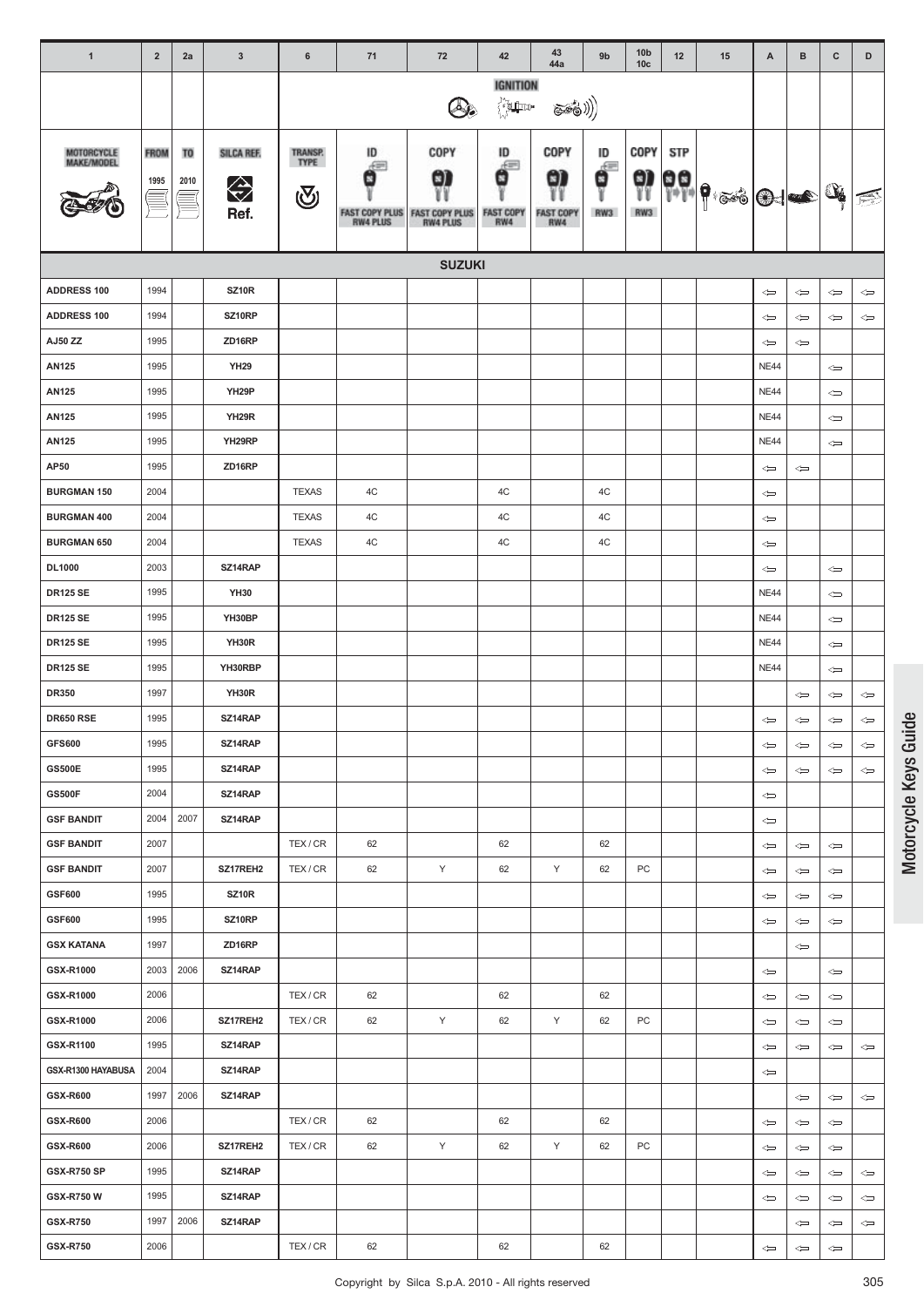## **PER: FOR:**

# **SUZUKI**

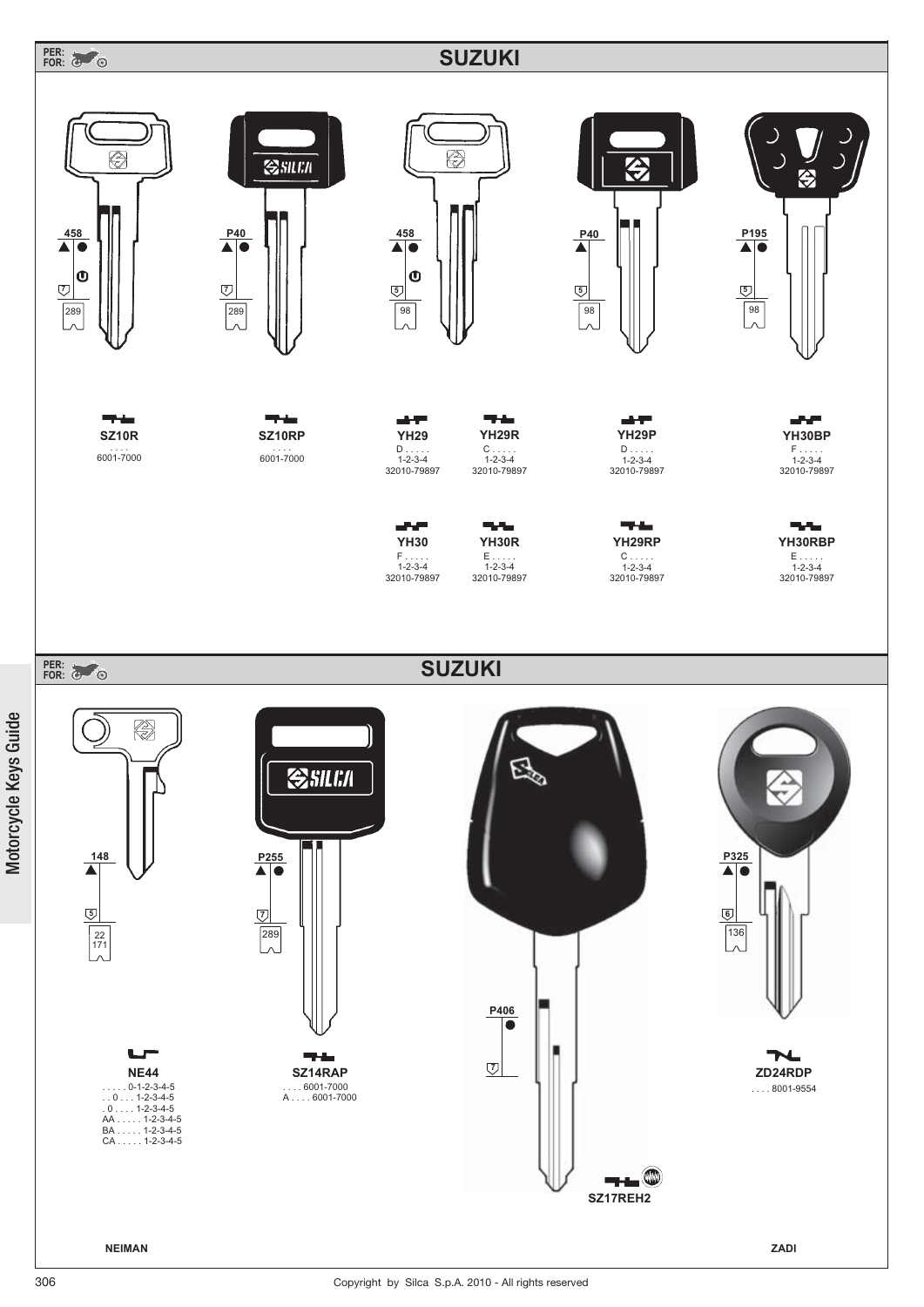| $\mathbf{1}$             | $\mathbf 2$              | 2a                     | $\mathbf{3}$                      | $6\phantom{1}$                        | 71                                                        | 72                                                    | 42                                                                                                               | 43<br>44a                                    | 9 <sub>b</sub>         | 10 <sub>b</sub><br>10 <sub>c</sub> | 12                     | 15                                          | A            | $\, {\bf B}$ | $\mathbf{C}$                        | D                                                                                                                                                                                                                                                                                                                                             |
|--------------------------|--------------------------|------------------------|-----------------------------------|---------------------------------------|-----------------------------------------------------------|-------------------------------------------------------|------------------------------------------------------------------------------------------------------------------|----------------------------------------------|------------------------|------------------------------------|------------------------|---------------------------------------------|--------------|--------------|-------------------------------------|-----------------------------------------------------------------------------------------------------------------------------------------------------------------------------------------------------------------------------------------------------------------------------------------------------------------------------------------------|
|                          |                          |                        |                                   |                                       |                                                           | $\bigcirc$                                            | <b>IGNITION</b><br>$\sum_{i=1}^{N} \sum_{j=1}^{N} \prod_{j=1}^{N} \mathbb{E} \mathbb{E} \mathbb{P}^{\mathbb{P}}$ | ((( کی                                       |                        |                                    |                        |                                             |              |              |                                     |                                                                                                                                                                                                                                                                                                                                               |
| MOTORCYCLE<br>MAKE/MODEL | <b>FROM</b><br>1995<br>÷ | T <sub>0</sub><br>2010 | SILCA REF.<br>$\bigoplus$<br>Ref. | <b>TRANSP.</b><br><b>TYPE</b><br>ভ্যূ | ID<br>Æ.<br>в<br><b>FAST COPY PLUS</b><br><b>RW4 PLUS</b> | COPY<br>9<br><b>FAST COPY PLUS</b><br><b>RW4 PLUS</b> | ID<br>Æ<br>Е<br><b>FAST COPY</b><br>RW4                                                                          | <b>COPY</b><br>0)<br><b>FAST COPY</b><br>RW4 | ID<br>$\vec{q}$<br>RW3 | <b>COPY</b><br>s)<br>VV<br>RW3     | <b>STP</b><br>80.<br>1 | $  \cdot   \cdot   \cdot   \cdot   \cdot  $ |              |              | Q,                                  | $\begin{picture}(20,20) \put(0,0){\line(1,0){155}} \put(15,0){\line(1,0){155}} \put(15,0){\line(1,0){155}} \put(15,0){\line(1,0){155}} \put(15,0){\line(1,0){155}} \put(15,0){\line(1,0){155}} \put(15,0){\line(1,0){155}} \put(15,0){\line(1,0){155}} \put(15,0){\line(1,0){155}} \put(15,0){\line(1,0){155}} \put(15,0){\line(1,0){155}} \$ |
|                          |                          |                        |                                   |                                       |                                                           | <b>SUZUKI</b>                                         |                                                                                                                  |                                              |                        |                                    |                        |                                             |              |              |                                     |                                                                                                                                                                                                                                                                                                                                               |
| <b>GSX-R750</b>          | 2006                     |                        | SZ17REH2                          | TEX/CR                                | 62                                                        | Y                                                     | 62                                                                                                               | Y                                            | 62                     | PC                                 |                        |                                             | $\Leftarrow$ | $\Leftarrow$ | $\Longleftrightarrow$               |                                                                                                                                                                                                                                                                                                                                               |
| <b>KATANA R</b>          | 2004                     |                        | ZD24RDP                           |                                       |                                                           |                                                       |                                                                                                                  |                                              |                        |                                    |                        |                                             | $\Leftarrow$ |              |                                     |                                                                                                                                                                                                                                                                                                                                               |
| <b>LR GSX 600</b>        | 2004                     |                        | SZ14RAP                           |                                       |                                                           |                                                       |                                                                                                                  |                                              |                        |                                    |                        |                                             | $\Leftarrow$ |              |                                     |                                                                                                                                                                                                                                                                                                                                               |
| <b>LS650</b>             | 1995                     |                        | <b>YH30</b>                       |                                       |                                                           |                                                       |                                                                                                                  |                                              |                        |                                    |                        |                                             | <b>NE44</b>  |              | $\Leftarrow$                        |                                                                                                                                                                                                                                                                                                                                               |
| <b>LS650</b>             | 1995                     |                        | YH30BP                            |                                       |                                                           |                                                       |                                                                                                                  |                                              |                        |                                    |                        |                                             | <b>NE44</b>  |              | $\Leftarrow$                        |                                                                                                                                                                                                                                                                                                                                               |
| <b>LS650</b>             | 1995                     |                        | YH30R                             |                                       |                                                           |                                                       |                                                                                                                  |                                              |                        |                                    |                        |                                             | <b>NE44</b>  |              | $\Leftarrow$                        |                                                                                                                                                                                                                                                                                                                                               |
| <b>LS650</b>             | 1995                     |                        | YH30RBP                           |                                       |                                                           |                                                       |                                                                                                                  |                                              |                        |                                    |                        |                                             | <b>NE44</b>  |              | $\Leftarrow$                        |                                                                                                                                                                                                                                                                                                                                               |
| <b>MARAUDER GZ250</b>    | 2004                     |                        | SZ14RAP                           |                                       |                                                           |                                                       |                                                                                                                  |                                              |                        |                                    |                        |                                             | $\Leftarrow$ |              |                                     |                                                                                                                                                                                                                                                                                                                                               |
| <b>MARAUDER VZ1600</b>   | 2004                     |                        | SZ14RAP                           |                                       |                                                           |                                                       |                                                                                                                  |                                              |                        |                                    |                        |                                             | $\Leftarrow$ |              |                                     |                                                                                                                                                                                                                                                                                                                                               |
| <b>RF600R</b>            | 1995                     |                        | SZ10R                             |                                       |                                                           |                                                       |                                                                                                                  |                                              |                        |                                    |                        |                                             | $\Leftarrow$ | $\Leftarrow$ | $\Leftarrow$                        |                                                                                                                                                                                                                                                                                                                                               |
| <b>RF600R</b>            | 1995                     |                        | SZ10RP                            |                                       |                                                           |                                                       |                                                                                                                  |                                              |                        |                                    |                        |                                             | $\Leftarrow$ | $\Leftarrow$ | $\Leftarrow$                        |                                                                                                                                                                                                                                                                                                                                               |
| <b>RF900R</b>            | 1995                     |                        | <b>SZ10R</b>                      |                                       |                                                           |                                                       |                                                                                                                  |                                              |                        |                                    |                        |                                             | $\Leftarrow$ | ⇔            | $\Leftarrow$                        |                                                                                                                                                                                                                                                                                                                                               |
| <b>RF900R</b>            | 1995                     |                        | SZ10RP                            |                                       |                                                           |                                                       |                                                                                                                  |                                              |                        |                                    |                        |                                             | $\Leftarrow$ | $\Leftarrow$ | $\Leftarrow$                        |                                                                                                                                                                                                                                                                                                                                               |
| <b>RG125</b>             | 1995                     |                        | SZ10R                             |                                       |                                                           |                                                       |                                                                                                                  |                                              |                        |                                    |                        |                                             | $\Leftarrow$ | $\Leftarrow$ | $\Leftarrow$                        |                                                                                                                                                                                                                                                                                                                                               |
| <b>RG125</b>             | 1995                     |                        | SZ10RP                            |                                       |                                                           |                                                       |                                                                                                                  |                                              |                        |                                    |                        |                                             | $\Leftarrow$ | ⇔            | $\Leftarrow$                        |                                                                                                                                                                                                                                                                                                                                               |
| <b>SV1000S</b>           | 2003                     |                        | SZ14RAP                           |                                       |                                                           |                                                       |                                                                                                                  |                                              |                        |                                    |                        |                                             | $\Leftarrow$ |              | $\Leftarrow$                        |                                                                                                                                                                                                                                                                                                                                               |
| <b>SV650</b>             | 2004                     |                        | SZ14RAP                           |                                       |                                                           |                                                       |                                                                                                                  |                                              |                        |                                    |                        |                                             | $\Leftarrow$ |              |                                     |                                                                                                                                                                                                                                                                                                                                               |
| <b>SV650S</b>            | 2003                     |                        | SZ14RAP                           |                                       |                                                           |                                                       |                                                                                                                  |                                              |                        |                                    |                        |                                             | $\Leftarrow$ |              | $\Leftarrow$                        |                                                                                                                                                                                                                                                                                                                                               |
| <b>SV750</b>             | 2004                     |                        | SZ14RAP                           |                                       |                                                           |                                                       |                                                                                                                  |                                              |                        |                                    |                        |                                             | $\Leftarrow$ |              |                                     |                                                                                                                                                                                                                                                                                                                                               |
| VL800 VOLUSIA            | 2005                     |                        | SZ14RAP                           |                                       |                                                           |                                                       |                                                                                                                  |                                              |                        |                                    |                        |                                             | $\Leftarrow$ |              |                                     |                                                                                                                                                                                                                                                                                                                                               |
| <b>VS 1400GPL</b>        | 1995                     |                        | <b>YH30</b>                       |                                       |                                                           |                                                       |                                                                                                                  |                                              |                        |                                    |                        |                                             | <b>NE44</b>  |              | $\Leftarrow$                        |                                                                                                                                                                                                                                                                                                                                               |
| <b>VS 1400GPL</b>        | 1995                     |                        | YH30BP                            |                                       |                                                           |                                                       |                                                                                                                  |                                              |                        |                                    |                        |                                             | <b>NE44</b>  |              | $\iff$                              |                                                                                                                                                                                                                                                                                                                                               |
| <b>VS 1400GPL</b>        | 1995                     |                        | YH30R                             |                                       |                                                           |                                                       |                                                                                                                  |                                              |                        |                                    |                        |                                             | <b>NE44</b>  |              | $\Leftarrow$                        |                                                                                                                                                                                                                                                                                                                                               |
| <b>VS 1400GPL</b>        | 1995                     |                        | YH30RBP                           |                                       |                                                           |                                                       |                                                                                                                  |                                              |                        |                                    |                        |                                             | <b>NE44</b>  |              | $\Leftarrow$                        |                                                                                                                                                                                                                                                                                                                                               |
| <b>VS 600GL</b>          | 1995                     |                        | <b>YH29</b>                       |                                       |                                                           |                                                       |                                                                                                                  |                                              |                        |                                    |                        |                                             | <b>NE44</b>  |              | $\Leftarrow$                        |                                                                                                                                                                                                                                                                                                                                               |
| <b>VS 600GL</b>          | 1995                     |                        | YH29P                             |                                       |                                                           |                                                       |                                                                                                                  |                                              |                        |                                    |                        |                                             | <b>NE44</b>  |              | $\Leftarrow$                        |                                                                                                                                                                                                                                                                                                                                               |
| <b>VS 600GL</b>          | 1995                     |                        | YH29R                             |                                       |                                                           |                                                       |                                                                                                                  |                                              |                        |                                    |                        |                                             | <b>NE44</b>  |              | $\qquad \qquad \Longleftrightarrow$ |                                                                                                                                                                                                                                                                                                                                               |
| <b>VS 600GL</b>          | 1995                     |                        | YH29RP                            |                                       |                                                           |                                                       |                                                                                                                  |                                              |                        |                                    |                        |                                             | <b>NE44</b>  |              | $\Leftarrow$                        |                                                                                                                                                                                                                                                                                                                                               |
| <b>VS 800GL</b>          | 1995                     |                        | <b>YH29</b>                       |                                       |                                                           |                                                       |                                                                                                                  |                                              |                        |                                    |                        |                                             | <b>NE44</b>  |              | $\Leftarrow$                        |                                                                                                                                                                                                                                                                                                                                               |
| <b>VS 800GL</b>          | 1995                     |                        | YH29P                             |                                       |                                                           |                                                       |                                                                                                                  |                                              |                        |                                    |                        |                                             | <b>NE44</b>  |              | $\Leftarrow$                        |                                                                                                                                                                                                                                                                                                                                               |
| <b>VS 800GL</b>          | 1995                     |                        | YH <sub>29</sub> R                |                                       |                                                           |                                                       |                                                                                                                  |                                              |                        |                                    |                        |                                             | <b>NE44</b>  |              | $\qquad \qquad \Longleftrightarrow$ |                                                                                                                                                                                                                                                                                                                                               |
| <b>VS 800GL</b>          | 1995                     |                        | YH29RP                            |                                       |                                                           |                                                       |                                                                                                                  |                                              |                        |                                    |                        |                                             | <b>NE44</b>  |              | $\Leftarrow$                        |                                                                                                                                                                                                                                                                                                                                               |
| <b>V-STROM 1000</b>      | 2004                     | 2007                   | SZ14RAP                           |                                       |                                                           |                                                       |                                                                                                                  |                                              |                        |                                    |                        |                                             | $\Leftarrow$ |              |                                     |                                                                                                                                                                                                                                                                                                                                               |
| V-STROM 650              | 2004                     | 2007                   | SZ14RAP                           |                                       |                                                           |                                                       |                                                                                                                  |                                              |                        |                                    |                        |                                             | $\Leftarrow$ |              |                                     |                                                                                                                                                                                                                                                                                                                                               |
| <b>V-STROM</b>           | 2007                     |                        |                                   | TEX/CR                                | 62                                                        |                                                       | 62                                                                                                               |                                              | 62                     |                                    |                        |                                             | $\Leftarrow$ | $\Leftarrow$ | $\Leftarrow$                        |                                                                                                                                                                                                                                                                                                                                               |
| <b>V-STROM</b>           | 2007                     |                        | SZ17REH2                          | TEX/CR                                | 62                                                        | Υ                                                     | 62                                                                                                               | Y                                            | 62                     | PC                                 |                        |                                             | $\Leftarrow$ | $\Leftarrow$ | $\Leftarrow$                        |                                                                                                                                                                                                                                                                                                                                               |
|                          |                          |                        |                                   |                                       |                                                           |                                                       |                                                                                                                  |                                              |                        |                                    |                        |                                             |              |              |                                     |                                                                                                                                                                                                                                                                                                                                               |
|                          |                          |                        |                                   |                                       |                                                           |                                                       |                                                                                                                  |                                              |                        |                                    |                        |                                             |              |              |                                     |                                                                                                                                                                                                                                                                                                                                               |
|                          |                          |                        |                                   |                                       |                                                           |                                                       |                                                                                                                  |                                              |                        |                                    |                        |                                             |              |              |                                     |                                                                                                                                                                                                                                                                                                                                               |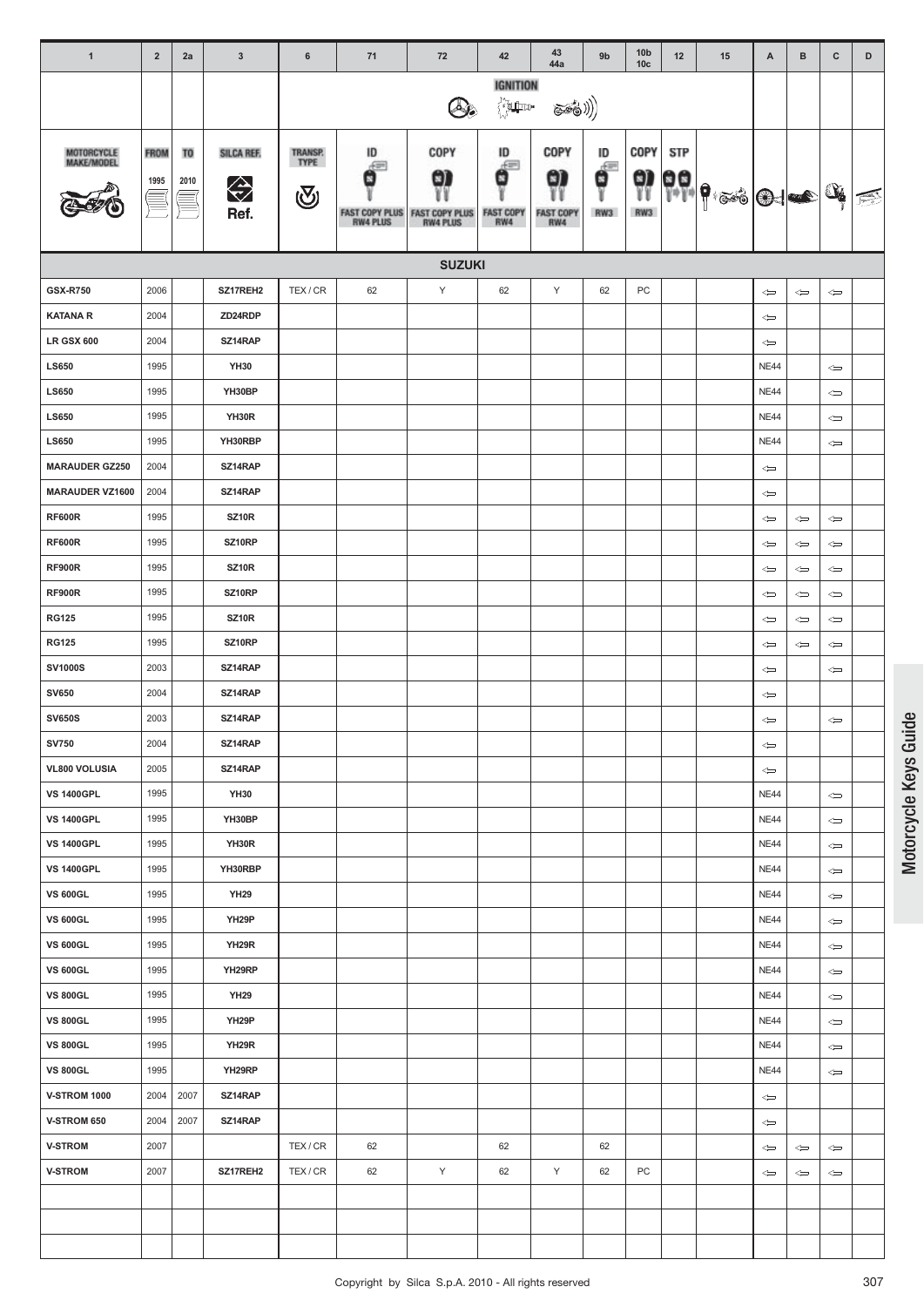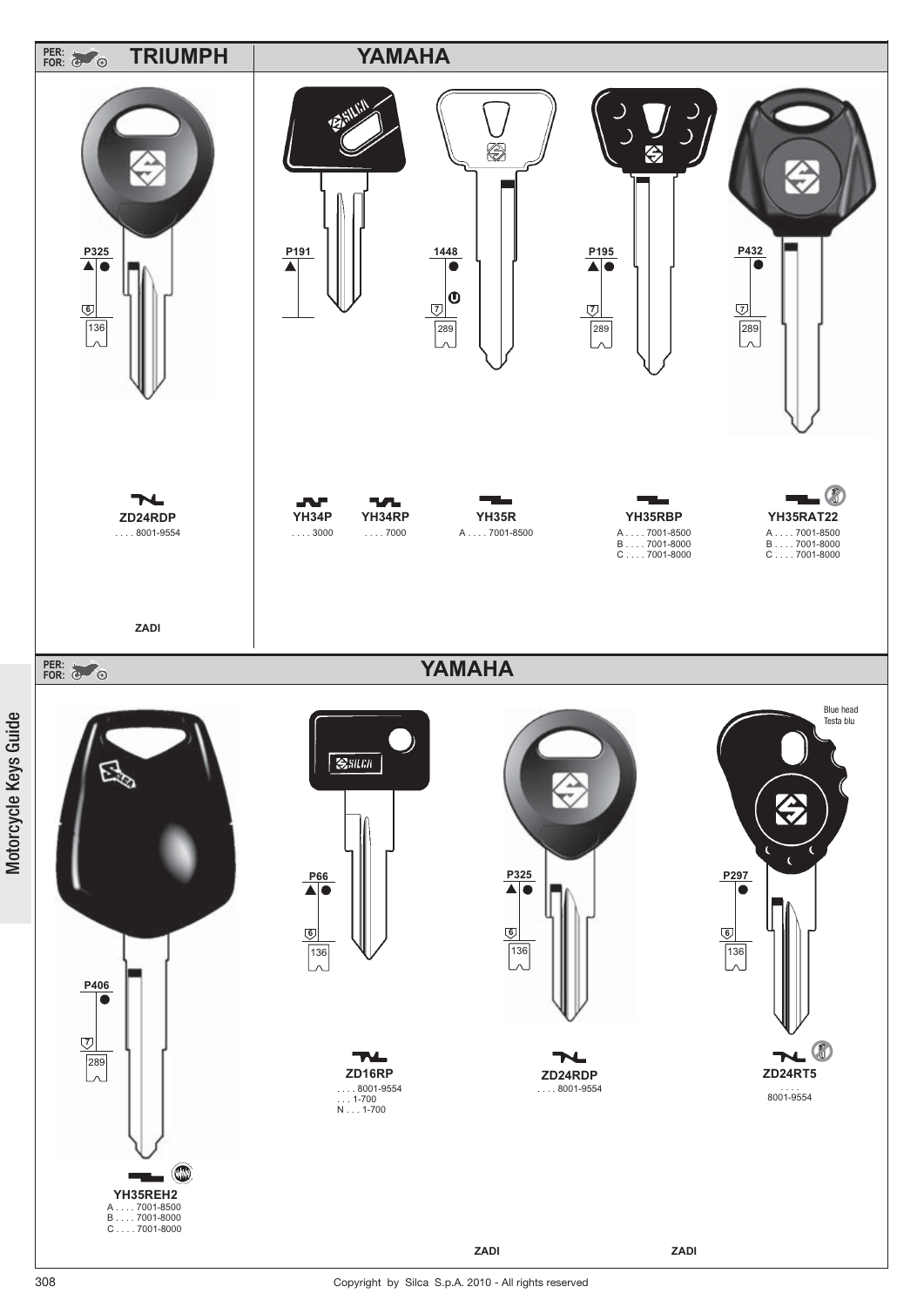| $\overline{1}$                      | $\overline{2}$ | 2a             | $\mathbf{3}$       | 6                             | 71                                       | 72                                       | 42                                                                                 | 43<br>44a                                                                                       | 9 <sub>b</sub>                                                             | 10 <sub>b</sub><br>10 <sub>c</sub> | 12         | 15                          | Α                                              | B            | c                            | D                                   |
|-------------------------------------|----------------|----------------|--------------------|-------------------------------|------------------------------------------|------------------------------------------|------------------------------------------------------------------------------------|-------------------------------------------------------------------------------------------------|----------------------------------------------------------------------------|------------------------------------|------------|-----------------------------|------------------------------------------------|--------------|------------------------------|-------------------------------------|
|                                     |                |                |                    |                               |                                          |                                          | <b>IGNITION</b>                                                                    |                                                                                                 |                                                                            |                                    |            |                             |                                                |              |                              |                                     |
|                                     |                |                |                    |                               |                                          | 4                                        | $\sum_{i=1}^{N} \sum_{j=1}^{N} \prod_{j=1}^{N} \mathbb{E} \mathbb{D} \mathbb{P}^n$ | $\left(\left(\left(\begin{smallmatrix} 1 & 0 \\ 0 & 0 \end{smallmatrix}\right) \right) \right)$ |                                                                            |                                    |            |                             |                                                |              |                              |                                     |
|                                     |                |                |                    |                               |                                          | COPY                                     | ID                                                                                 |                                                                                                 |                                                                            |                                    |            |                             |                                                |              |                              |                                     |
| MOTORCYCLE<br><b>MAKE/MODEL</b>     | <b>FROM</b>    | T <sub>0</sub> | SILCA REF.         | <b>TRANSP.</b><br><b>TYPE</b> | ID                                       | $\left( \mathbf{s}\right)$               | Æ<br>0                                                                             | <b>COPY</b><br>0)                                                                               | ID<br>$\begin{matrix} \mathbf{c} \\ \mathbf{c} \\ \mathbf{d} \end{matrix}$ | <b>COPY</b>                        | <b>STP</b> |                             |                                                |              |                              |                                     |
|                                     | 1995           | 2010           | $\bigoplus$        | ত্ৰ                           | в                                        |                                          |                                                                                    |                                                                                                 |                                                                            | s)<br>Vi                           | ee<br>1    | $\left  \mathbf{P} \right $ |                                                | $\bigcirc$   | Q,                           | 尽                                   |
|                                     |                | $\triangleq$   | Ref.               |                               | <b>FAST COPY PLUS</b><br><b>RW4 PLUS</b> | <b>FAST COPY PLUS</b><br><b>RW4 PLUS</b> | <b>FAST COP</b><br>RW4                                                             | <b>FAST COPY</b><br>RW4                                                                         | RW3                                                                        | RW3                                |            |                             |                                                |              |                              |                                     |
|                                     |                |                |                    |                               |                                          |                                          |                                                                                    |                                                                                                 |                                                                            |                                    |            |                             |                                                |              |                              |                                     |
|                                     |                |                |                    |                               |                                          | <b>TRIUMPH</b>                           |                                                                                    |                                                                                                 |                                                                            |                                    |            |                             |                                                |              |                              |                                     |
| <b>AMERICA</b>                      | 2006           |                | ZD24RDP            |                               |                                          |                                          |                                                                                    |                                                                                                 |                                                                            |                                    |            |                             |                                                |              | $\Leftarrow$                 |                                     |
| <b>BONNEVILLE</b>                   | 2006           |                | ZD24RDP            |                               |                                          |                                          |                                                                                    |                                                                                                 |                                                                            |                                    |            |                             |                                                |              | $\Leftarrow$                 |                                     |
| <b>DAYTONA</b>                      | 2006           |                | ZD24RDP            |                               |                                          |                                          |                                                                                    |                                                                                                 |                                                                            |                                    |            |                             |                                                |              | $\Leftarrow$                 |                                     |
| <b>ROCKET III</b>                   | 2006           |                | ZD24RDP            |                               |                                          |                                          |                                                                                    |                                                                                                 |                                                                            |                                    |            |                             |                                                |              | $\Leftarrow$                 |                                     |
| <b>SCRAMBLER</b>                    | 2006           |                | ZD24RDP            |                               |                                          |                                          |                                                                                    |                                                                                                 |                                                                            |                                    |            |                             |                                                |              | $\Leftarrow$                 |                                     |
| <b>SPEEDMASTER</b>                  | 2006           |                | ZD24RDP            |                               |                                          |                                          |                                                                                    |                                                                                                 |                                                                            |                                    |            |                             |                                                |              | $\Leftarrow$                 |                                     |
| <b>SPRINT ST</b><br><b>THRUXTON</b> | 2006           |                | ZD24RDP<br>ZD24RDP |                               |                                          |                                          |                                                                                    |                                                                                                 |                                                                            |                                    |            |                             |                                                |              | $\Leftarrow$                 |                                     |
| <b>TIGER</b>                        | 2006<br>2006   |                | ZD24RDP            |                               |                                          |                                          |                                                                                    |                                                                                                 |                                                                            |                                    |            |                             |                                                |              | $\Leftarrow$                 |                                     |
|                                     |                |                |                    |                               |                                          |                                          |                                                                                    |                                                                                                 |                                                                            |                                    |            |                             |                                                |              | $\Leftarrow$                 |                                     |
|                                     |                |                |                    |                               |                                          | <b>YAMAHA</b>                            |                                                                                    |                                                                                                 |                                                                            |                                    |            |                             |                                                |              |                              |                                     |
| Aerox                               | 1998           |                | ZD24RDP            |                               |                                          |                                          |                                                                                    |                                                                                                 |                                                                            |                                    |            |                             | $\Leftarrow$                                   | $\Leftarrow$ | $\Leftarrow$                 | $\Leftarrow$                        |
| Aerox                               | 1998           |                | <b>ZD24RT5</b>     | <b>MEG</b>                    | 13                                       | Υ                                        | 13                                                                                 | Y                                                                                               | 13                                                                         | Y                                  |            |                             | $\Leftarrow$                                   | $\Leftarrow$ | $\Leftarrow$                 | $\qquad \qquad \Longleftrightarrow$ |
| Axis                                | 1995           |                | ZD16RP             |                               |                                          |                                          |                                                                                    |                                                                                                 |                                                                            |                                    |            |                             | $\Leftarrow$                                   |              |                              |                                     |
| <b>Breeze</b>                       | 1995           |                | ZD16RP<br>ZD24RDP  |                               |                                          |                                          |                                                                                    |                                                                                                 |                                                                            |                                    |            |                             | $\Leftarrow$                                   |              |                              |                                     |
| BT1100 BullDog                      | 2003<br>2005   | 2005           | YH35RAT22          | TEX/CR                        | 69                                       |                                          | 69                                                                                 |                                                                                                 |                                                                            |                                    |            | S <sub>12</sub>             | $\Leftarrow$                                   |              | $\Leftarrow$                 |                                     |
| BT1100 BullDog<br>BT1100 BullDog    | 2005           |                | YH35REH2           |                               |                                          | Υ                                        | 69                                                                                 | Υ                                                                                               | 60                                                                         | PC                                 |            |                             | $\Longleftrightarrow$                          |              | $\Leftarrow$                 |                                     |
| CT50 SS                             | 1995           |                | YH34P              | TEX/CR                        | 69                                       |                                          |                                                                                    |                                                                                                 | 60                                                                         |                                    |            |                             | $\Leftarrow$                                   |              | $\Leftarrow$                 |                                     |
| CT50 SS                             | 1995           |                | YH34RP             |                               |                                          |                                          |                                                                                    |                                                                                                 |                                                                            |                                    |            |                             | $\Leftarrow$                                   |              |                              |                                     |
| <b>FJR1300</b>                      | 2005           |                | YH35RAT22          | TEX/CR                        | 69                                       |                                          | 69                                                                                 |                                                                                                 | 60                                                                         |                                    |            | S12                         | $\Longleftrightarrow$<br>$\Longleftrightarrow$ |              | $\Leftarrow$                 |                                     |
| <b>FJR1300</b>                      | 2005           |                | YH35REH2           | TEX/CR                        | 69                                       | Y                                        | 69                                                                                 | Y                                                                                               | 60                                                                         | PC                                 |            |                             | $\Longleftrightarrow$                          |              |                              |                                     |
| FZ1                                 | 2006           |                | YH35RAT22          | TEX/CR                        | 69                                       |                                          | 69                                                                                 |                                                                                                 | 60                                                                         |                                    |            | S12                         |                                                |              | $\Longleftrightarrow$        |                                     |
| FZ1                                 | 2006           |                | YH35REH2           | TEX/CR                        | 69                                       | Y                                        | 69                                                                                 | Y                                                                                               | 60                                                                         | PC                                 |            |                             | $\Longleftrightarrow$<br>$\Leftarrow$          |              | $\Leftarrow$<br>$\Leftarrow$ |                                     |
| FZ6                                 | 2004           |                | YH35RAT22          | TEX/CR                        | 69                                       |                                          | 69                                                                                 |                                                                                                 | 60                                                                         |                                    |            | S <sub>12</sub>             | $\Leftarrow$                                   |              | $\Leftarrow$                 |                                     |
| FZ6                                 | 2004           |                | YH35REH2           | TEX/CR                        | 69                                       | Y                                        | 69                                                                                 | Y                                                                                               | 60                                                                         | PC                                 |            |                             | $\Longleftrightarrow$                          |              | $\Leftarrow$                 |                                     |
| <b>FZR600</b>                       | 1995           |                | YH35R              |                               |                                          |                                          |                                                                                    |                                                                                                 |                                                                            |                                    |            |                             | $\Longleftrightarrow$                          | $\Leftarrow$ |                              |                                     |
| <b>FZR600</b>                       | 1995           |                | YH35RBP            |                               |                                          |                                          |                                                                                    |                                                                                                 |                                                                            |                                    |            |                             | $\Longleftrightarrow$                          | $\Leftarrow$ | $\Leftarrow$                 | $\Leftarrow$                        |
| <b>FZR600R</b>                      | 1995           |                | YH35R              |                               |                                          |                                          |                                                                                    |                                                                                                 |                                                                            |                                    |            |                             | $\Leftarrow$                                   | $\Leftarrow$ |                              |                                     |
| <b>FZR600R</b>                      | 1995           |                | YH35RBP            |                               |                                          |                                          |                                                                                    |                                                                                                 |                                                                            |                                    |            |                             | $\qquad \qquad \Longleftrightarrow$            | $\Leftarrow$ | $\Leftarrow$                 | $\Leftarrow$                        |
| FZS1000 FAZER                       | 2005           |                | YH35RAT22          | TEX/CR                        | 69                                       |                                          | 69                                                                                 |                                                                                                 | 60                                                                         |                                    |            | S12                         | $\Longleftrightarrow$                          |              | $\Leftarrow$                 |                                     |
| FZS1000 FAZER                       | 2005           |                | YH35REH2           | TEX/CR                        | 69                                       | Υ                                        | 69                                                                                 | Y                                                                                               | 60                                                                         | PC                                 |            |                             | $\Longleftrightarrow$                          |              | $\Leftarrow$                 |                                     |
| Majesty 250                         | 2005           |                | ZD24RDP            |                               |                                          |                                          |                                                                                    |                                                                                                 |                                                                            |                                    |            |                             | $\qquad \qquad \Longleftrightarrow$            |              | $\Leftarrow$                 |                                     |
| Majesty 400                         | 2005           |                | YH35RAT22          | TEX/CR                        | 69                                       |                                          | 69                                                                                 |                                                                                                 | 60                                                                         |                                    |            | S12                         | $\Leftarrow$                                   | $\Leftarrow$ | $\Leftarrow$                 |                                     |
| Majesty 400                         | 2005           |                | YH35REH2           | TEX/CR                        | 69                                       | Υ                                        | 69                                                                                 | Y                                                                                               | 60                                                                         | PC                                 |            |                             | $\Longleftrightarrow$                          |              | $\Leftarrow$                 |                                     |
| <b>MT-01</b>                        | 2005           |                | YH35RAT22          | TEX/CR                        | 69                                       |                                          | 69                                                                                 |                                                                                                 | 60                                                                         |                                    |            | S <sub>12</sub>             | $\Rightarrow$                                  |              | $\Leftarrow$                 |                                     |
| <b>MT-01</b>                        | 2005           |                | YH35REH2           | TEX/CR                        | 69                                       | Υ                                        | 69                                                                                 | Y                                                                                               | 60                                                                         | PC                                 |            |                             | $\Longleftrightarrow$                          |              | $\Leftarrow$                 |                                     |
| MT-03                               | 2006           |                | YH35RAT22          | TEX/CR                        | 69                                       |                                          | 69                                                                                 |                                                                                                 | 60                                                                         |                                    |            | S12                         | $\Leftarrow$                                   |              | $\Leftarrow$                 |                                     |
| MT-03                               | 2006           |                | YH35REH2           | TEX/CR                        | 69                                       | Y                                        | 69                                                                                 | Y                                                                                               | 60                                                                         | PC                                 |            |                             | $\Leftarrow$                                   |              | $\Leftarrow$                 |                                     |
| Neos                                | 1998           |                | ZD24RDP            |                               |                                          |                                          |                                                                                    |                                                                                                 |                                                                            |                                    |            |                             | $\Leftarrow$                                   | $\Leftarrow$ | $\Leftarrow$                 | $\leftarrow$                        |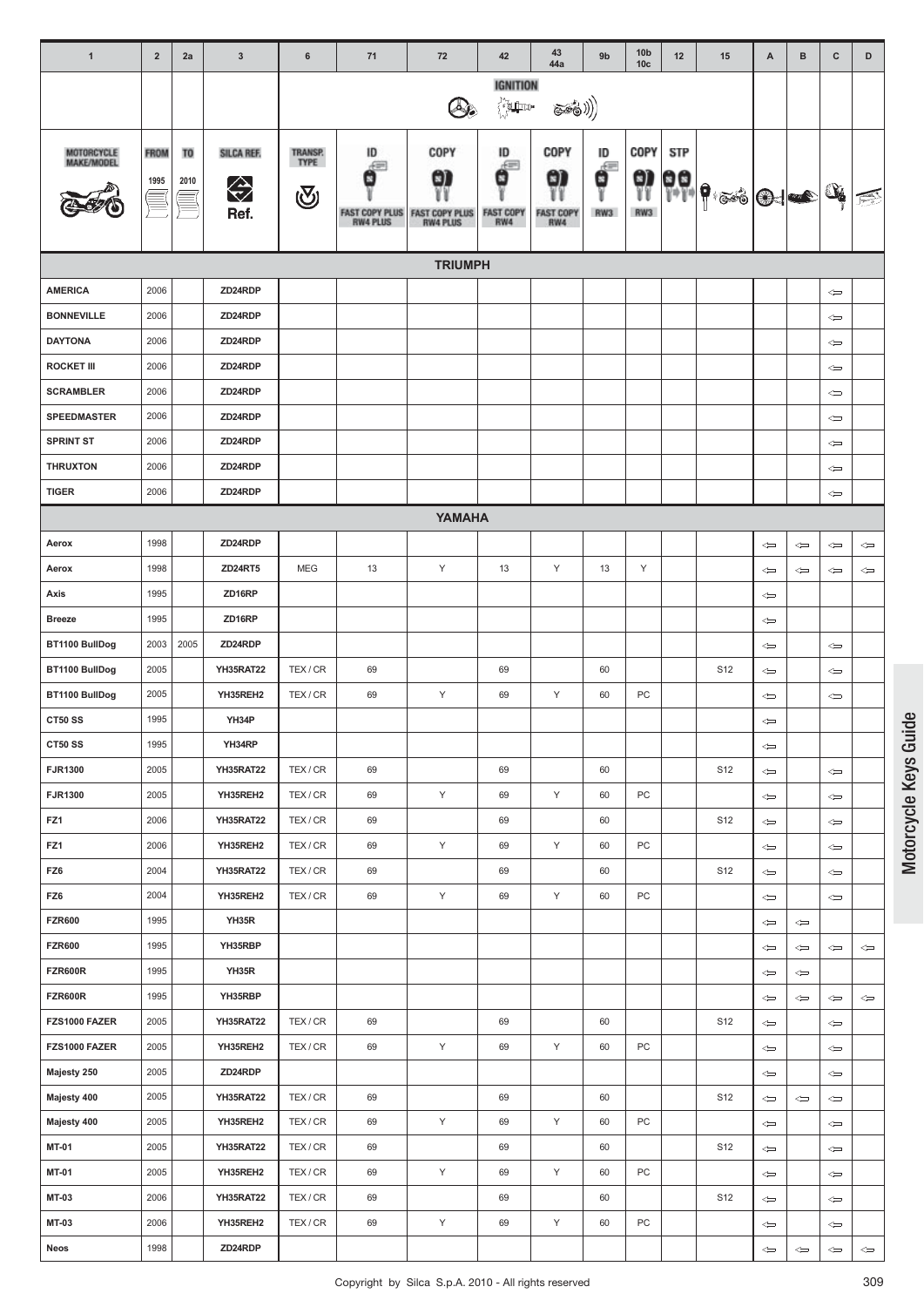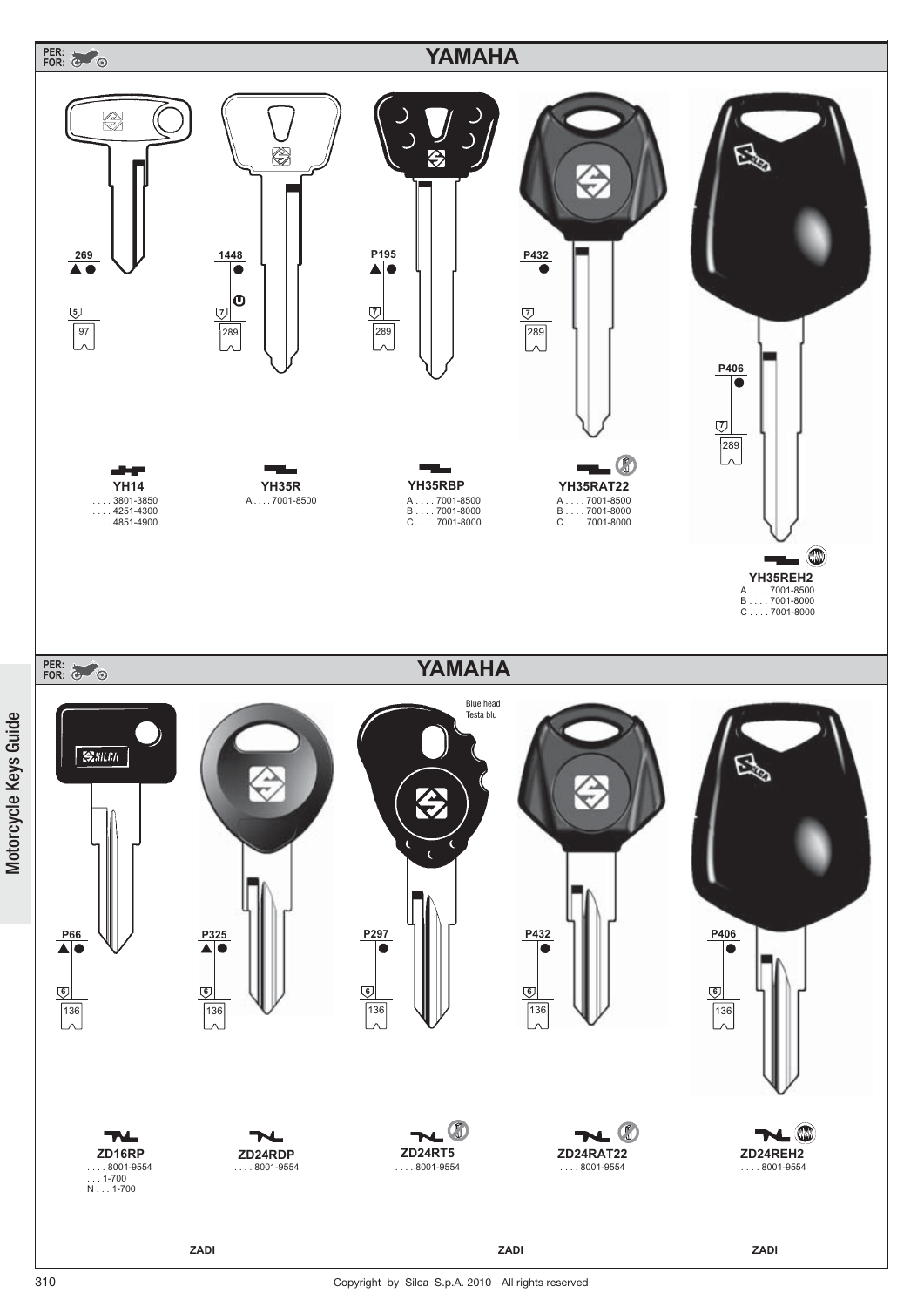| $\mathbf{1}$                   | $\overline{2}$      | 2a                          | $\mathbf{3}$            | $\bf 6$                            | 71                                                       | 72                                              | 42                                                                                         | 43<br>44a                                   | 9 <sub>b</sub>                                                                    | 10 <sub>b</sub><br>10 <sub>c</sub> | 12         | 15              | A                                   | в                            | $\mathbf{C}$          | D                                   |
|--------------------------------|---------------------|-----------------------------|-------------------------|------------------------------------|----------------------------------------------------------|-------------------------------------------------|--------------------------------------------------------------------------------------------|---------------------------------------------|-----------------------------------------------------------------------------------|------------------------------------|------------|-----------------|-------------------------------------|------------------------------|-----------------------|-------------------------------------|
|                                |                     |                             |                         |                                    |                                                          | O.                                              | <b>IGNITION</b><br>$\sum_{i=1}^{N} \sum_{j=1}^{N} \prod_{j=1}^{N} \mathbb{I}^{\text{top}}$ | 543))                                       |                                                                                   |                                    |            |                 |                                     |                              |                       |                                     |
| MOTORCYCLE<br>MAKE/MODEL       | <b>FROM</b><br>1995 | T <sub>0</sub><br>2010<br>= | SILCA REF.<br>⇔<br>Ref. | <b>TRANSP.</b><br><b>TYPE</b><br>ভ | ID<br>Æ<br>Е<br><b>FAST COPY PLUS</b><br><b>RW4 PLUS</b> | COPY<br>9<br><b>FAST COPY PLUS<br/>RW4 PLUS</b> | ID<br>$\mathbf{G}$<br><b>FAST COPY</b><br>RW4                                              | <b>COPY</b><br>9<br><b>FAST COPY</b><br>RW4 | ID<br>$\begin{matrix} \mathbf{e} \\ \mathbf{e} \\ \mathbf{f} \end{matrix}$<br>RW3 | <b>COPY</b><br>9<br>RW3            | <b>STP</b> | 99 0.10         |                                     |                              | $Q_{\phi}$            | 承                                   |
|                                |                     |                             |                         |                                    |                                                          | YAMAHA                                          |                                                                                            |                                             |                                                                                   |                                    |            |                 |                                     |                              |                       |                                     |
| Neos                           | 1998                |                             | ZD24RT5                 | <b>MEG</b>                         | 13                                                       | Υ                                               | 13                                                                                         | Υ                                           | 13                                                                                | Υ                                  |            |                 | $\Longleftrightarrow$               | $\Leftarrow$                 | $\Longleftrightarrow$ | $\qquad \qquad \Longleftrightarrow$ |
| SPY                            | 1995                |                             | ZD16RP                  |                                    |                                                          |                                                 |                                                                                            |                                             |                                                                                   |                                    |            |                 | $\Leftarrow$                        |                              |                       |                                     |
| <b>TDM</b>                     | 1996                |                             | YH35R                   |                                    |                                                          |                                                 |                                                                                            |                                             |                                                                                   |                                    |            |                 | $\Leftarrow$                        | $\Leftarrow$                 |                       |                                     |
| <b>TDM</b>                     | 1996                |                             | YH35RBP                 |                                    |                                                          |                                                 |                                                                                            |                                             |                                                                                   |                                    |            |                 |                                     | $\Leftarrow$                 | $\Leftarrow$          | $\Longleftrightarrow$               |
| <b>TDM600</b>                  | 2005                |                             | YH35RAT22               | TEX/CR                             | 69                                                       |                                                 | 69                                                                                         |                                             | 60                                                                                |                                    |            | S <sub>12</sub> | $\Leftarrow$                        | $\Leftarrow$                 | $\Leftarrow$          |                                     |
| <b>TDM600</b>                  | 2005                |                             | YH35REH2                | TEX/CR                             | 69                                                       | Υ                                               | 69                                                                                         | Υ                                           | 60                                                                                | PC                                 |            |                 | $\Leftarrow$                        |                              | $\Leftarrow$          |                                     |
| <b>TDM850</b><br><b>TDM850</b> | 1995<br>1995        |                             | YH35R<br>YH35RBP        |                                    |                                                          |                                                 |                                                                                            |                                             |                                                                                   |                                    |            |                 | $\Leftarrow$<br>$\Leftarrow$        | $\Leftarrow$<br>$\Leftarrow$ | $\Leftarrow$          | $\Leftarrow$                        |
| <b>T-MAX 500</b>               | 2005                |                             | YH35RAT22               | TEX/CR                             | 69                                                       |                                                 | 69                                                                                         |                                             | 60                                                                                |                                    |            | S12             | $\Leftarrow$                        | $\Leftarrow$                 | $\Leftarrow$          |                                     |
| <b>T-MAX 500</b>               | 2005                |                             | YH35REH2                | TEX/CR                             | 69                                                       | Υ                                               | 69                                                                                         | Υ                                           | 60                                                                                | PC                                 |            |                 | $\Leftarrow$                        |                              | $\Leftarrow$          |                                     |
| <b>TRX850</b>                  | 1995                |                             | YH35R                   |                                    |                                                          |                                                 |                                                                                            |                                             |                                                                                   |                                    |            |                 | $\Leftarrow$                        | $\Leftarrow$                 |                       |                                     |
| <b>TRX850</b>                  | 1995                |                             | YH35RBP                 |                                    |                                                          |                                                 |                                                                                            |                                             |                                                                                   |                                    |            |                 | $\qquad \qquad \Longleftrightarrow$ | $\Leftarrow$                 | $\Leftarrow$          | $\Leftarrow$                        |
| TT350                          | 1995                |                             | <b>YH14</b>             |                                    |                                                          |                                                 |                                                                                            |                                             |                                                                                   |                                    |            |                 | $\Longleftrightarrow$               |                              |                       |                                     |
| Versity 300                    | 2003                |                             | ZD24RDP                 |                                    |                                                          |                                                 |                                                                                            |                                             |                                                                                   |                                    |            |                 | $\Leftarrow$                        | $\Leftarrow$                 | $\Leftarrow$          | $\Leftarrow$                        |
| XJR 1300                       | 2004                |                             | YH35RAT22               | TEX/CR                             | 69                                                       |                                                 | 69                                                                                         |                                             | 60                                                                                |                                    |            | S12             | $\Leftarrow$                        |                              | $\Leftarrow$          |                                     |
| XJR 1300                       | 2004                |                             | YH35REH2                | TEX/CR                             | 69                                                       | Y                                               | 69                                                                                         | Υ                                           | 60                                                                                | PC                                 |            |                 | $\Leftarrow$                        |                              | $\Leftarrow$          |                                     |
| <b>X-MAX 125</b>               | 2006                |                             | ZD24RAT22               | TEX/CR                             | 69                                                       |                                                 | 69                                                                                         |                                             | 60                                                                                |                                    |            | S12             | $\Leftarrow$                        |                              | $\Leftarrow$          |                                     |
| <b>X-MAX 125</b>               | 2006                |                             | ZD24REH2                | TEX/CR                             | 69                                                       | Y                                               | 69                                                                                         | Υ                                           | 60                                                                                | PC                                 |            |                 | $\Longleftrightarrow$               |                              | $\Longleftrightarrow$ |                                     |
|                                |                     |                             |                         |                                    |                                                          |                                                 |                                                                                            |                                             |                                                                                   |                                    |            |                 |                                     |                              |                       |                                     |
|                                |                     |                             |                         |                                    |                                                          |                                                 |                                                                                            |                                             |                                                                                   |                                    |            |                 |                                     |                              |                       |                                     |
|                                |                     |                             |                         |                                    |                                                          |                                                 |                                                                                            |                                             |                                                                                   |                                    |            |                 |                                     |                              |                       |                                     |
|                                |                     |                             |                         |                                    |                                                          |                                                 |                                                                                            |                                             |                                                                                   |                                    |            |                 |                                     |                              |                       |                                     |
|                                |                     |                             |                         |                                    |                                                          |                                                 |                                                                                            |                                             |                                                                                   |                                    |            |                 |                                     |                              |                       |                                     |
|                                |                     |                             |                         |                                    |                                                          |                                                 |                                                                                            |                                             |                                                                                   |                                    |            |                 |                                     |                              |                       |                                     |
|                                |                     |                             |                         |                                    |                                                          |                                                 |                                                                                            |                                             |                                                                                   |                                    |            |                 |                                     |                              |                       |                                     |
|                                |                     |                             |                         |                                    |                                                          |                                                 |                                                                                            |                                             |                                                                                   |                                    |            |                 |                                     |                              |                       |                                     |
|                                |                     |                             |                         |                                    |                                                          |                                                 |                                                                                            |                                             |                                                                                   |                                    |            |                 |                                     |                              |                       |                                     |
|                                |                     |                             |                         |                                    |                                                          |                                                 |                                                                                            |                                             |                                                                                   |                                    |            |                 |                                     |                              |                       |                                     |
|                                |                     |                             |                         |                                    |                                                          |                                                 |                                                                                            |                                             |                                                                                   |                                    |            |                 |                                     |                              |                       |                                     |
|                                |                     |                             |                         |                                    |                                                          |                                                 |                                                                                            |                                             |                                                                                   |                                    |            |                 |                                     |                              |                       |                                     |
|                                |                     |                             |                         |                                    |                                                          |                                                 |                                                                                            |                                             |                                                                                   |                                    |            |                 |                                     |                              |                       |                                     |
|                                |                     |                             |                         |                                    |                                                          |                                                 |                                                                                            |                                             |                                                                                   |                                    |            |                 |                                     |                              |                       |                                     |
|                                |                     |                             |                         |                                    |                                                          |                                                 |                                                                                            |                                             |                                                                                   |                                    |            |                 |                                     |                              |                       |                                     |
|                                |                     |                             |                         |                                    |                                                          |                                                 |                                                                                            |                                             |                                                                                   |                                    |            |                 |                                     |                              |                       |                                     |
|                                |                     |                             |                         |                                    |                                                          |                                                 |                                                                                            |                                             |                                                                                   |                                    |            |                 |                                     |                              |                       |                                     |
|                                |                     |                             |                         |                                    |                                                          |                                                 |                                                                                            |                                             |                                                                                   |                                    |            |                 |                                     |                              |                       |                                     |
|                                |                     |                             |                         |                                    |                                                          |                                                 |                                                                                            |                                             |                                                                                   |                                    |            |                 |                                     |                              |                       |                                     |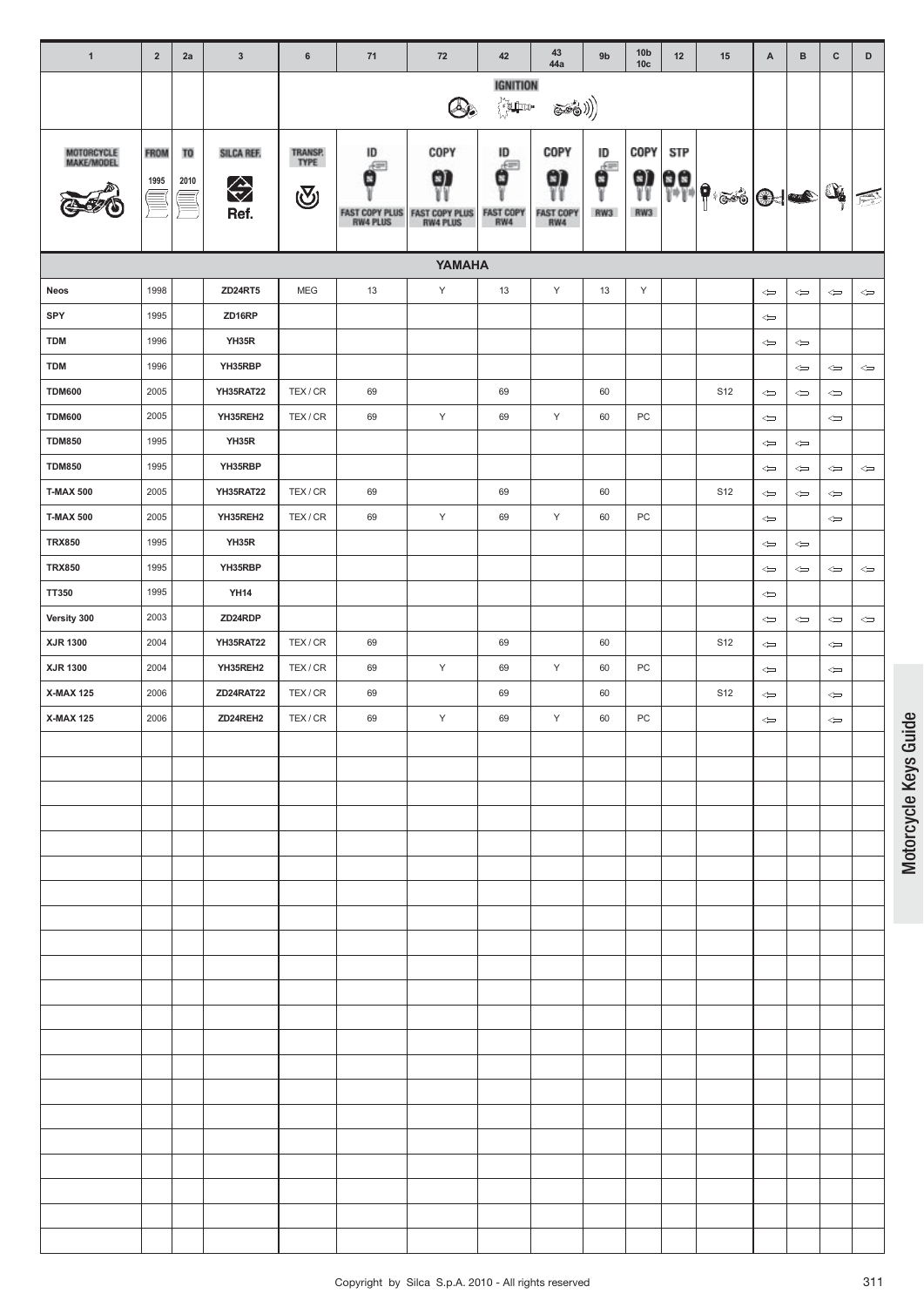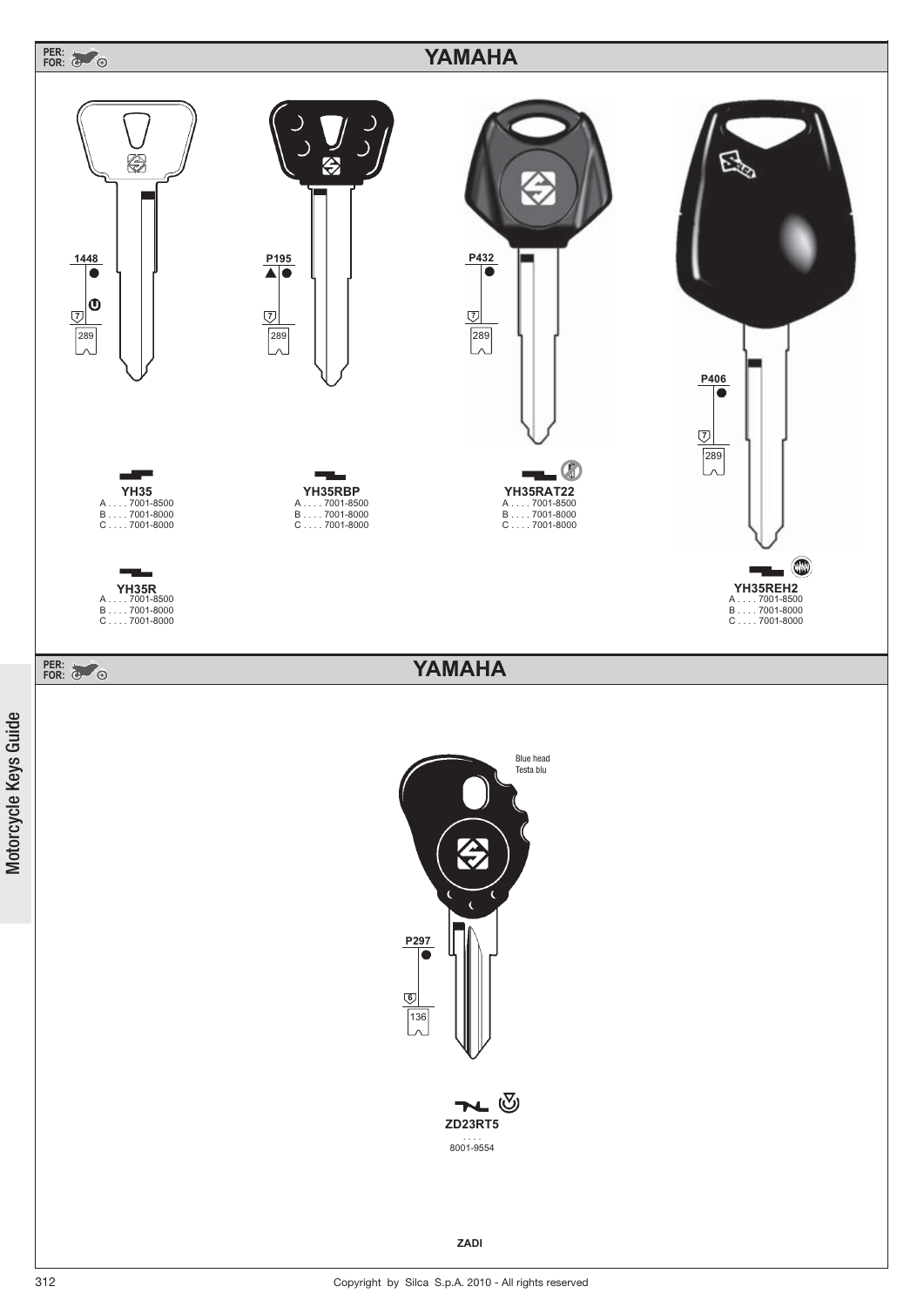| $\mathbf{1}$       | $\overline{2}$ | 2a             | $\mathbf{3}$ | 6              | 71                                       | 72                    | 42                                                                                             | 43<br>44a               | 9 <sub>b</sub>          | 10 <sub>b</sub><br>10 <sub>c</sub> | 12         | 15               | A                     | B                   | $\mathbf{C}$                        | D                                   |
|--------------------|----------------|----------------|--------------|----------------|------------------------------------------|-----------------------|------------------------------------------------------------------------------------------------|-------------------------|-------------------------|------------------------------------|------------|------------------|-----------------------|---------------------|-------------------------------------|-------------------------------------|
|                    |                |                |              |                |                                          |                       | <b>IGNITION</b>                                                                                |                         |                         |                                    |            |                  |                       |                     |                                     |                                     |
|                    |                |                |              |                |                                          | کھیا                  | $\sum_{i=1}^{N} \sum_{j=1}^{N} \mathbf{1}_{\mathbf{1}_{\mathbf{1}_{\mathbf{1}_{\mathbf{3}}}}}$ | ((( کُھکے               |                         |                                    |            |                  |                       |                     |                                     |                                     |
| MOTORCYCLE         | <b>FROM</b>    | T <sub>0</sub> | SILCA REF.   | <b>TRANSP.</b> | ID                                       | COPY                  | ID                                                                                             | <b>COPY</b>             | ID                      | COPY                               | <b>STP</b> |                  |                       |                     |                                     |                                     |
| MAKE/MODEL         | 1995           | 2010           |              | <b>TYPE</b>    | Æ<br>×                                   | N)                    | Æ<br>в                                                                                         | 0)                      | $\overline{\mathbf{q}}$ |                                    |            |                  |                       |                     |                                     |                                     |
|                    |                |                | $\bigoplus$  | ্ত্য           |                                          | <b>FAST COPY PLUS</b> | <b>FAST COPY</b>                                                                               |                         | RW3                     | $\frac{1}{10}$<br>RW3              | ee<br>11   | $  \mathbf{e}  $ |                       | $\bullet$ $\bullet$ | Q.                                  |                                     |
|                    |                |                | Ref.         |                | <b>FAST COPY PLUS</b><br><b>RW4 PLUS</b> | <b>RW4 PLUS</b>       | RW4                                                                                            | <b>FAST COPY</b><br>RW4 |                         |                                    |            |                  |                       |                     |                                     |                                     |
|                    |                |                |              |                |                                          | <b>YAMAHA</b>         |                                                                                                |                         |                         |                                    |            |                  |                       |                     |                                     |                                     |
| <b>X-MAX 250</b>   | 2005           |                | ZD23RT5      | <b>TEMIC</b>   | 12                                       | Y                     | 12                                                                                             | Y                       | 12                      | Υ                                  |            |                  | $\Longleftrightarrow$ |                     | $\qquad \qquad \Longleftrightarrow$ |                                     |
| <b>XT600E</b>      | 1995           |                | YH35R        |                |                                          |                       |                                                                                                |                         |                         |                                    |            |                  | $\Leftarrow$          | $\Leftarrow$        |                                     |                                     |
| <b>XT600E</b>      | 1995           |                | YH35RBP      |                |                                          |                       |                                                                                                |                         |                         |                                    |            |                  | $\Leftarrow$          | $\Leftarrow$        | $\Leftarrow$                        | $\Leftarrow$                        |
| <b>XT600E</b>      | 1996           |                | YH35R        |                |                                          |                       |                                                                                                |                         |                         |                                    |            |                  | $\Leftarrow$          | $\Leftarrow$        |                                     |                                     |
| <b>XT600E</b>      | 1996           |                | YH35RBP      |                |                                          |                       |                                                                                                |                         |                         |                                    |            |                  |                       | $\Leftarrow$        | $\Leftarrow$                        | $\Longleftrightarrow$               |
| XT660Z Ténéré      | 2008           |                | YH35RAT22    | TEX/CR         | 69                                       |                       | 69                                                                                             |                         | 60                      |                                    |            | S <sub>12</sub>  | $\Leftarrow$          |                     | $\Longleftrightarrow$               |                                     |
| XT660Z Ténéré      | 2008           |                | YH35REH2     | TEX/CR         | 69                                       | Y                     | 69                                                                                             | Υ                       | 60                      | PC                                 |            |                  | $\Leftarrow$          |                     | $\Leftarrow$                        |                                     |
| <b>XTR</b>         | 2004           |                | YH35RAT22    | TEX/CR         | 69                                       |                       | 69                                                                                             |                         | 60                      |                                    |            | S <sub>12</sub>  | $\Leftarrow$          |                     | $\Leftarrow$                        |                                     |
| <b>XTR</b>         | 2004           |                | YH35REH2     | TEX/CR         | 69                                       | Υ                     | 69                                                                                             | Y                       | 60                      | PC                                 |            |                  | $\Leftarrow$          |                     | $\Leftarrow$                        |                                     |
| <b>XTX</b>         | 2004           |                | YH35RAT22    | TEX/CR         | 69                                       |                       | 69                                                                                             |                         | 60                      |                                    |            | S <sub>12</sub>  | $\Leftarrow$          |                     | $\Leftarrow$                        |                                     |
| <b>XTX</b>         | 2004           |                | YH35REH2     | TEX/CR         | 69                                       | Y                     | 69                                                                                             | Y                       | 60                      | PC                                 |            |                  | $\Leftarrow$          |                     | $\Leftarrow$                        |                                     |
| <b>XTZ660</b>      | 1996           |                | YH35R        |                |                                          |                       |                                                                                                |                         |                         |                                    |            |                  | $\Leftarrow$          | $\Leftarrow$        |                                     |                                     |
| <b>XTZ660</b>      | 1996           |                | YH35RBP      |                |                                          |                       |                                                                                                |                         |                         |                                    |            |                  |                       | $\Leftarrow$        | $\Leftarrow$                        | $\Longleftarrow$                    |
| XVS1100 DragStar   | 1998           |                | YH35R        |                |                                          |                       |                                                                                                |                         |                         |                                    |            |                  | $\Leftarrow$          | $\Leftarrow$        |                                     |                                     |
| XVS1100 DragStar   | 1998           |                | YH35RBP      |                |                                          |                       |                                                                                                |                         |                         |                                    |            |                  | $\Leftarrow$          | $\Leftarrow$        | $\Leftarrow$                        | $\Leftarrow$                        |
| XVS1100A DragStar  | 2004           |                | YH35RAT22    | TEX/CR         | 69                                       |                       | 69                                                                                             |                         | 60                      |                                    |            | S <sub>12</sub>  | $\Leftarrow$          |                     | $\Leftarrow$                        |                                     |
| XVS1100A DragStar  | 2004           |                | YH35REH2     | TEX/CR         | 69                                       | Y                     | 69                                                                                             | Υ                       | 60                      | PC                                 |            |                  | $\Leftarrow$          |                     | $\Leftarrow$                        |                                     |
| XVS650 DragStar    | 1996           |                | YH35R        |                |                                          |                       |                                                                                                |                         |                         |                                    |            |                  | $\Leftarrow$          | $\Leftarrow$        |                                     |                                     |
| XVS650 DragStar    | 1996           |                | YH35RBP      |                |                                          |                       |                                                                                                |                         |                         |                                    |            |                  |                       | $\Leftarrow$        | $\Leftarrow$                        | $\Leftarrow$                        |
| XVS650A DragStar   | 2004           |                | YH35RAT22    | TEX/CR         | 69                                       |                       | 69                                                                                             |                         | 60                      |                                    |            | S12              | $\Leftarrow$          |                     | $\Leftarrow$                        |                                     |
| XVS650A DragStar   | 2004           |                | YH35REH2     | TEX/CR         | 69                                       | Υ                     | 69                                                                                             | Y                       | 60                      | PC                                 |            |                  | $\Leftarrow$          |                     | $\Leftarrow$                        |                                     |
| XVZ1300            | 1996           |                | YH35R        |                |                                          |                       |                                                                                                |                         |                         |                                    |            |                  | $\Leftarrow$          | $\Leftarrow$        |                                     |                                     |
| XVZ1300            | 1996           |                | YH35RBP      |                |                                          |                       |                                                                                                |                         |                         |                                    |            |                  |                       | $\Leftarrow$        | $\Longleftrightarrow$               | $\qquad \qquad \Longleftrightarrow$ |
| YP250 Majestic     | 1996           |                | YH35R        |                |                                          |                       |                                                                                                |                         |                         |                                    |            |                  | $\Leftarrow$          | $\Leftarrow$        |                                     |                                     |
| YP250 Majestic     | 1996           |                | YH35RBP      |                |                                          |                       |                                                                                                |                         |                         |                                    |            |                  |                       | $\Leftarrow$        | $\Leftarrow$                        | $\Leftarrow$                        |
| <b>YZF1000</b>     | 1996           |                | YH35R        |                |                                          |                       |                                                                                                |                         |                         |                                    |            |                  | $\Longleftrightarrow$ | $\Leftarrow$        |                                     |                                     |
| <b>YZF1000</b>     | 1996           |                | YH35RBP      |                |                                          |                       |                                                                                                |                         |                         |                                    |            |                  |                       | $\Leftarrow$        | $\qquad \qquad \Longleftrightarrow$ | $\Leftarrow$                        |
| <b>YZF600</b>      | 1996           |                | YH35R        |                |                                          |                       |                                                                                                |                         |                         |                                    |            |                  | $\Leftarrow$          | $\Leftarrow$        |                                     |                                     |
| <b>YZF600</b>      | 1996           |                | YH35RBP      |                |                                          |                       |                                                                                                |                         |                         |                                    |            |                  |                       | $\Leftarrow$        | $\Leftarrow$                        | $\Leftarrow$                        |
| YZF-R1             | 2005           |                | YH35RAT22    | TEX/CR         | 69                                       |                       | 69                                                                                             |                         | 60                      |                                    |            | S12              | $\Leftarrow$          |                     | $\Leftarrow$                        |                                     |
| YZF-R1             | 2005           |                | YH35REH2     | TEX/CR         | 69                                       | Υ                     | 69                                                                                             | Y                       | 60                      | PC                                 |            |                  | $\Leftarrow$          |                     | $\Leftarrow$                        |                                     |
| YZF-R6             | 2003           |                | YH35RAT22    | TEX/CR         | 69                                       |                       | 69                                                                                             |                         | 60                      |                                    |            | S <sub>12</sub>  | $\Leftarrow$          |                     | $\Leftarrow$                        |                                     |
| YZF-R6             | 2003           |                | YH35REH2     | TEX/CR         | 69                                       | Υ                     | 69                                                                                             | Υ                       | 60                      | PC                                 |            |                  | $\Leftarrow$          |                     | $\Leftarrow$                        |                                     |
| <b>SOME MODELS</b> | 1995           |                | <b>YH35</b>  |                |                                          |                       |                                                                                                |                         |                         |                                    |            |                  | $\Longleftrightarrow$ | $\Leftarrow$        |                                     |                                     |
| <b>SOME MODELS</b> | 1995           |                | YH35R        |                |                                          |                       |                                                                                                |                         |                         |                                    |            |                  | $\Leftarrow$          | $\Leftarrow$        |                                     |                                     |
| <b>SOME MODELS</b> | 1995           |                | YH35RBP      |                |                                          |                       |                                                                                                |                         |                         |                                    |            |                  | $\Leftarrow$          | $\Leftarrow$        | $\Leftarrow$                        | $\Leftarrow$                        |
|                    |                |                |              |                |                                          |                       |                                                                                                |                         |                         |                                    |            |                  |                       |                     |                                     |                                     |
|                    |                |                |              |                |                                          |                       |                                                                                                |                         |                         |                                    |            |                  |                       |                     |                                     |                                     |
|                    |                |                |              |                |                                          |                       |                                                                                                |                         |                         |                                    |            |                  |                       |                     |                                     |                                     |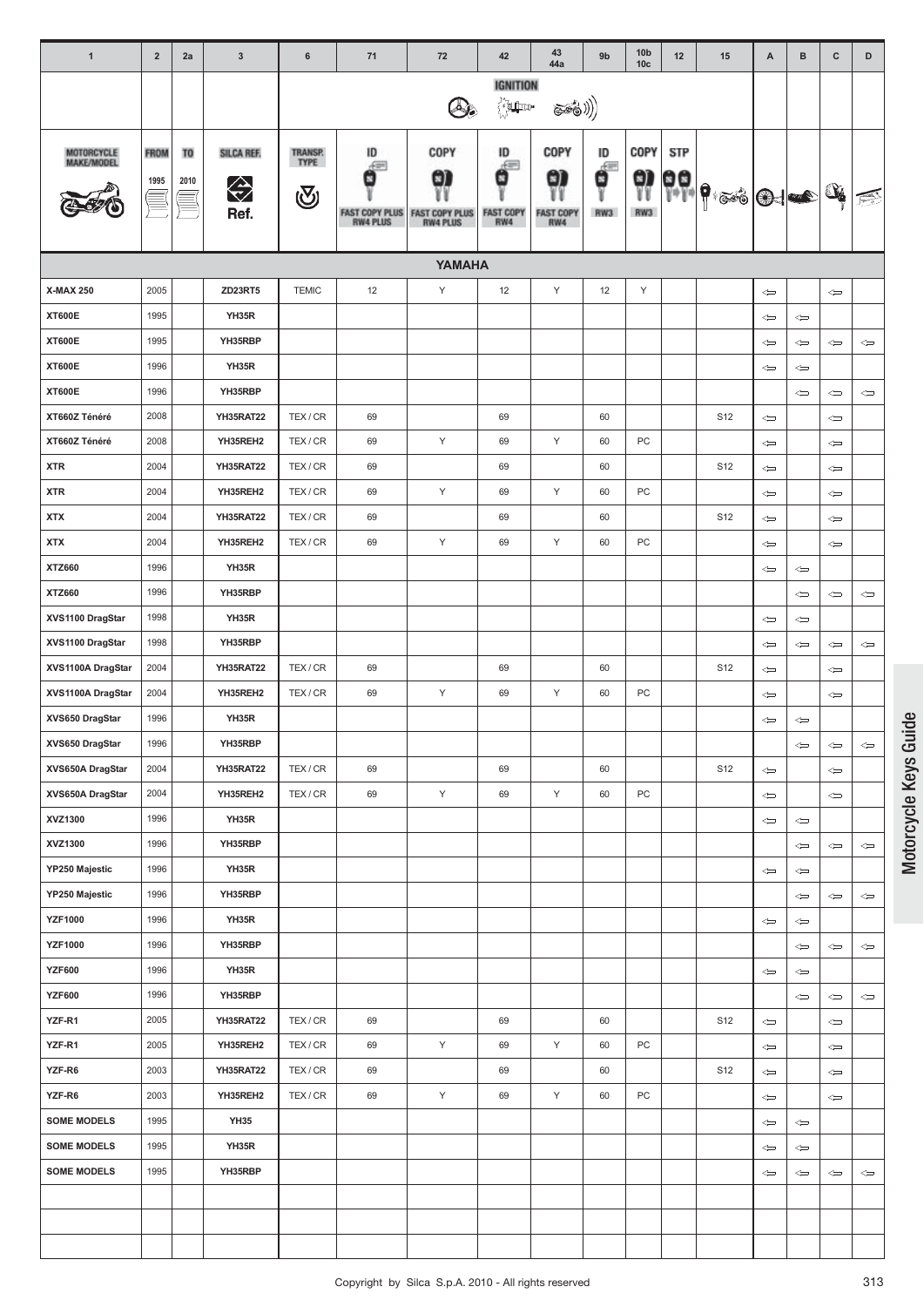

## **GB IMPORTANT**

All information and illustrations in this catalogue are for guidance only.

Silca reserves the right to alter products designs, dimensions or info to improve the products quality.

The contents of this catalogue are fully protected by Copyright and may not be copied or reproduced in any form, without written permission from Silca. Any infringements will be dealt with under Italian law.

### **F IMPORTANT**

Les illustrations et les caractéristiques techniques des produits présentés dans ce catalogue sont données à titre indicatif.

Bien que les caractéristiques essentielles des produits soient invariables, Silca se réserve le droit d'apporter toutes les modifications qu'elle retiendra nécessaires et opportunes afin d'améliorer la qualité de ses produits.

Tous les dessins et photos sont propriété Silca et toute reproduction, même partielle, sans l'autorisation écrite préalable de Silca est interdite conformément aux prescriptions légales Tout litige est du ressort exclusif des Tribunaux de la circonscription où se trouve le Siége de la Société.

#### **III IMPORTANT**

Le illustrazioni e i dati tecnici dei prodotti contenuti nel catalogo debbono considerarsi indicativi.

Silca si riserva il diritto, ferme restando le caratteristiche essenziali dei prodotti, di apportare tutte le modifiche che ritiene necessarie e opportune al fine di migliorare la qualità dei prodotti.

Tutti i disegni e le fotografie sono di proprietà di Silca, ogni riproduzione anche parziale, senza autorizzazione scritta della Silca è vietata secondo termini di legge.

Per qualsiasi controversia competenti sono gli Uffici Giudiziari dove ha sede l'Azienda, con espressa esclusione di qualsiasi altro foro.

# **D WICHTIG**

Die Abbildungen und technischen Daten des Katalogs sind nur zur Information. Silca behält sich vor, etwaige Änderungen am Produkt, die zur Verbesserung desselben beitragen vorzunehmen. Alle Zeichnungen und Fotos sind Besitz der Firma Silca, jede Reproduktion, auch teilweise, ist ohne schriftliche Erlaubnis der Firma Silca gesetzlich untersagt. Im Falle von Streitfragen ist der Gerichtshof des Firmensitzes zuständig; jeder andere Gerichtshof ist ausgeschlossen.

### **E IMPORTANTE**

Las ilustraciones y los datos técnicos de los productos en este catálogo son indicativos.

La Silca se reserva el derecho, quedando invariadas las características principales de los productos, de modificar todo lo que considere necesario y oportuno para mejorar la calidad de sus artículos.

Todos los dibujos y las fotografias pertenecen a la Silca; según determina la Ley, se prohibe toda reproducción aunque parcial, sin autorización por escrito de la Silca.

En caso de disputas la competencia es de las autoridades juiciales donde está domiciliada la firma, excluyendo cualquier ontro fuero.

### **P IMPORTANTE**

As ilustrações e as caracteristicas técnicas dos produtos apresentados neste catálogo são facultados a título indicativo.

Mesmo que as caracteristicas essencias dos produtos sejam invariáveis, à Silca reserva-se o direito de modificar ser nescessário e oportuno los productos, afim de melhorar a sua qualidade.

Todos os desenhos e fotos são propriedade da Silca, e é proibida a sua reprodução mesmo parcial sem a autorização escrita da Silca conforme as prescrições legais.

Em caso de litígio fica desde já designado, excluindo qualquer outro, o Tribunal da comarca onde está registada a sede da Silca.